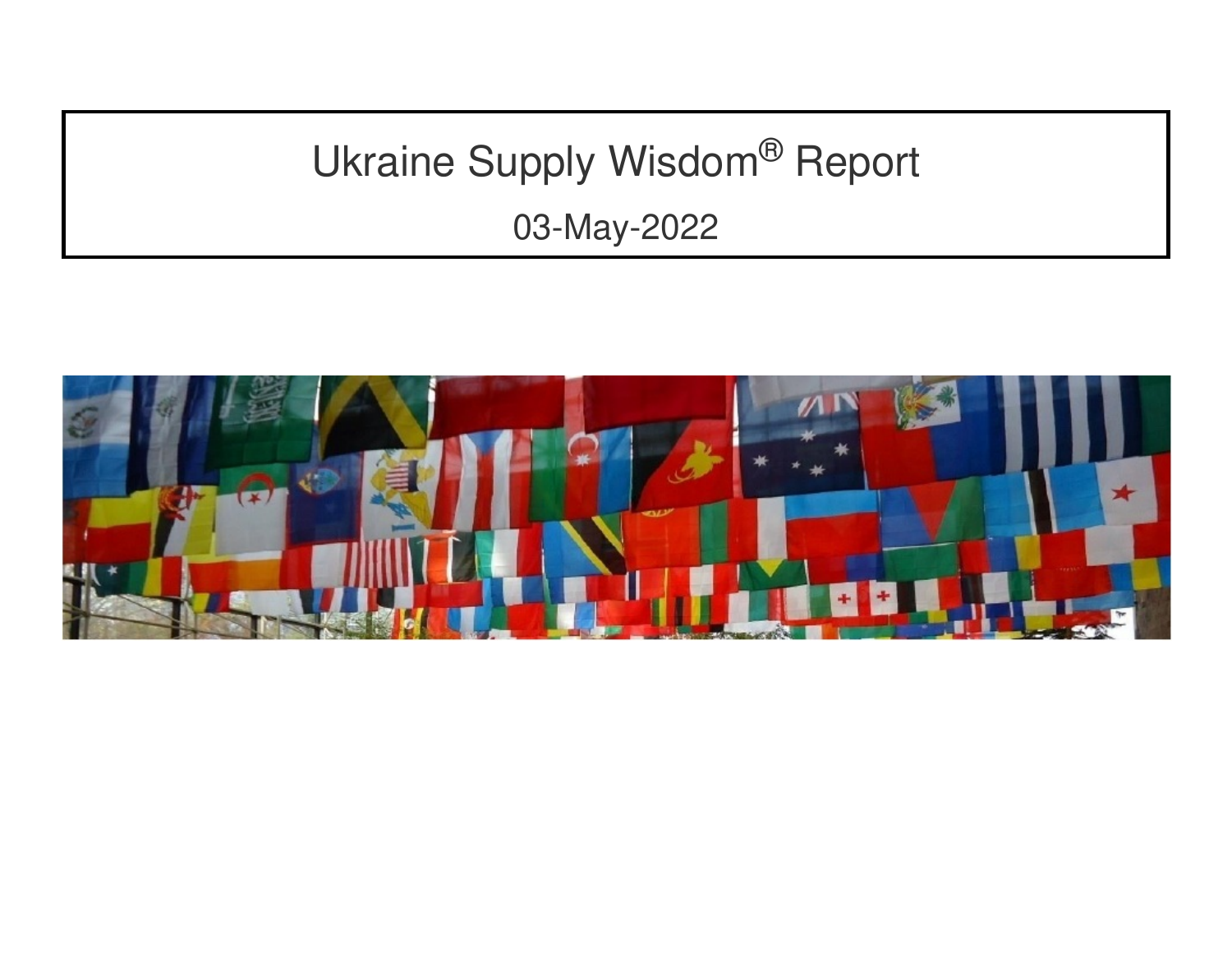

### **Table of Contents**

<span id="page-1-0"></span>

| <b>Table of Contents</b>              | 2              |
|---------------------------------------|----------------|
| Confidentiality and Terms of Use      | 3              |
| <b>Executive Summary</b>              | $\overline{4}$ |
| Macro-Economic Update                 | 11             |
| <b>Financial Update</b>               | 17             |
| <b>Geo-Political Update</b>           | 26             |
| Infrastructure Update                 | 31             |
| <b>Business Update</b>                | 36             |
| Legal, Security and Compliance Update | 44             |
| <b>Scalability Update</b>             | 51             |
| <b>ESG Update</b>                     | 59             |
| <b>Contact Us</b>                     | 66             |
| Appendix I - Abbreviations            | 71             |
|                                       |                |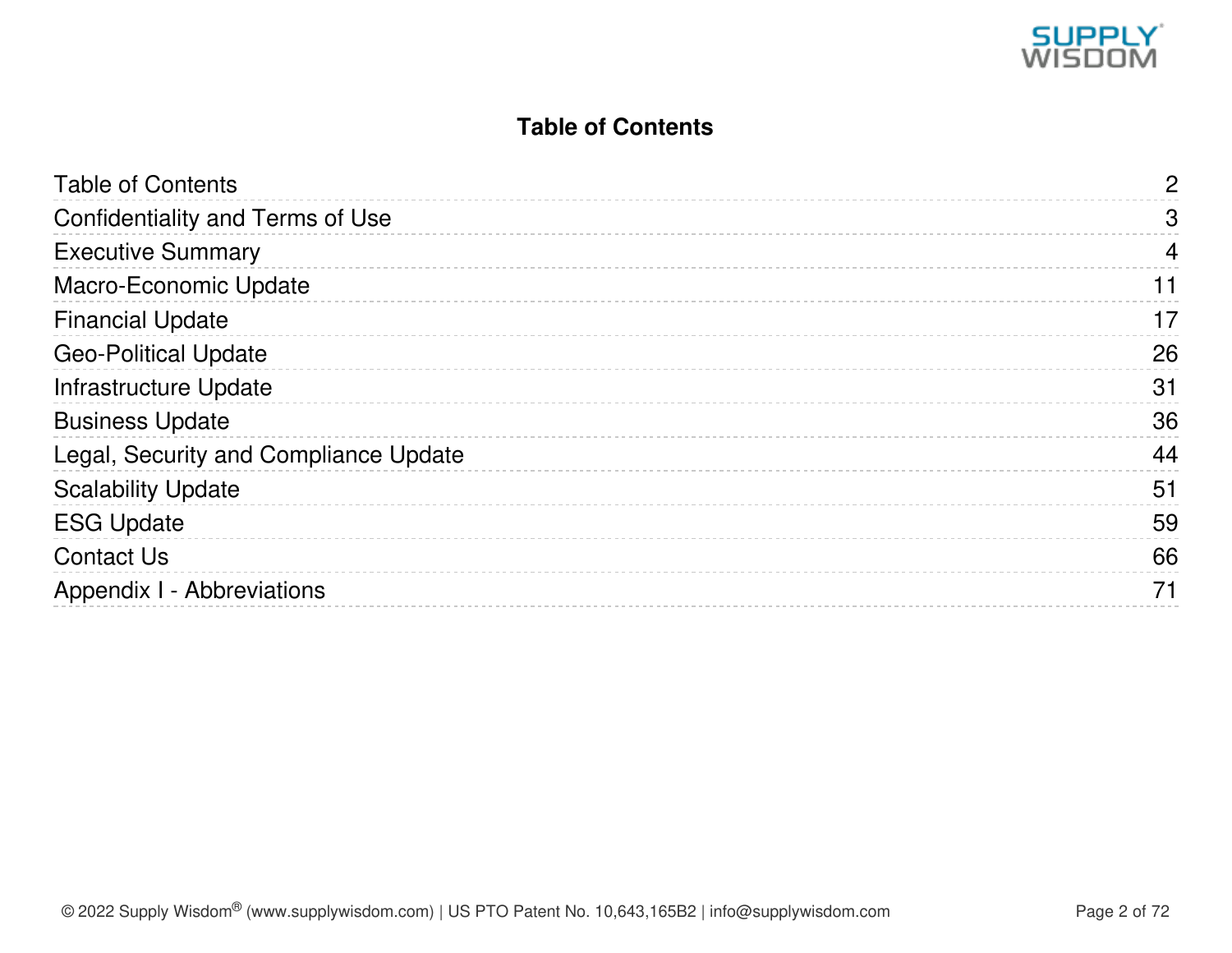

## Confidentiality and Terms of Use

- <span id="page-2-0"></span>• Supply Wisdom grants to the Subscribing Client the limited, non-exclusive, non-transferable right to use our Service under the terms of this Subscription. Authorized Users are limited to the individuals authorized to use our Service under this Subscription. Supply Wisdom and our thirdparties own all components of the Service and retain all rights, including intellectual property rights, in the Service. The subscription is for internal Subscribing Client use only.
- All Supply Wisdom deliverables to include, but not limited to, reports, presentations, frameworks, metrics, charts, alerts, content and other data are confidential and intended for the exclusive internal use at the Subscribing Client only.
- The Subscribing client and/or any of their employees may not share any of the Supply Wisdom material associated with this report or service in any form, whether written or verbal, with any group or individual outside of the direct Subscribing Client or their monitored third-party without Supply Wisdom's express written permission.
- Should the Client use any portion of the material published by Supply Wisdom in this report or any other part of the Service with an internal audience including their monitored third-party, the source must be designated as "Source: Supply Wisdom®".
- The professional fees, annual subscription charges, and any other pricing and term information for this service should be treated as strictly confidential.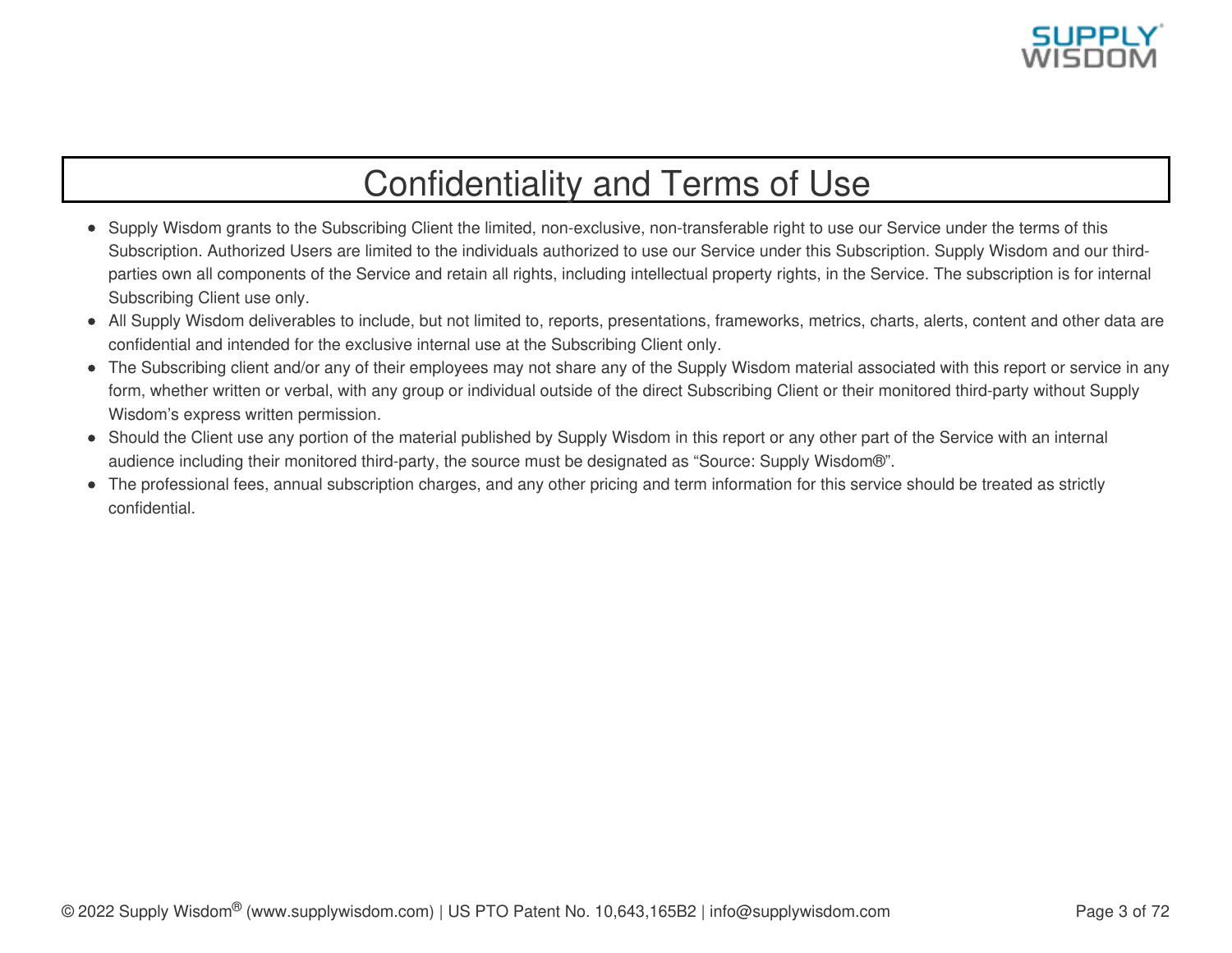

## Executive Summary

### Risk Snapshot

<span id="page-3-0"></span>

| <b>Target Name</b>                     | <b>Ukraine</b>     |
|----------------------------------------|--------------------|
| Info Last Updated on                   | 03-May-2022        |
| Capital                                | Kyiv               |
| Population                             | 43.7 million       |
| Cybercrime - Country Rank              | Catastrophic Event |
| Labor Force                            | Catastrophic Event |
| Corporate Income Tax                   | 18%                |
| <b>Travel Advisory</b>                 | Avoid All Travel   |
| CO2 emissions (metric tons per capita) | Catastrophic Event |
| Cost of Living Index                   | Catastrophic Event |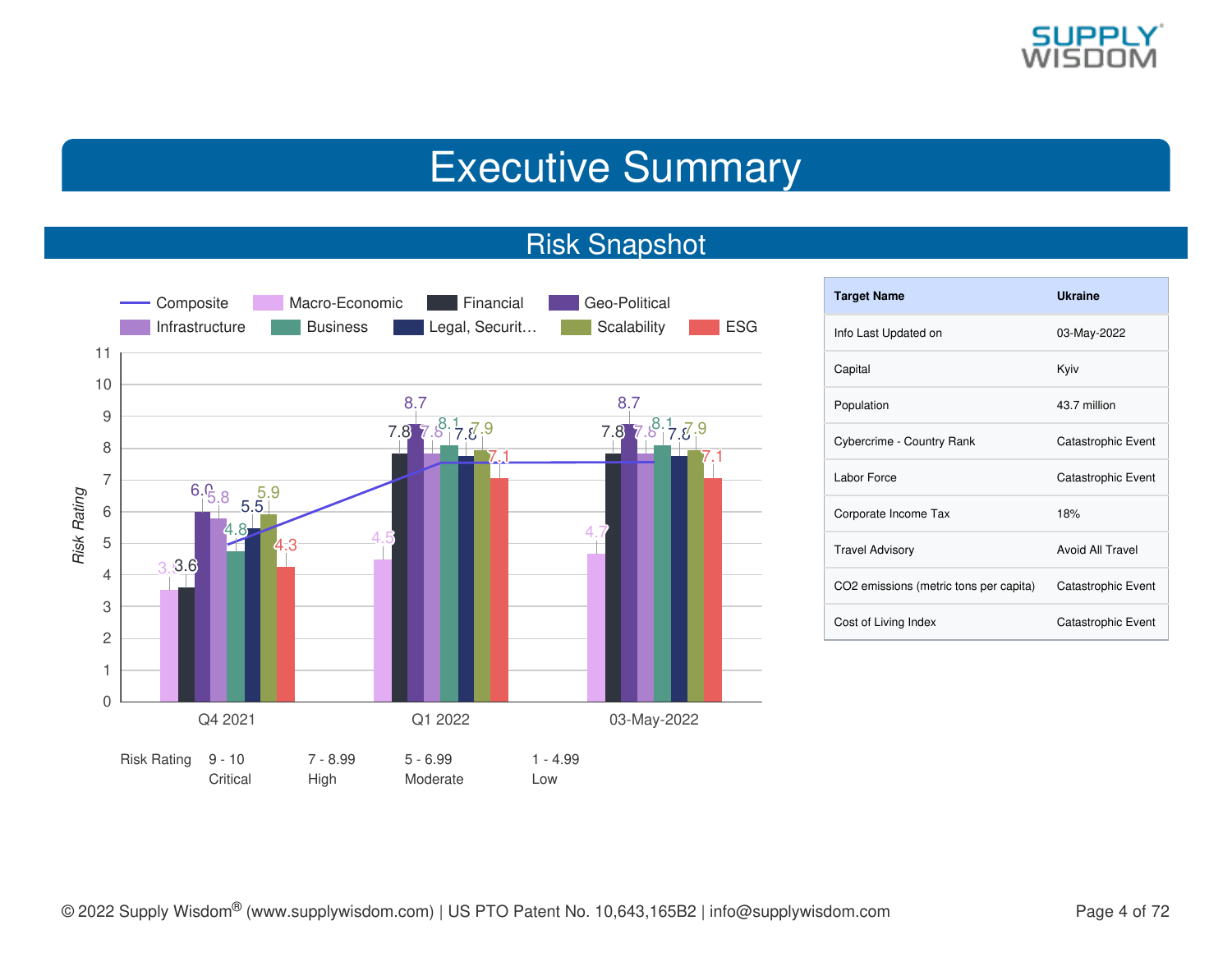|        | SUPPLY |  |
|--------|--------|--|
| WISDOM |        |  |

| <b>Risk Rating</b>                | Q <sub>4</sub><br>2021 |                  | Q <sub>1</sub><br>2022 |                  | 03-May-2022 |
|-----------------------------------|------------------------|------------------|------------------------|------------------|-------------|
| Composite                         | 4.96                   | $\mathbf \Omega$ | 7.54                   | $\mathbf Q$      | 7.56        |
| By Domain:                        |                        |                  |                        |                  |             |
| Macro-Economic                    | 3.52                   | $\bullet$        | 4.48                   | $\mathbf \Omega$ | 4.68        |
| Financial                         | 3.60                   | 0                | 7.82                   | Θ                | 7.82        |
| Geo-Political                     | 5.99                   | Q                | 8.74                   | 0                | 8.74        |
| Infrastructure                    | 5.79                   | $\mathbf \Omega$ | 7.85                   | Θ                | 7.85        |
| <b>Business</b>                   | 4.76                   | $\mathbf \Omega$ | 8.10                   | 0                | 8.10        |
| Legal, Security and<br>Compliance | 5.48                   | Q                | 7.76                   | 0                | 7.76        |
| Scalability                       | 5.93                   | $\mathbf \Omega$ | 7.94                   | 0                | 7.94        |
| <b>ESG</b>                        | 4.25                   | Q                | 7.08                   | Ξ                | 7.08        |

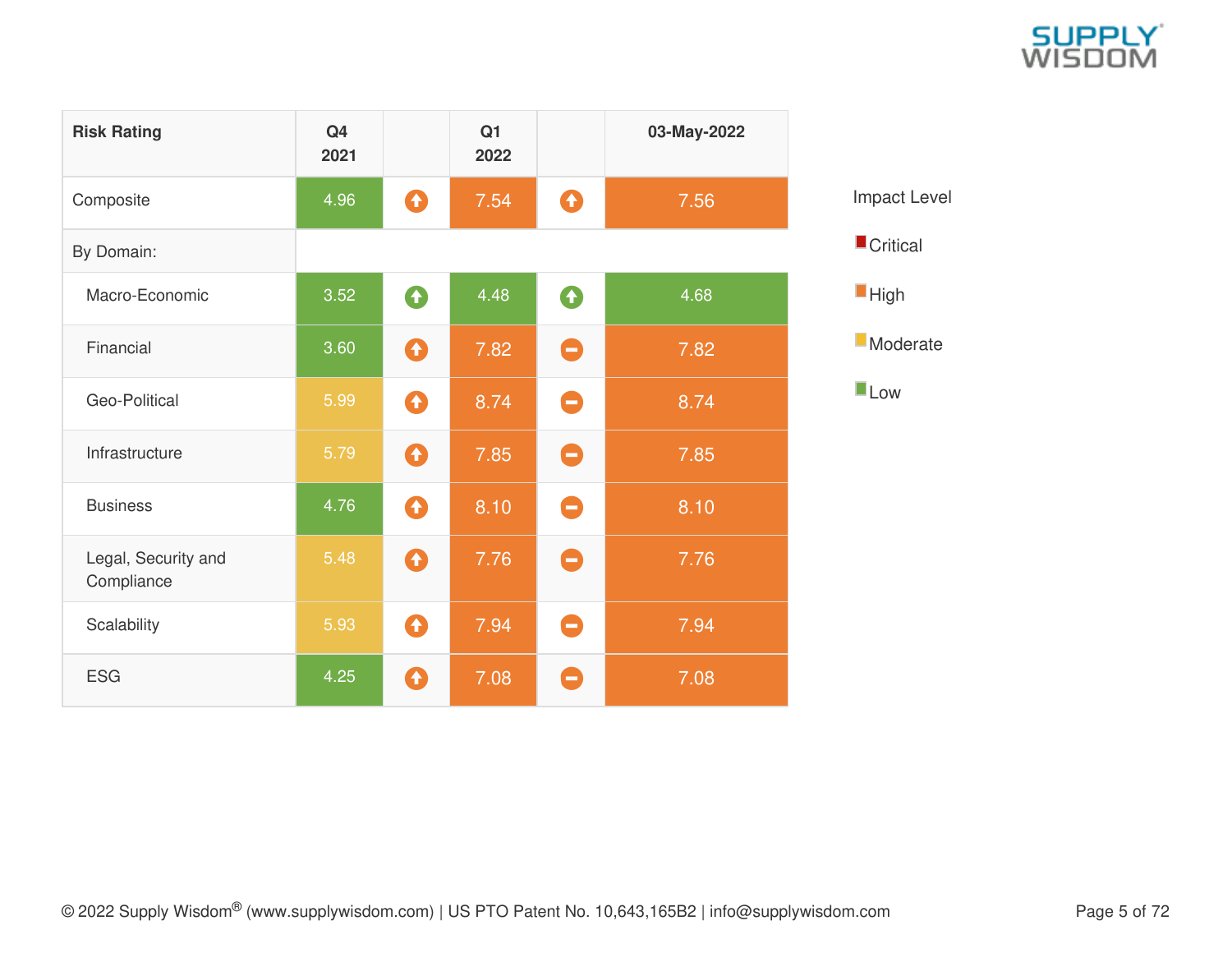

### Trends - Q1 2022

- Multiple cyber attacks witnessed
- Multiple instances of terror threat/attack witnessed
- Multiple instances of strikes/protests/riots witnessed
- Multiple geo-political trends witnessed  $\bullet$
- Multiple instances of sanctions witnessed

### Key Highlights

### **Key Highlights:**

\*Scores for Q1 2022 have been updated to reflect the catastrophic events caused by the current war

- Ukraine is located in Eastern Europe and shares its boundary with Russia, Belarus, Poland, Slovakia, Hungary, Romania, and Moldova
- It is the poorest country in Europe alongside Moldova, suffering from a very high poverty rate as well as severe corruption
- On February 24, 2022, the Russian President officially declared war against the country, in an escalation of the Russia-Ukrainian War that began in 2014
- The invasion is the largest conventional military attack on a European sovereign state since World War II (WWII)
- Ukraine's economy is expected to shrink by an estimated 45.1% in 2022, although the magnitude of the contraction will depend on the duration and intensity of the war
- More than 5.3 million Ukrainians left the country and a quarter of the population are displaced due to the ongoing conflict
- Several nations, including the US, UK, and EU came in support of Ukraine and announced financial and military aid

### **Macro-Economic**

Risk Level - Low

- Ukraine's economy is expected to be severely impacted by the conflict
- The IMF predicts the country's economy to contract by up to 45% in 2022
- The annual inflation rate in Ukraine accelerated to 13.7% in March 2022 from 10.7% in the previous month, the highest since February 2018
- The interest rates in Ukraine remained unchanged at 10%
- Foreign Exchange Reserves in Ukraine increased to US\$28,100 M in March 2022 from US\$27,500 M in February 2022
- The war has made economic activity impossible in large parts of the country, disrupting farming and harvest operations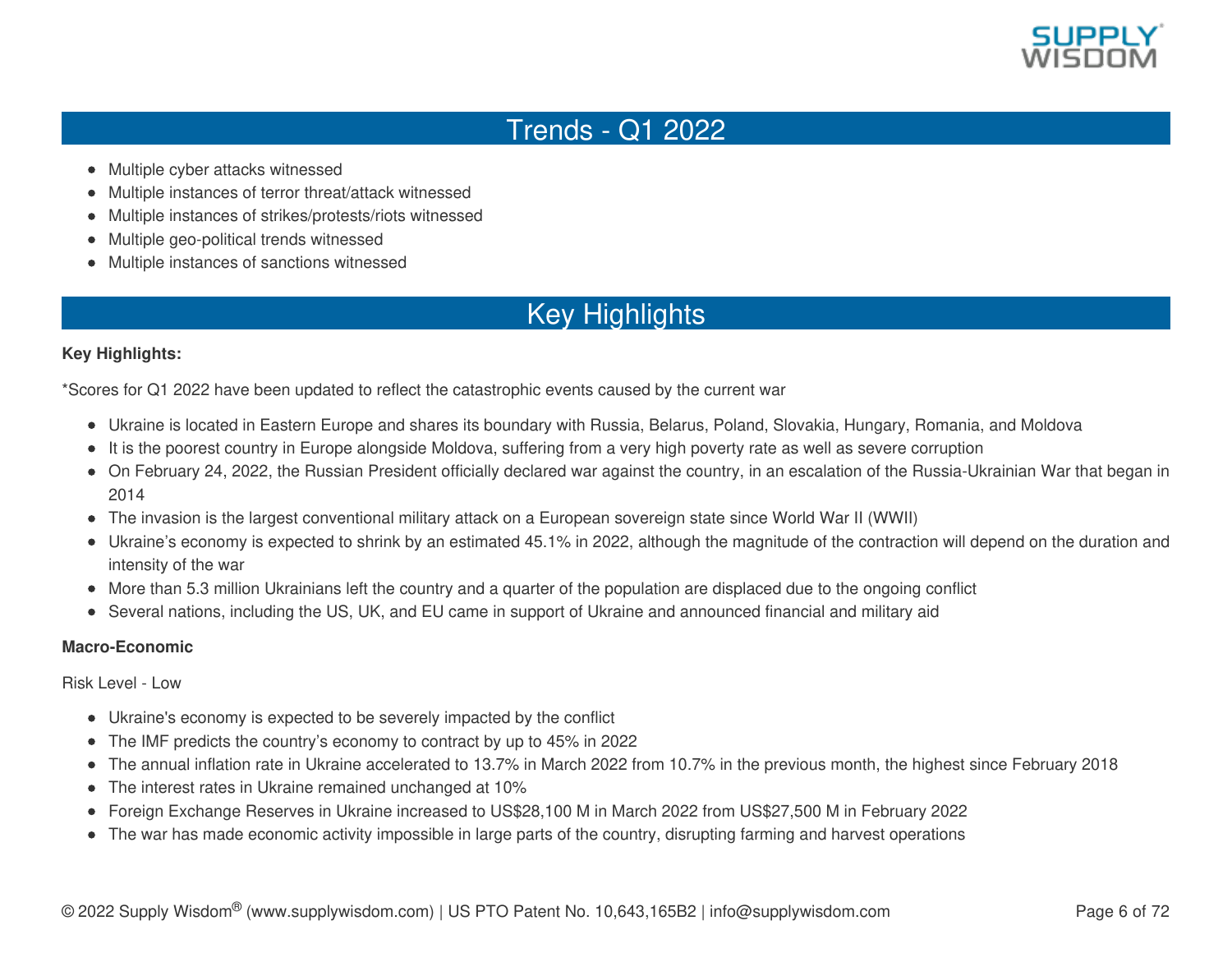

### **Financial**

Risk Level - High

- Amid political tensions between Ukraine and Russia, the financial stability of the country is at risk
- Fuel and Power cost stood at US\$1.13 per liter and US\$0.08 Kwh, respectively
- Corporate income tax, social security contributions tax, property tax, and VST/GST stood at 18%, 22%, 12%, and 20%, respectively

### **Geo-Political**

Risk Level - High

- Following are the recent developments with respect to political tensions between Ukraine and Russia:
	- April 26, 2022: Russian shelling took place in Ukraine's eastern region of Donetsk
	- April 23, 2022: Shelling in all the Ukrainian-controlled cities in the eastern region of Luhansk was intensified by Russian forces
	- April 22, 2022: Russian President directed his forces to seal off the Azovstal plant
	- April 21, 2022: reported a series of explosions in the Donetsk region, with shelling taking place in Marinka, Slavyansk, and Kramatorsk
	- April 19, 2022; Russian forces seized the city of Kreminna in eastern Ukraine
	- o April 03, 2022: Ukraine's President Volodymyr Zelenskyy stated that the country will conduct a probe into alleged war crimes against civilians by Russian troops
	- March 13, 2022: Ukraine's government accused the Russian military of abducting another mayor in Dniprorudne
	- March 13, 2022: Russian military launched an air strike targeting a Ukrainian military base in Yavoriv killing 35 and injuring at least 134 people
	- March 11, 2022: Ukraine's President Volodymyr Zelenskyy accused Russia of kidnapping the mayor of the city of Melitopol
	- March 07, 2022: Russia declared ceasefire in the areas of Kyiv, Mariupol, Kharkiv, and Sumy to allow for evacuations from 7:00 am GMT
	- February 24, 2022: Military operations were launched by Russia
	- February 24, 2022: Ukrainian President imposed Martial law for 30 days after Russia declared war
- Since March 2014, Ukraine has a border dispute with Russia over the status of Crimea and of the city of Sevastopol
- Terror threat is present due to heavy militarized activities by Russia near the Ukrainian borders
- Volodymyr Zelensky sworn in as President of Ukraine on May 19, 2019
- Corruption rank remains at 122
- Travel advisory of 'Avoid All Travel' present
- US issued a level 4 travel advisory asking its citizens to avoid travel to Ukraine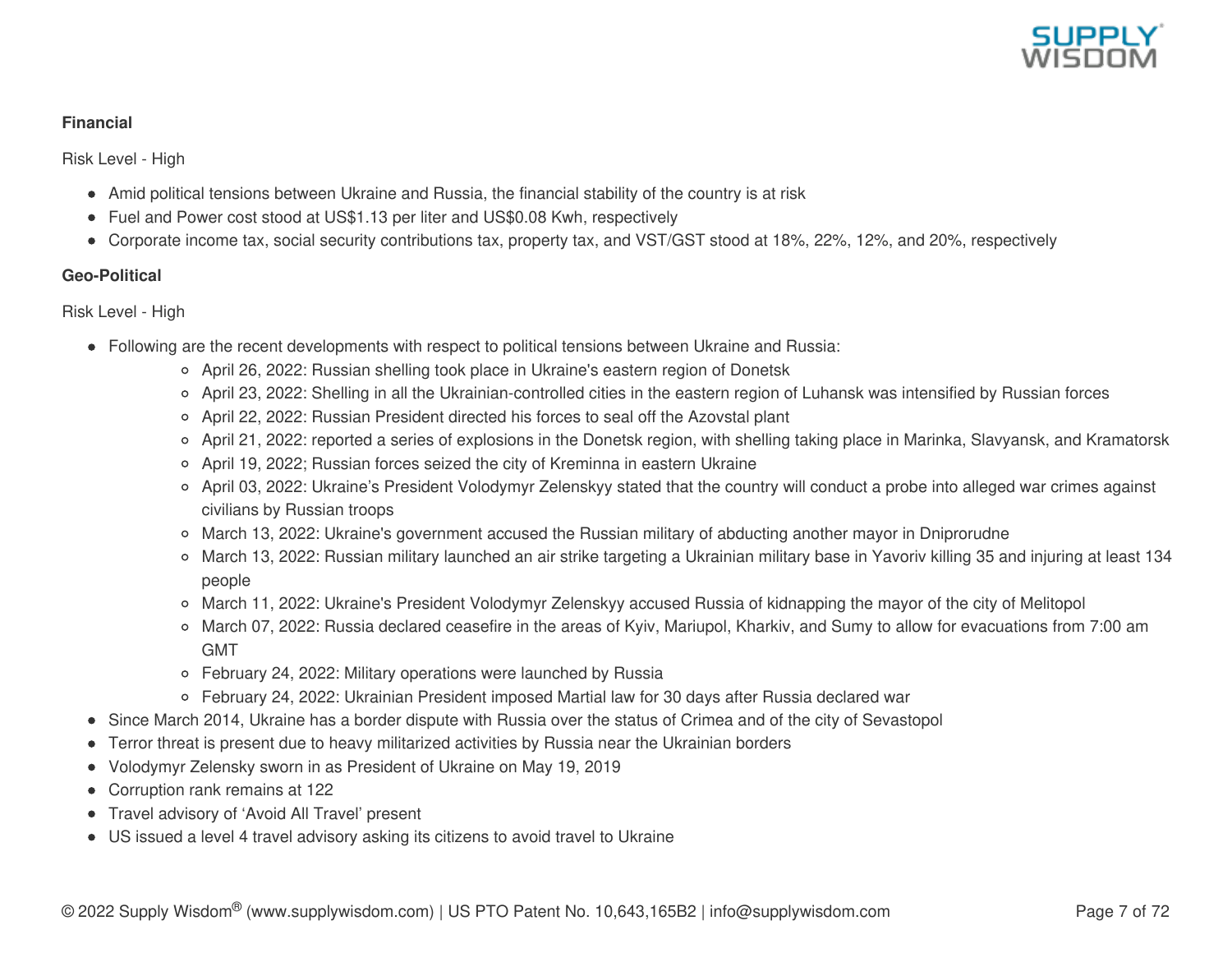

- British nationals in Ukraine are asked to leave immediately amid possible threat from Russia
- On October 25, 2021, the Centers for Disease Control and Prevention (CDC) had issued a Level 4 Travel Health Notice for Ukraine due to COVID-19, indicating a high level of COVID-19 in the country
- Multiple protests witnessed over the last three months:
	- Mar 2022: Protests by hundreds over illegal occupation by Russia in Ukraine's Kherson oblast
	- Feb 16, 2022: Several thousand Ukrainians rallied in Kyiv to show unity amid fears of a Russian invasion
	- Feb 06, 2022: Thousands rallied over possible military offensive from Russia

### **Infrastructure**

Risk Level - High

- Infrastructure across the country has been damaged due to the military attacks and explosions by Russia
- The World Bank states physical damage to Ukraine's infrastructure from Russia's invasion has reached roughly US\$60 B and will rise further as the war continues
- As of March 24, 2022, at least 4,431 residential buildings, 92 factories and warehouses, 378 institutions of secondary and higher education, 138 health care institutions, 12 airports, seven thermal power plants and hydroelectric power plants have been damaged, destroyed or seized
- Average internet speed is 66.5Mbps

### **Business**

Risk Level - High

- Businesses have been severely impacted due to the military operations by Russia
- The war has caused supply chain disruptions, economic sanctions, and even displaced workforce
- The conflict sparked a massive refugee crisis, with over five million Ukrainians fleeing their country

### **Legal, Security and Compliance**

Risk Level - High

- Multiple cyber-attacks have been reported on government websites and banks during ongoing tensions between Ukraine and Russia
- In February 2022, a distributed denial-of-service (DDoS) attack was reported on Ukraine's defence ministry and two national banks
- During the same month, a cyberattack on Ukrainian government websites resulted in some websites being inaccessible
- The cyberattack hit the Foreign Ministry, the Cabinet of Ministers, and the Security and Defense Council among others
- Total number of patents issued: 2,179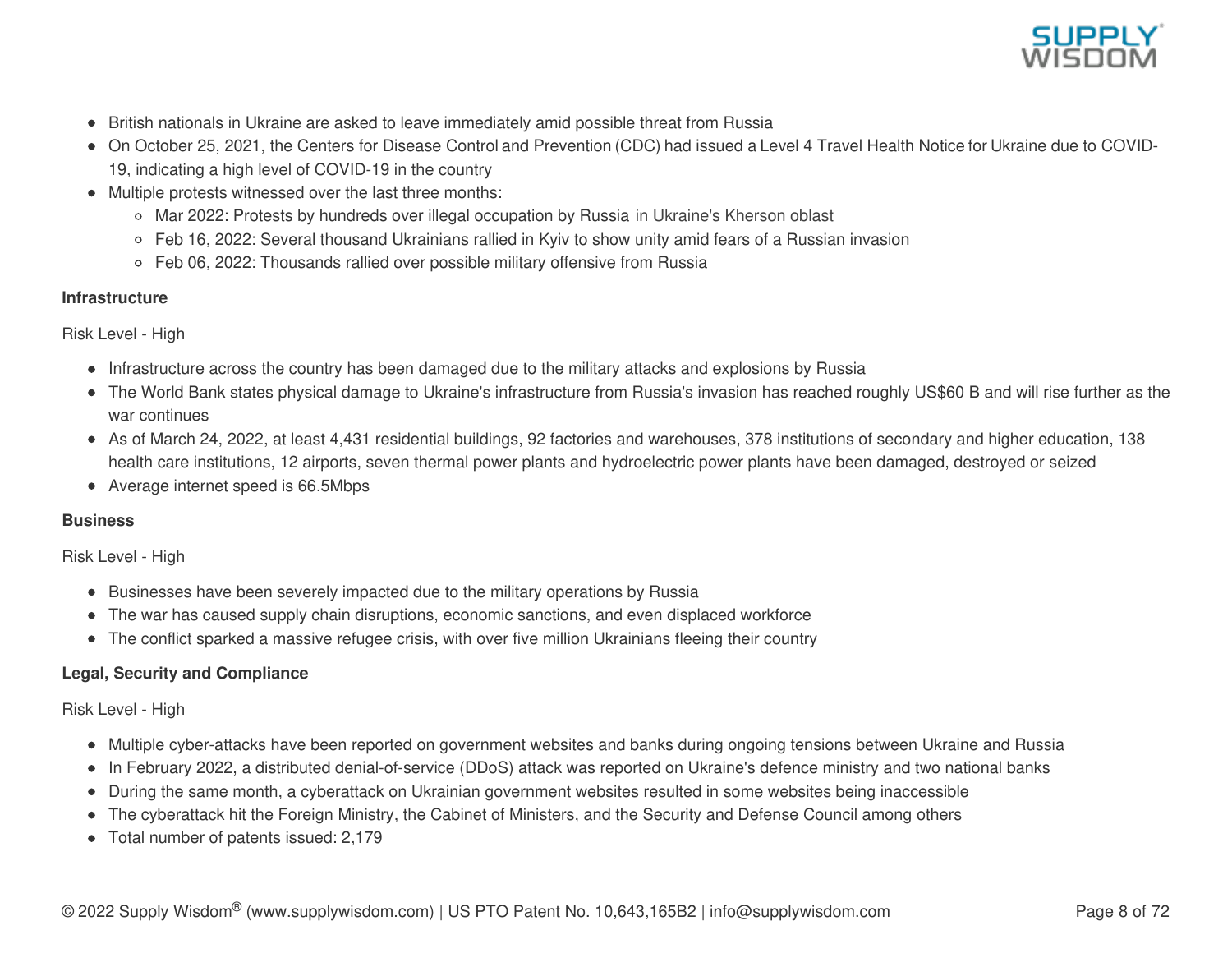

### **Scalability**

Risk Level - High

- Amid political tensions between Ukraine and Russia, the scalability of the country is at risk
- The Russian invasion of Ukraine has already had a major impact on industries such as energy, commodities markets and IT among others

### **ESG**

Risk Level - High

- On December 18, 2021, Ukraine reported its first case of COVID-19 Variant 'Omicron'
- As of April 27, 2022, the country reported 4,999,172 confirmed COVID-19 cases with 108,343 deaths, ~2.16% of total reported cases. In total, 15,153,577 people have received vaccine doses against COVID-19, ~36.2% of the total population

\*Note - *Supply Wisdom's analysis is based on information available from multiple sources in the public domain.*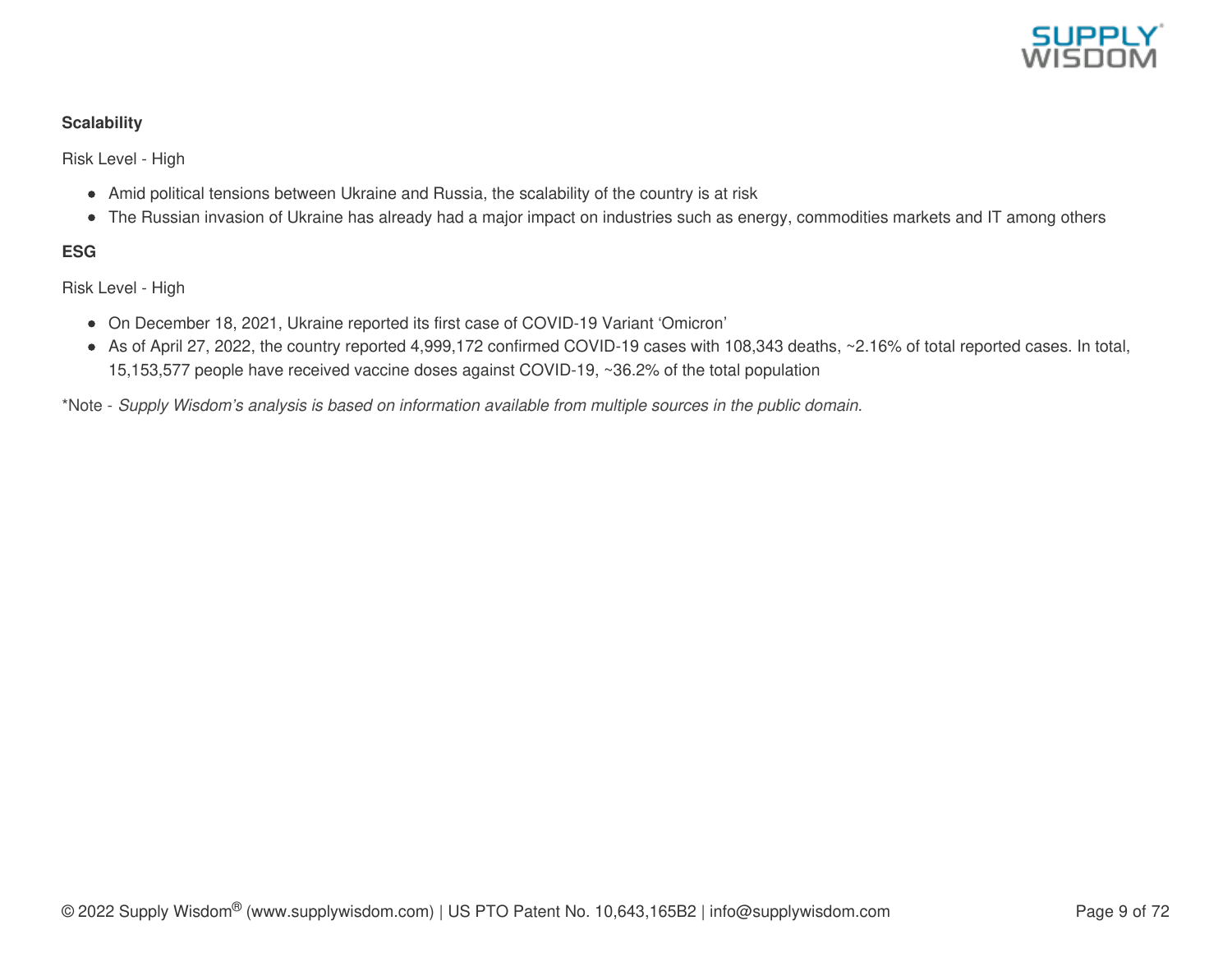

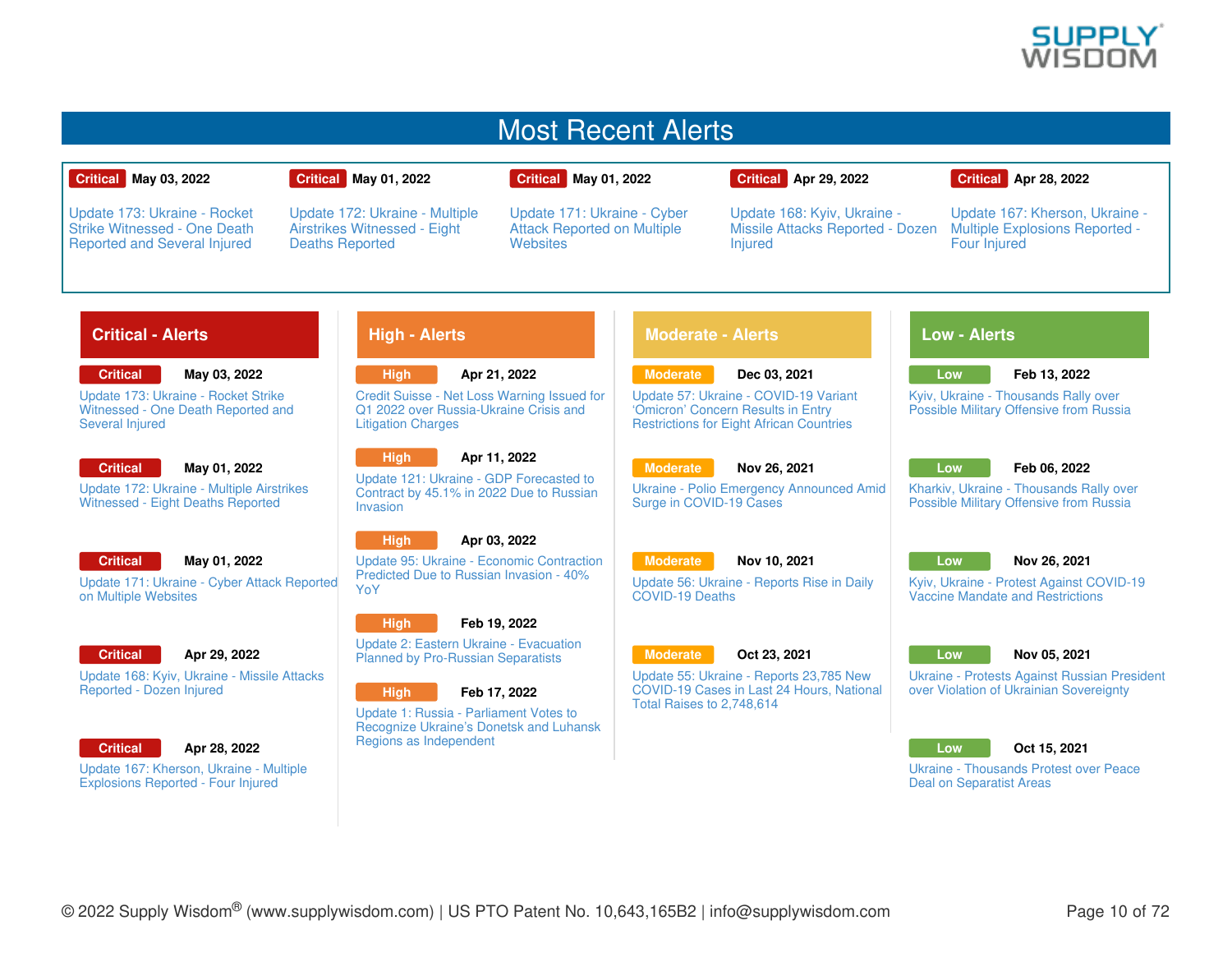

## Macro-Economic Update

<span id="page-10-0"></span>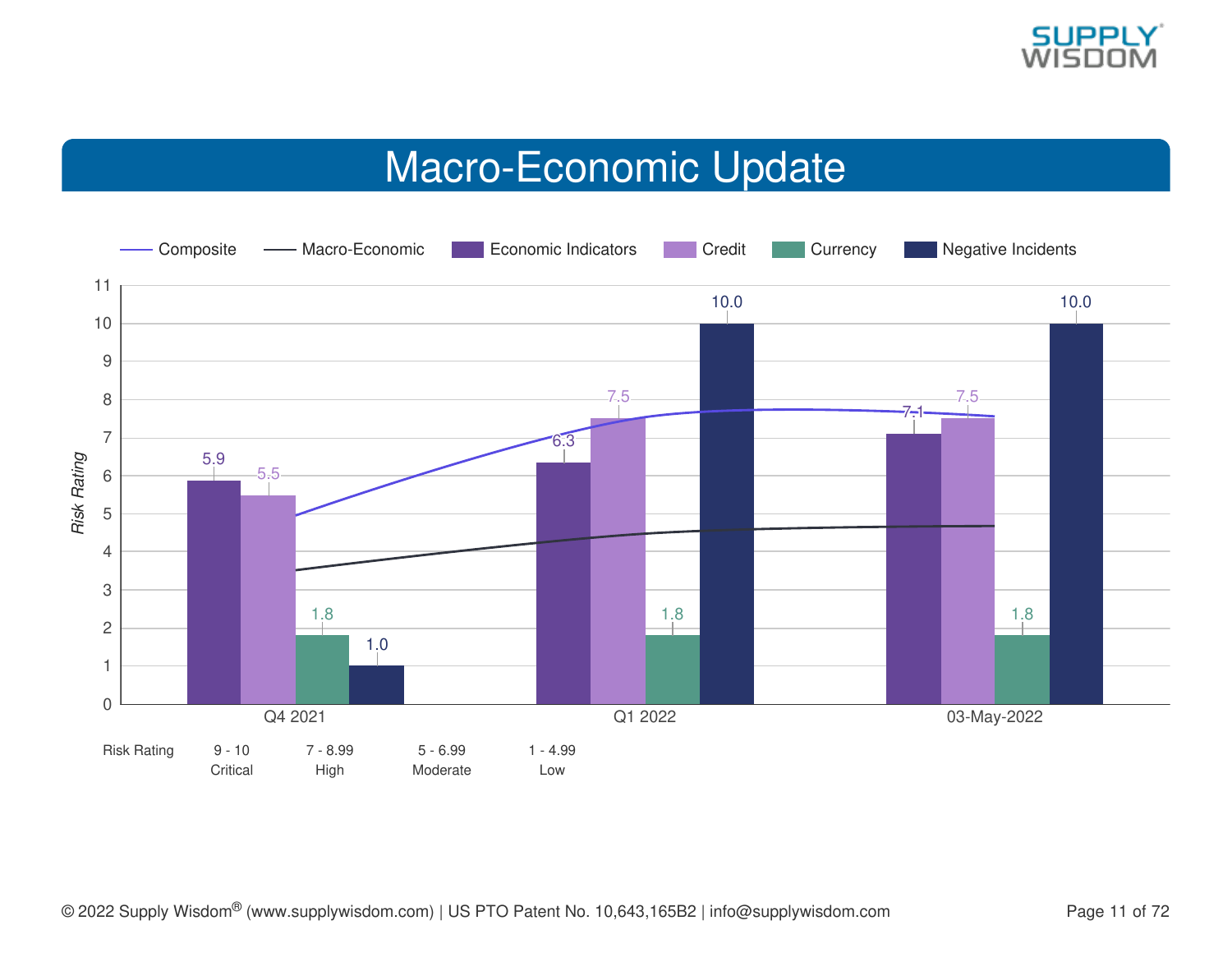

### Most Recent Macro-Economic Alerts

### **Critical Apr 15, 2022**

### **High Apr 11, 2022**

**High Apr 03, 2022**

### **Critical Mar 16, 2022**

### **Critical Mar 01, 2022**

Update 133: Russia - Warning Issued by Moody's over Default - Accused of [Committing](https://app.supplywisdom.com/alertProfile?alertId=66181) War **Crimes** 

Update 121: Ukraine - GDP [Forecasted](https://app.supplywisdom.com/alertProfile?alertId=65965) to Contract by 45.1% in 2022 Due to Russian Invasion

Update 95: Ukraine - Economic [Contraction](https://app.supplywisdom.com/alertProfile?alertId=65586) Predicted Due to Russian Invasion - 40% YoY

Update 44: Russia - Rating of Banks [Downgraded](https://app.supplywisdom.com/alertProfile?alertId=64841) by Fitch - Additional Sanctions Imposed by US and UK

Update 18: Ukraine - Russian Convoy Nears Kyiv - Missile [Explosion](https://app.supplywisdom.com/alertProfile?alertId=64101) Reported

### **Critical - Alerts**

**Critical Apr 15, 2022**

Update 133: Russia - Warning Issued by Moody's over Default - Accused of [Committing](https://app.supplywisdom.com/alertProfile?alertId=66181) War Crimes

### **Critical**

#### **Mar 16, 2022**

Update 44: Russia - Rating of Banks [Downgraded](https://app.supplywisdom.com/alertProfile?alertId=64841) by Fitch - Additional Sanctions Imposed by US and UK

#### **Critical Mar 01, 2022**

Update 18: Ukraine - Russian Convoy Nears Kyiv - Missile [Explosion](https://app.supplywisdom.com/alertProfile?alertId=64101) Reported



### **Mar 01, 2022**

Update 17: Ukraine - Cyber Attack Reported on [Government](https://app.supplywisdom.com/alertProfile?alertId=64082) Website - Blasts Continues in Kyiv



### **Feb 28, 2022**

Update 16: Ukraine - Russian Forces Seized Two Cities - Rocket Strikes [Reported](https://app.supplywisdom.com/alertProfile?alertId=64054)

### **High - Alerts**



Contract by 45.1% in 2022 Due to Russian Invasion

> **High Apr 03, 2022**

Update 95: Ukraine - Economic [Contraction](https://app.supplywisdom.com/alertProfile?alertId=65586) Predicted Due to Russian Invasion - 40% YoY

### **Moderate - Alerts**

No Moderate Macro-Economic alerts issued for the time period covered by this report

### **Low - Alerts**

No Low Macro-Economic alerts issued for the time period covered by this report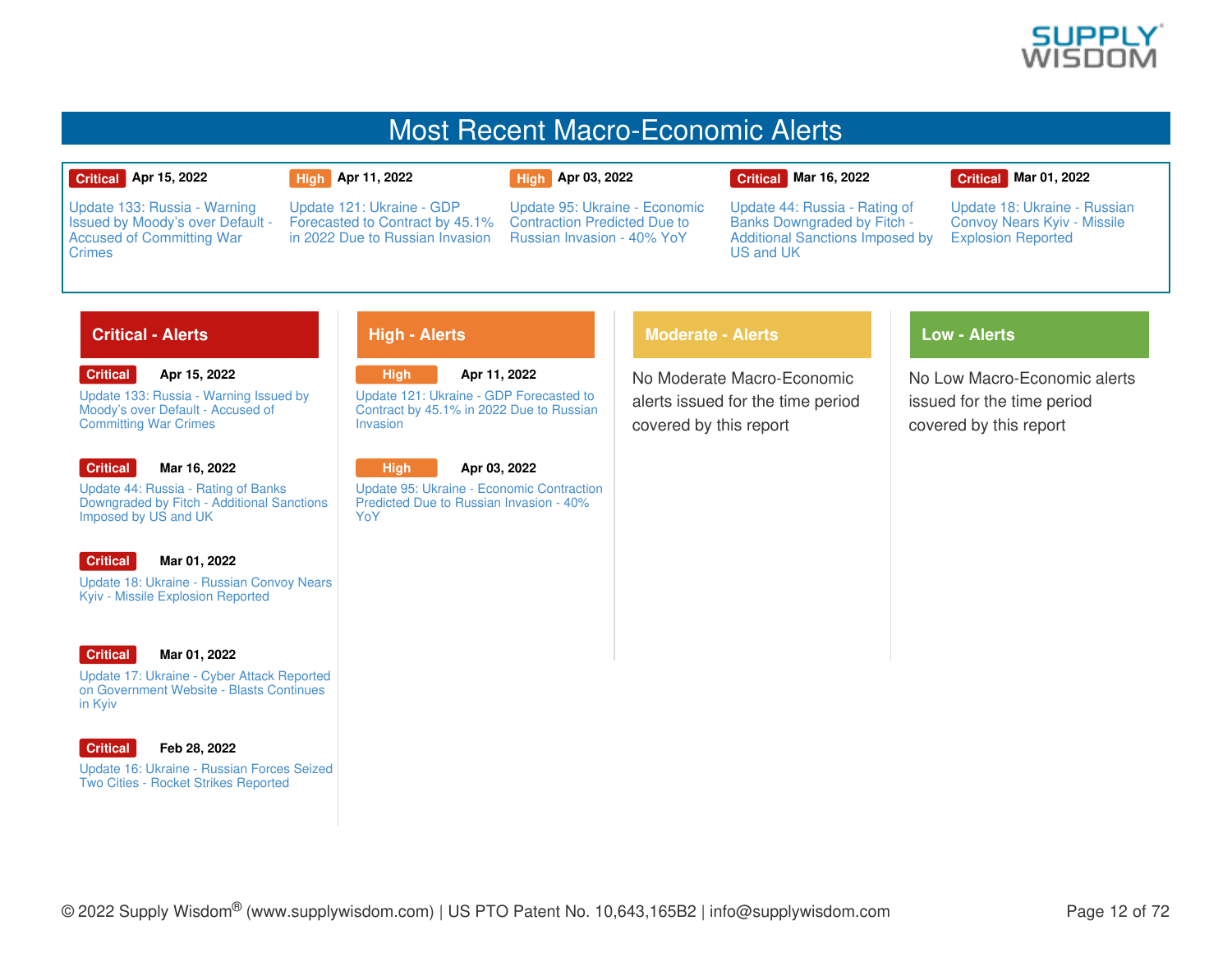

| <b>Category / Metric</b>                     | <b>Measurement</b>   | Q4 2021  | Q1 2022                      | 03-May-2022           | Change<br>from Q1<br>2022 | <b>Additional Comments</b>                                   |
|----------------------------------------------|----------------------|----------|------------------------------|-----------------------|---------------------------|--------------------------------------------------------------|
| <b>Economic Indicators</b>                   | <b>Risk Rating</b>   | 5.89     | 6.33                         | 7.12                  | $+0.79$                   |                                                              |
| <b>GDP Growth Rate</b>                       | $\frac{0}{0}$        | 2.70%    | Catastrophic<br>Event        | Catastrophic<br>Event | <b>No</b>                 | High Risk - See Macro-Economic<br>Implications section below |
| GDP Contribution from the<br>Services Sector | $\frac{0}{0}$        | 60%      | Catastrophic<br><b>Event</b> | Catastrophic<br>Event | <b>No</b>                 | High Risk - See Macro-Economic<br>Implications section below |
| Debt to GDP Ratio for Country                | $\%$                 | 60.80%   | Catastrophic<br>Event        | Catastrophic<br>Event | <b>No</b>                 | High Risk - See Macro-Economic<br>Implications section below |
| Fiscal Balance (% of GDP)                    | $\frac{1}{\sqrt{2}}$ | $-1.50%$ | Catastrophic<br>Event        | Catastrophic<br>Event | <b>No</b>                 | High Risk - See Macro-Economic<br>Implications section below |
| Trade Balance (Per Capita)                   | US\$                 | $$-7.15$ | Catastrophic<br>Event        | Catastrophic<br>Event | <b>No</b>                 | High Risk - See Macro-Economic<br>Implications section below |
| <b>Inflation Rate</b>                        | $\frac{1}{\sqrt{2}}$ | 10.30%   | 10%                          | 13.70%                | $+3.70%$                  | High Risk - See Macro-Economic<br>Implications section below |
| <b>Unemployment Rate</b>                     | $\frac{1}{\sqrt{2}}$ | 9.20%    | Catastrophic<br>Event        | Catastrophic<br>Event | <b>No</b>                 | High Risk - See Macro-Economic<br>Implications section below |
| <b>Interest Rates</b>                        | $\frac{1}{\sqrt{2}}$ | 9%       | 10%                          | 10%                   | $0\%$                     |                                                              |
| FDI In-flow (% of GDP)                       | $\%$                 | 3.80%    | Catastrophic<br>Event        | Catastrophic<br>Event | <b>No</b>                 | High Risk - See Macro-Economic<br>Implications section below |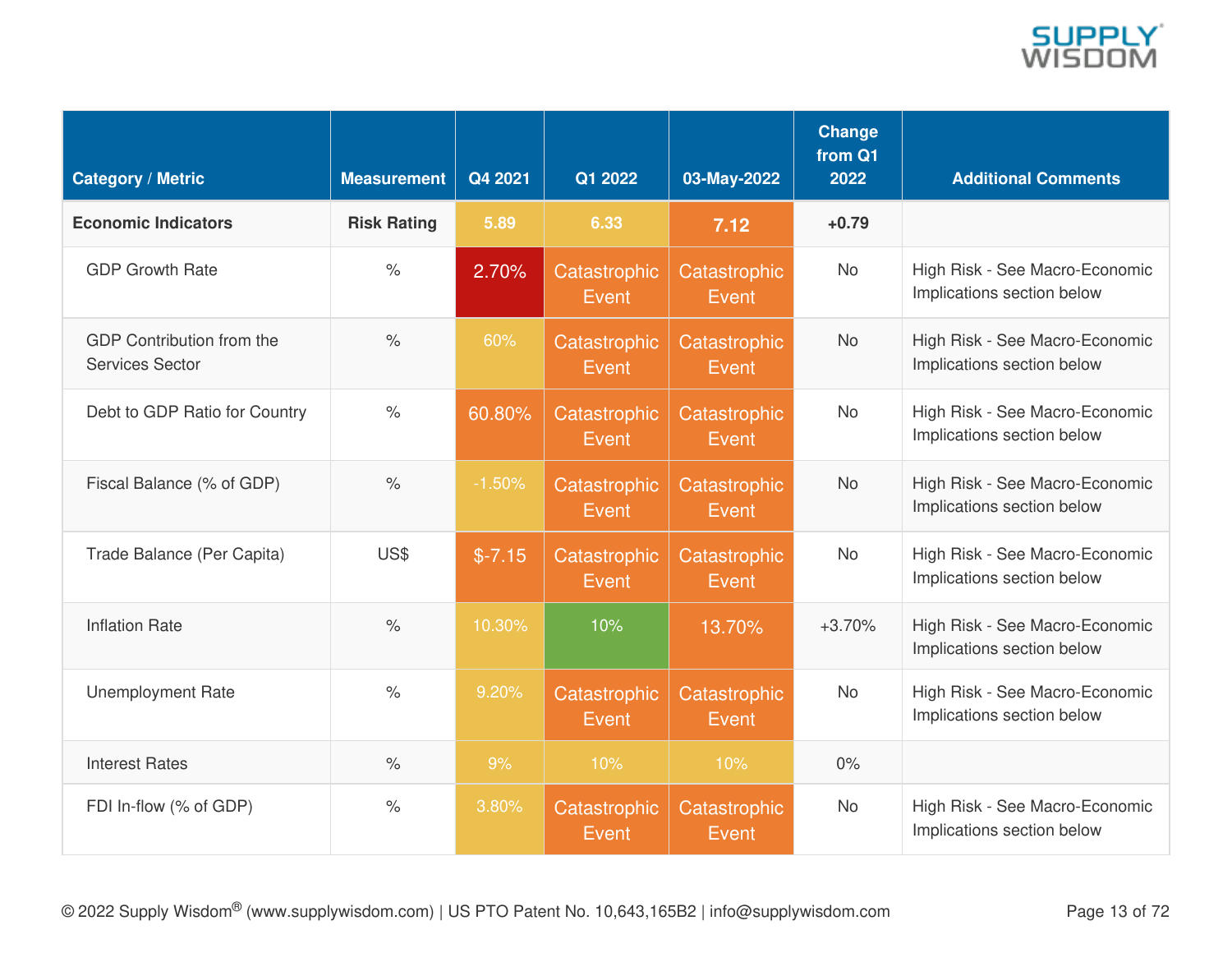

| <b>Category / Metric</b>                              | <b>Measurement</b> | Q4 2021   | Q1 2022               | 03-May-2022           | <b>Change</b><br>from Q1<br>2022 | <b>Additional Comments</b>                                           |
|-------------------------------------------------------|--------------------|-----------|-----------------------|-----------------------|----------------------------------|----------------------------------------------------------------------|
| <b>Stock Market Performance</b><br>(Within the Month) | $\%$               | 0.09%     | Catastrophic<br>Event | Catastrophic<br>Event | <b>No</b>                        | High Risk - See Macro-Economic<br>Implications section below         |
| <b>Credit</b>                                         | <b>Risk Rating</b> | 5.50      | 7.50                  | 7.50                  | 0.00                             |                                                                      |
| <b>Credit Exposure</b>                                | Qualitative        | Moderate  | <b>High</b>           | <b>High</b>           | <b>No</b>                        | High Risk - See Macro-Economic<br>Implications section below         |
| <b>OECD Rating</b>                                    | Rating             | 6.00      | Catastrophic<br>Event | Catastrophic<br>Event | <b>No</b>                        | High Risk - See Macro-Economic<br>Implications section below         |
| <b>Currency</b>                                       | <b>Risk Rating</b> | 1.80      | 1.80                  | 1.80                  | 0.00                             |                                                                      |
| <b>Forex Rate Fluctuation</b>                         | $\%$               | 2.19%     | 2.19%                 | 2.89%                 | $+0.70%$                         |                                                                      |
| <b>Forex Reserves</b>                                 | US\$B              | \$30.50   | \$30.50               | \$28.10               | $$-2.40$                         | Critical Risk - See Macro-<br>Economic Implications section<br>below |
| <b>Negative Incidents</b>                             | <b>Risk Rating</b> | 1.00      | 10.00                 | 10.00                 | 0.00                             |                                                                      |
| Any Other Negative Incidents                          | Qualitative        | <b>No</b> | <b>Yes</b>            | Yes                   | <b>No</b>                        | Critical Risk - See Macro-<br>Economic Implications section<br>below |

*\*\* Refer latest alerts under "Macro-Economic" category*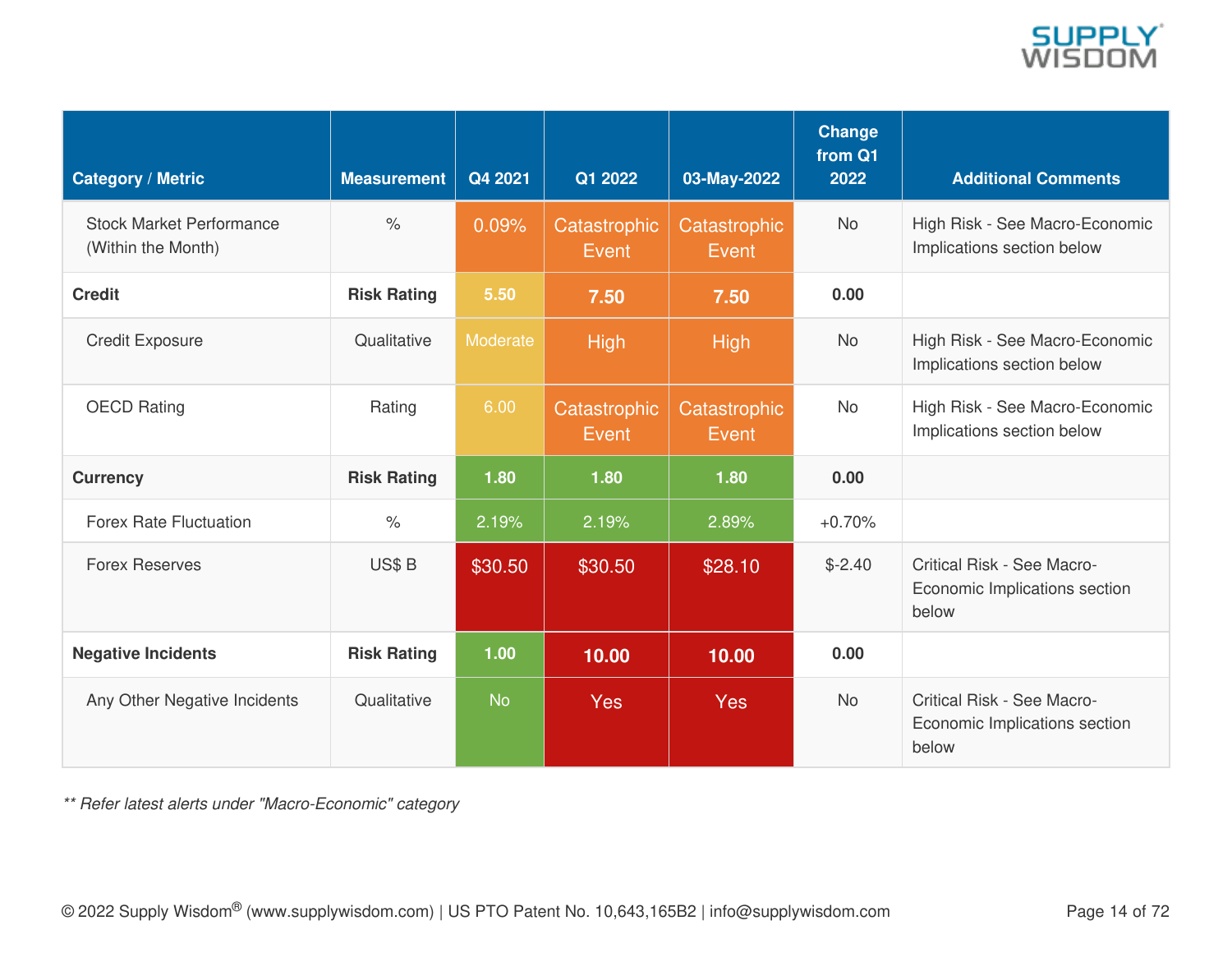

### Analysts Comment(s)

Amid political tensions between Ukraine and Russia, economic stability of the country is at risk. Ukraine's economy is expected to shrink by an estimated 45.1 % in 2022, although the magnitude of the contraction will depend on the duration and intensity of the war.

### Macro-Economic Implications

- **GDP Growth Rate**: GDP is an essential measurement for economists and investors because it represents economic production and growth. When the economy is healthy, there is usually a lower level of unemployment, and wages tend to increase as businesses hire more labor to meet the economy's growing demand. Conversely, if there is negative GDP growth, it may indicate an economy in or approaching a recession or an economic downturn.
- **GDP Contribution from the Services Sector**: Though classified as the third economic sector, the service sector is responsible for the most significant portion of the global economy's business activity. A low contribution from Services Sector indicates that the country or the government is not highly focused on providing or improving their services vertical. The focus of the country is more on industry or agricultural activities.
- **Debt to GDP Ratio for Country**: A high debt-to-GDP ratio is undesirable for a country, as a higher ratio indicates a higher risk of default. When a country has a manageable debt-to-GDP ratio, investors are more eager to invest, and it doesn't have to offer as high of yields on its bonds.
- **Fiscal Balance (% of GDP)**: A government experiences a fiscal deficit when it spends more money than it takes in from taxes and other revenues excluding debt over some time. This gap between income and spending is subsequently closed by government borrowing, increasing the national debt. An increase in the fiscal deficit, in theory, can boost a sluggish economy by giving more money to people who can then buy and invest more. Long-term deficits, however, can be detrimental to economic growth and stability.
- **Trade Balance (Per Capita)**: A trade deficit or low trade balance indicates that the country lacks efficient capacity to produce its products, whether due to lack of skill and resources to create that capacity or due to preference to acquire from another country (such as to specialize in its goods, for lower cost or to acquire luxuries).
- **Inflation Rate**: Rising prices, known as inflation, impact the cost of living, the cost of doing business, borrowing money, mortgages, corporate, and government bond yields, and every other facet of a country's economy. A high inflation rate can lead to increased borrowing costs, put additional pressure on the government to increase state pension or other unemployment benefits, and increase pay claims.
- **Unemployment Rate**: High unemployment indicates the economy is operating below full capacity and is inefficient, that can lead to lower output and incomes. The unemployed are also unable to purchase many goods, and hence, will contribute to lower spending and lower output. A rise in unemployment can cause a negative multiplier effect. Areas of high unemployment (especially youth unemployment) tend to have more crime and vandalism. It can lead to alienation and difficulties in integrating young unemployed people into society.
- **FDI In-flow (% of GDP)**: Foreign direct investment (FDI) is a key ingredient of successful economic growth that brings significant benefits by creating high-quality jobs and introducing modern production and management practices. Low FDI in-flow may hinder the means of financing the construction of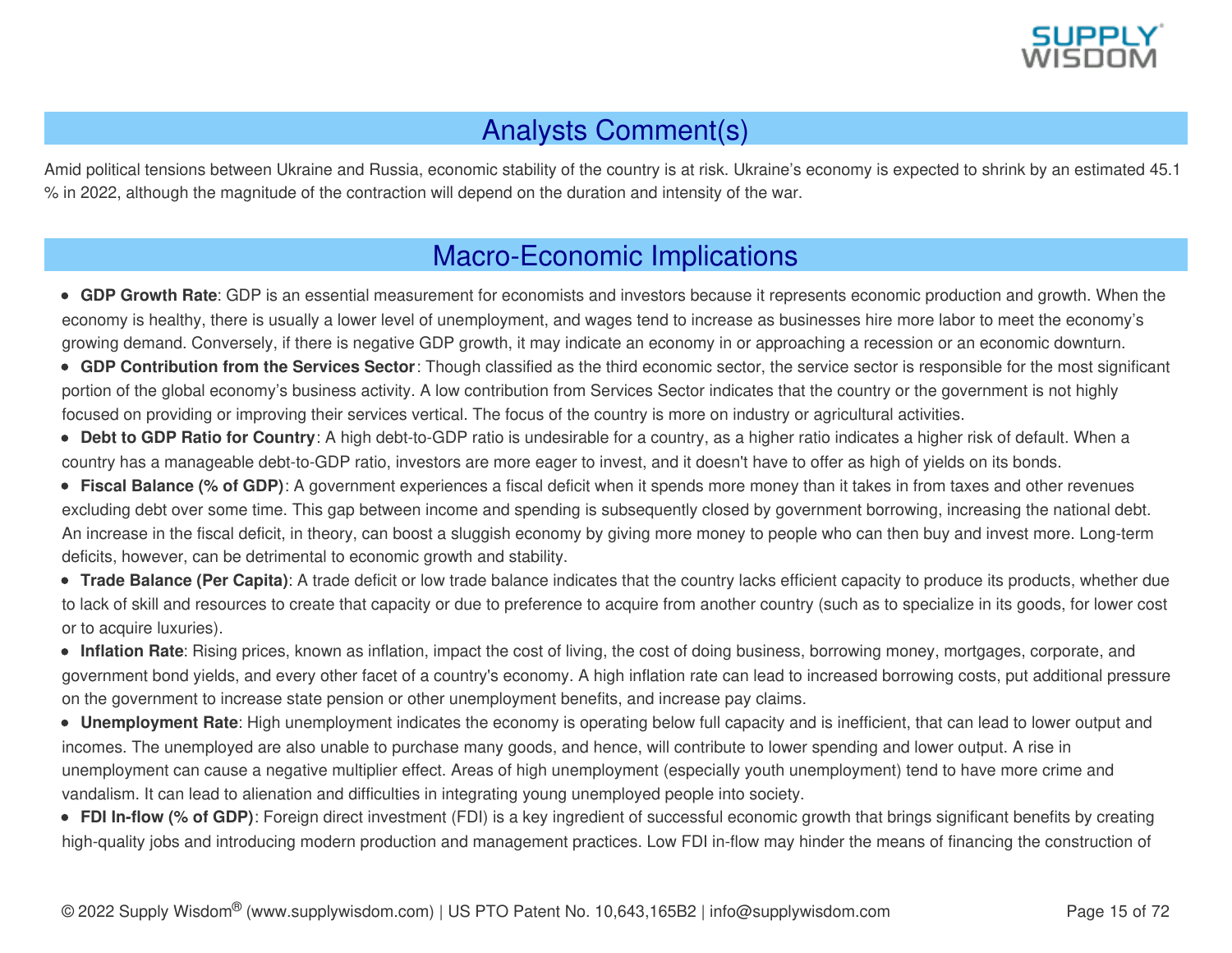

new infrastructure and the creation of jobs for a country's local workers.

- **Stock Market Performance (Within the Month)**: Poor stock performance indicates that the economy is not doing as well and spending recedes. Stock market losses cause wealth erosion in both personal and retirement portfolios.
- **Credit Exposure**: Investors use credit exposure as a way to assess the riskiness of a particular country's bonds. It can give investors insights into the level of risk associated with investing in the debt of a particular country, including any political risk. A country with low credit exposure can access funds easily from the international bond market and also secure foreign direct investment. However, a high credit exposure means that a country faces a high risk of default and may have experienced difficulties in paying back debts.
- **OECD Rating**: Investors use credit ratings as a way to assess the riskiness of a particular country's bonds. It can give investors insights into the level of risk associated with investing in the debt of a particular country, including any political risk. Many countries seek ratings from the largest and most prominent credit rating agencies to encourage investor confidence. A country with high credit ratings can access funds easily from the international bond market and also secure foreign direct investment. However, a low credit rating means that a country faces a high risk of default and may have experienced difficulties in paying back debts.
- **Forex Reserves**: Low forex indicates that the country has a problem maintaining adequate liquidity in case of an economic crisis.
- **Any Other Negative Incidents**: Any negative incident can cause some kind of business disruption to the organization from an operational perspective.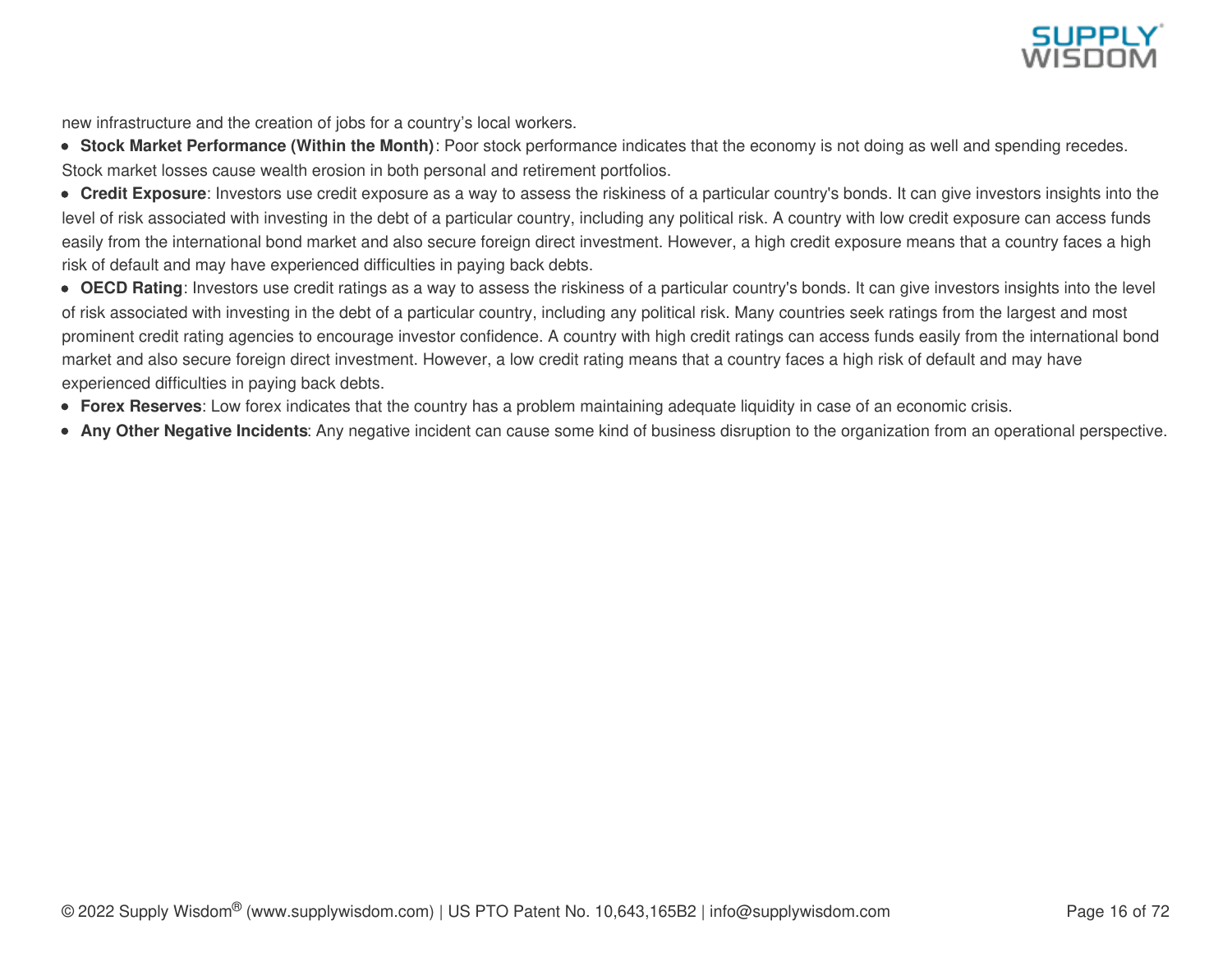

## Financial Update

<span id="page-16-0"></span>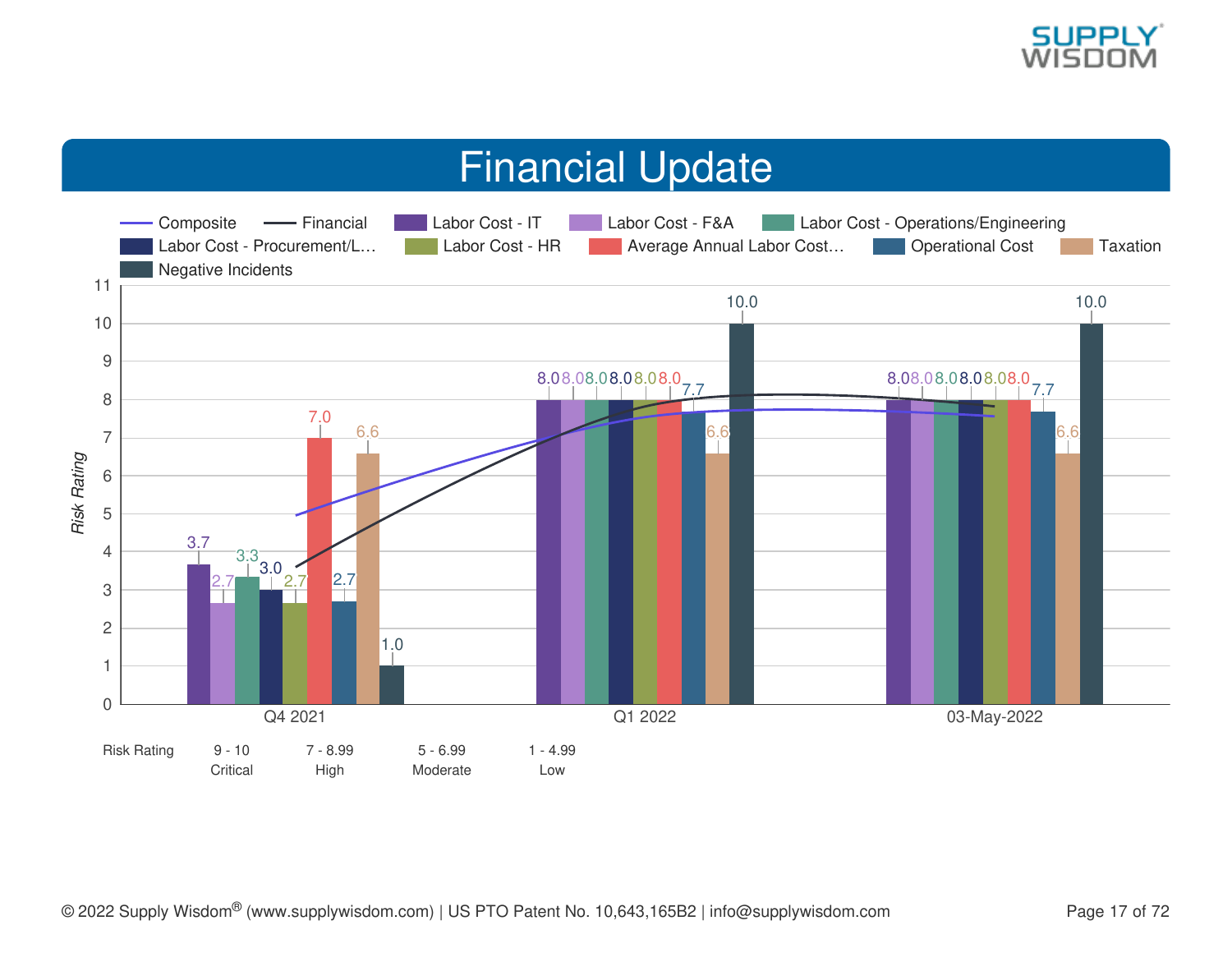

### Most Recent Financial Alerts

### **Critical Apr 01, 2022**

Update 86: [European](https://app.supplywisdom.com/alertProfile?alertId=65466) Countries - Russia Demands Foreign Buyers to Pay in Roubles for Russian Gas, Effective April 01, 2022

### **Critical - Alerts**

#### **Critical Apr 01, 2022**

Update 86: [European](https://app.supplywisdom.com/alertProfile?alertId=65466) Countries - Russia Demands Foreign Buyers to Pay in Roubles for Russian Gas, Effective April 01, 2022

### **High - Alerts**

No High Financial alerts issued for the time period covered by this report

### **Moderate - Alerts**

No Moderate Financial alerts issued for the time period covered by this report

### **Low - Alerts**

No Low Financial alerts issued for the time period covered by this report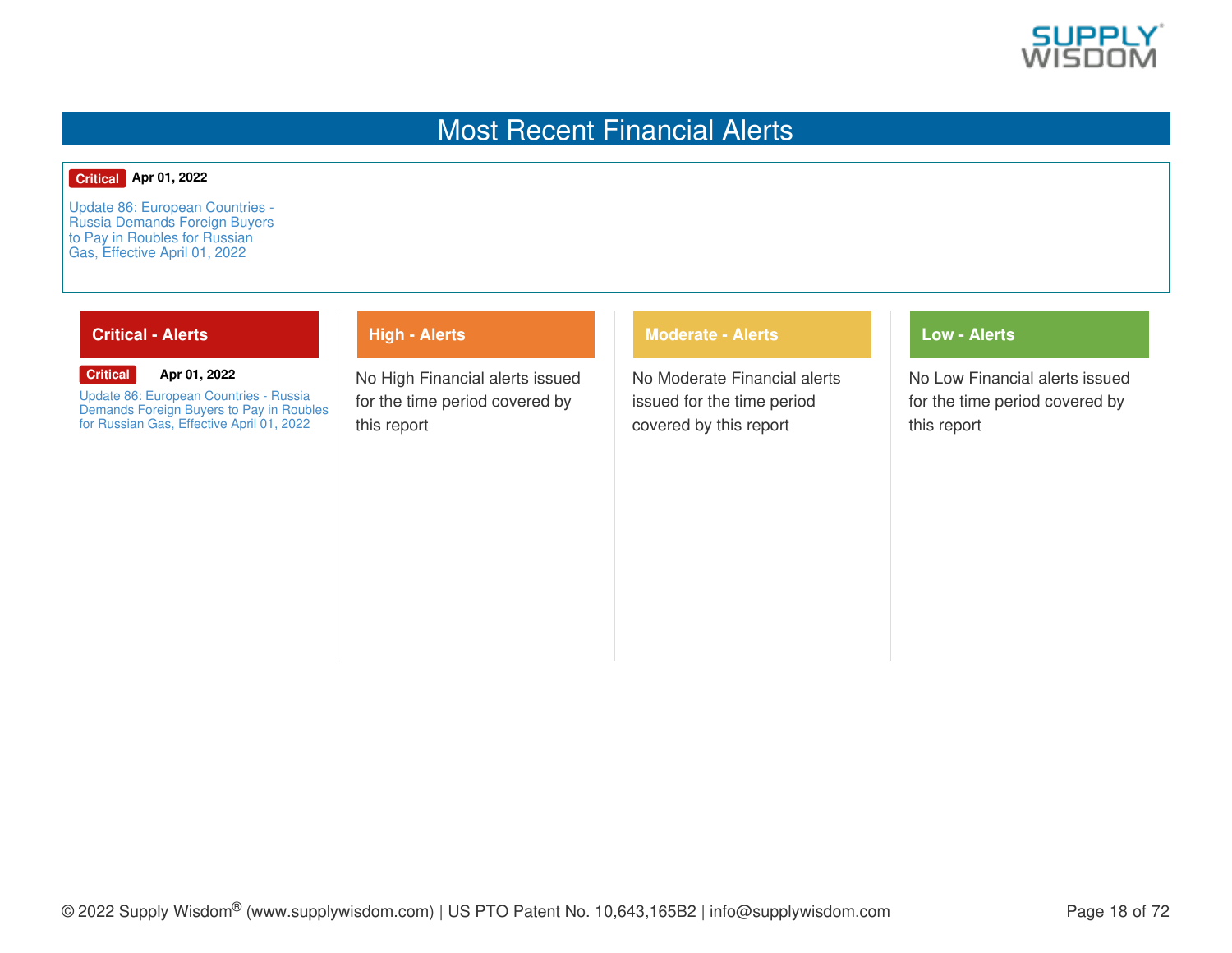

| <b>Category / Metric</b>                                   | <b>Measurement</b> | Q4 2021     | Q1 2022               | 03-May-2022           | <b>Change</b><br>from Q1<br>2022 | <b>Additional Comments</b>                              |
|------------------------------------------------------------|--------------------|-------------|-----------------------|-----------------------|----------------------------------|---------------------------------------------------------|
| <b>Labor Cost - IT</b>                                     | <b>Risk Rating</b> | 3.67        | 8.00                  | 8.00                  | 0.00                             |                                                         |
| Average Annual IT Entry Level<br>Salary                    | US\$               | \$11,700.00 | Catastrophic<br>Event | Catastrophic<br>Event | <b>No</b>                        | High Risk - See Financial<br>Implications section below |
| Average Annual IT Team Lead<br><b>Level Salary</b>         | US\$               | \$19,500.00 | Catastrophic<br>Event | Catastrophic<br>Event | <b>No</b>                        | High Risk - See Financial<br>Implications section below |
| Average Annual IT Manager<br><b>Level Salary</b>           | US\$               | \$26,000.00 | Catastrophic<br>Event | Catastrophic<br>Event | <b>No</b>                        | High Risk - See Financial<br>Implications section below |
| <b>Labor Cost - F&amp;A</b>                                | <b>Risk Rating</b> | 2.67        | 8.00                  | 8.00                  | 0.00                             |                                                         |
| <b>Average Annual F&amp;A Entry</b><br><b>Level Salary</b> | US\$               | \$5,200.00  | Catastrophic<br>Event | Catastrophic<br>Event | <b>No</b>                        | High Risk - See Financial<br>Implications section below |
| Average Annual F&A Team<br><b>Lead Level Salary</b>        | US\$               | \$11,100.00 | Catastrophic<br>Event | Catastrophic<br>Event | <b>No</b>                        | High Risk - See Financial<br>Implications section below |
| Average Annual F&A Manager<br><b>Level Salary</b>          | US\$               | \$19,700.00 | Catastrophic<br>Event | Catastrophic<br>Event | <b>No</b>                        | High Risk - See Financial<br>Implications section below |
| <b>Labor Cost -</b><br><b>Operations/Engineering</b>       | <b>Risk Rating</b> | 3.33        | 8.00                  | 8.00                  | 0.00                             |                                                         |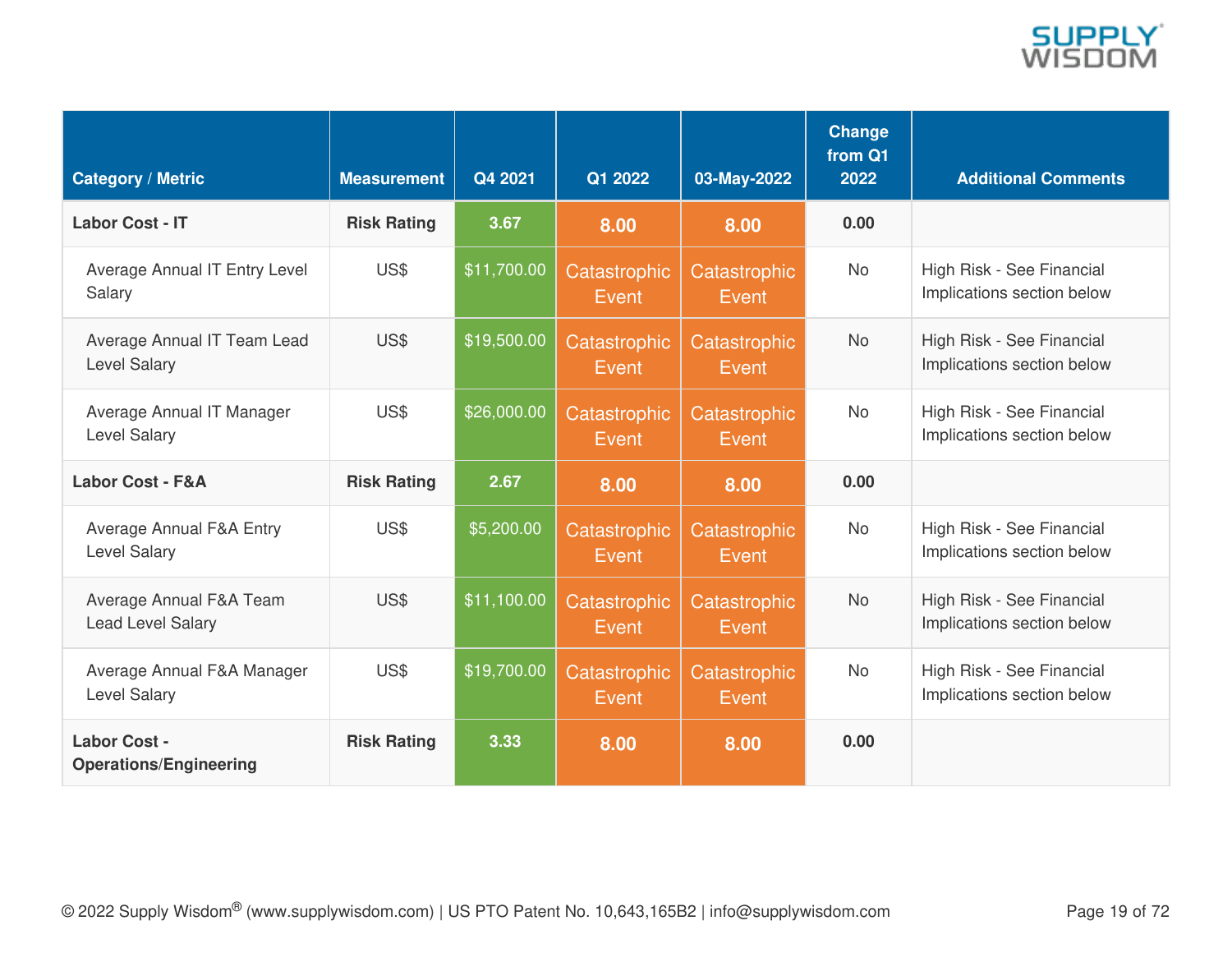

| <b>Category / Metric</b>                                                     | <b>Measurement</b> | Q4 2021     | Q1 2022               | 03-May-2022                  | <b>Change</b><br>from Q1<br>2022 | <b>Additional Comments</b>                              |
|------------------------------------------------------------------------------|--------------------|-------------|-----------------------|------------------------------|----------------------------------|---------------------------------------------------------|
| Average Annual<br><b>Operations/Engineering Entry</b><br><b>Level Salary</b> | US\$               | \$7,300.00  | Catastrophic<br>Event | Catastrophic<br><b>Event</b> | <b>No</b>                        | High Risk - See Financial<br>Implications section below |
| Average Annual<br>Operations/Engineering Team<br><b>Lead Level Salary</b>    | US\$               | \$12,500.00 | Catastrophic<br>Event | Catastrophic<br>Event        | <b>No</b>                        | High Risk - See Financial<br>Implications section below |
| Average Annual<br>Operations/Engineering<br>Manager Level Salary             | US\$               | \$21,800.00 | Catastrophic<br>Event | Catastrophic<br><b>Event</b> | <b>No</b>                        | High Risk - See Financial<br>Implications section below |
| Labor Cost -<br><b>Procurement/Logistics</b>                                 | <b>Risk Rating</b> | 3.00        | 8.00                  | 8.00                         | 0.00                             |                                                         |
| Average Annual<br>Procurement/Logistics Entry<br><b>Level Salary</b>         | US\$               | \$4,400.00  | Catastrophic<br>Event | Catastrophic<br>Event        | <b>No</b>                        | High Risk - See Financial<br>Implications section below |
| Average Annual<br>Procurement/Logistics Team<br><b>Lead Level Salary</b>     | US\$               | \$10,400.00 | Catastrophic<br>Event | Catastrophic<br>Event        | <b>No</b>                        | High Risk - See Financial<br>Implications section below |
| Average Annual<br>Procurement/Logistics Manager<br><b>Level Salary</b>       | US\$               | \$21,200.00 | Catastrophic<br>Event | Catastrophic<br><b>Event</b> | <b>No</b>                        | High Risk - See Financial<br>Implications section below |
| <b>Labor Cost - HR</b>                                                       | <b>Risk Rating</b> | 2.67        | 8.00                  | 8.00                         | 0.00                             |                                                         |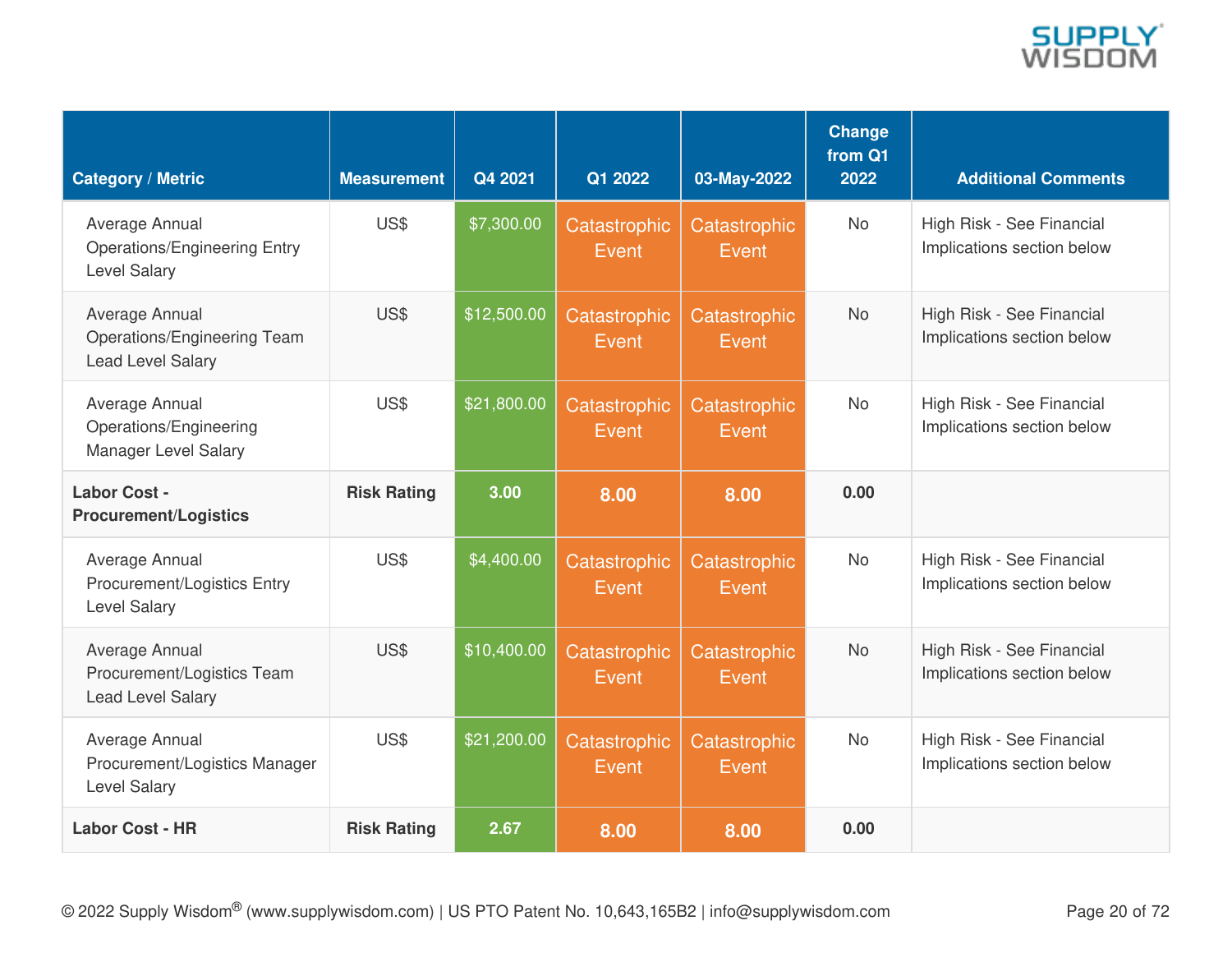

| <b>Category / Metric</b>                               | <b>Measurement</b>    | Q4 2021     | Q1 2022               | 03-May-2022           | Change<br>from Q1<br>2022 | <b>Additional Comments</b>                              |
|--------------------------------------------------------|-----------------------|-------------|-----------------------|-----------------------|---------------------------|---------------------------------------------------------|
| Average Annual HR Entry Level<br>Salary                | US\$                  | \$4,500.00  | Catastrophic<br>Event | Catastrophic<br>Event | <b>No</b>                 | High Risk - See Financial<br>Implications section below |
| Average Annual HR Team Lead<br><b>Level Salary</b>     | US\$                  | \$9,900.00  | Catastrophic<br>Event | Catastrophic<br>Event | <b>No</b>                 | High Risk - See Financial<br>Implications section below |
| Average Annual HR Manager<br><b>Level Salary</b>       | US\$                  | \$19,200.00 | Catastrophic<br>Event | Catastrophic<br>Event | <b>No</b>                 | High Risk - See Financial<br>Implications section below |
| <b>Average Annual Labor Cost</b><br><b>Growth Rate</b> | <b>Risk Rating</b>    | 7.00        | 8.00                  | 8.00                  | 0.00                      |                                                         |
| Average Annual Labor Cost<br><b>Growth Rate</b>        | $\frac{1}{\sqrt{2}}$  | 13.90%      | Catastrophic<br>Event | Catastrophic<br>Event | <b>No</b>                 | High Risk - See Financial<br>Implications section below |
| <b>Operational Cost</b>                                | <b>Risk Rating</b>    | 2.69        | 7.70                  | 7.70                  | 0.00                      |                                                         |
| Rent (Grade 1 Commercial)                              | US\$/Sq.<br>ft./Month | \$2.17      | Catastrophic<br>Event | Catastrophic<br>Event | <b>No</b>                 | High Risk - See Financial<br>Implications section below |
| <b>Rental Growth</b>                                   | $\%$                  | $0\%$       | Catastrophic<br>Event | Catastrophic<br>Event | <b>No</b>                 | High Risk - See Financial<br>Implications section below |
| <b>Cost to Start Business</b>                          | $\%$                  | 0.50%       | Catastrophic<br>Event | Catastrophic<br>Event | <b>No</b>                 | High Risk - See Financial<br>Implications section below |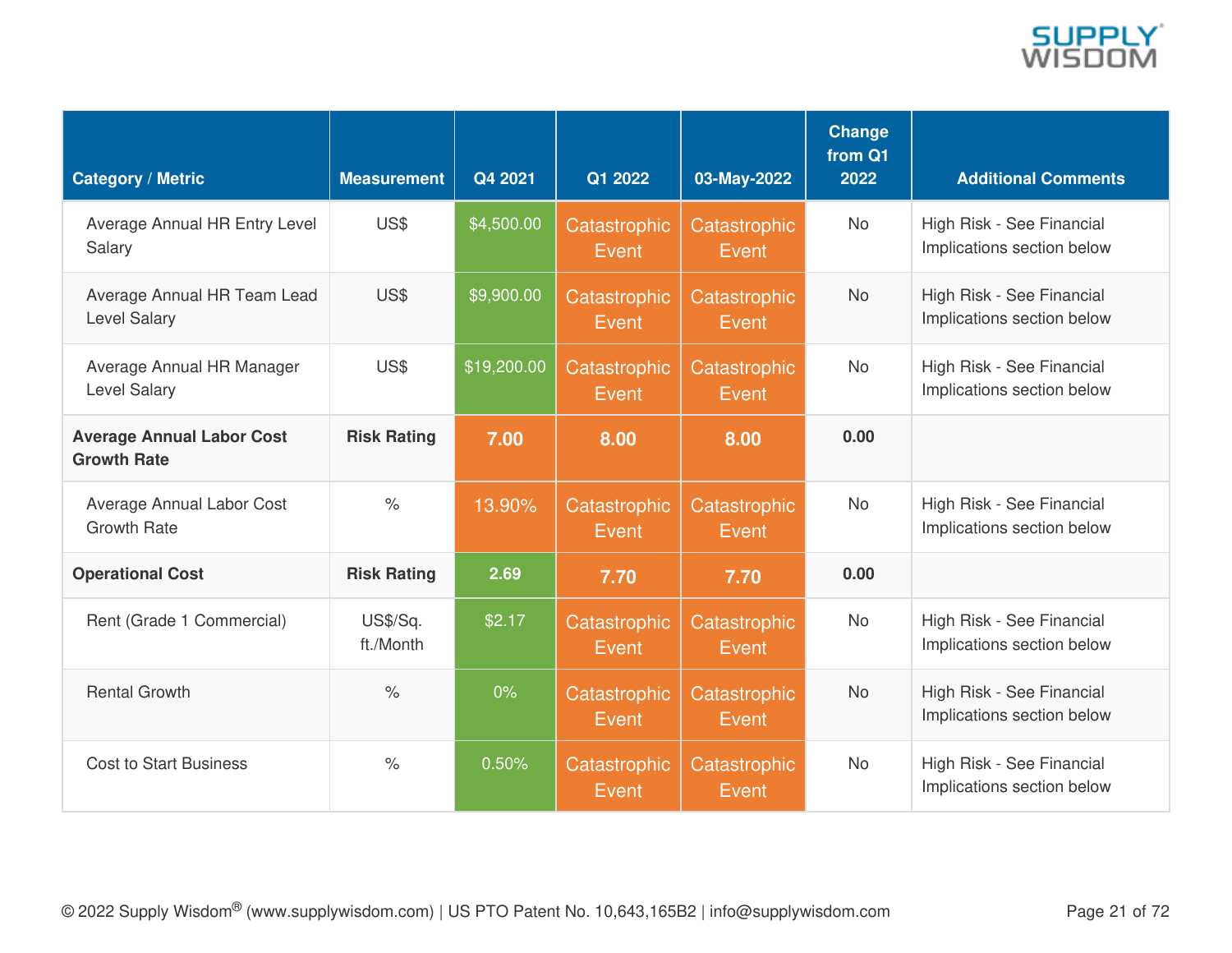

| <b>Category / Metric</b>                    | <b>Measurement</b>   | Q4 2021   | Q1 2022               | 03-May-2022           | Change<br>from Q1<br>2022 | <b>Additional Comments</b>                                  |
|---------------------------------------------|----------------------|-----------|-----------------------|-----------------------|---------------------------|-------------------------------------------------------------|
| Minimum Capital Required                    | $\frac{0}{0}$        | $0\%$     | Catastrophic<br>Event | Catastrophic<br>Event | <b>No</b>                 | High Risk - See Financial<br>Implications section below     |
| <b>Cost of Registering Property</b>         | $\%$                 | 1.70%     | Catastrophic<br>Event | Catastrophic<br>Event | <b>No</b>                 | High Risk - See Financial<br>Implications section below     |
| <b>Fuel Prices</b>                          | US\$/Liter           | \$1.11    | \$1.11                | \$1.13                | $+ $0.02$                 |                                                             |
| Power Cost                                  | US\$/Kwh             | \$0.09    | Catastrophic<br>Event | Catastrophic<br>Event | <b>No</b>                 | High Risk - See Financial<br>Implications section below     |
| <b>Taxation</b>                             | <b>Risk Rating</b>   | 6.60      | 6.60                  | 6.60                  | 0.00                      |                                                             |
| Corporate Income Tax                        | $\frac{1}{2}$        | 18%       | 18%                   | 18%                   | 0%                        |                                                             |
| <b>Social Security Contributions</b><br>Tax | $\frac{1}{\sqrt{2}}$ | 22%       | 22%                   | 22%                   | 0%                        | High Risk - See Financial<br>Implications section below     |
| Property Tax                                | $\%$                 | 12%       | 12%                   | 12%                   | 0%                        |                                                             |
| VAT / GST                                   | $\%$                 | 20%       | 20%                   | 20%                   | 0%                        | Critical Risk - See Financial<br>Implications section below |
| <b>Negative Incidents</b>                   | <b>Risk Rating</b>   | 1.00      | 10.00                 | 10.00                 | 0.00                      |                                                             |
| Any Other Negative Incidents                | Qualitative          | <b>No</b> | <b>Yes</b>            | <b>Yes</b>            | <b>No</b>                 | Critical Risk - See Financial<br>Implications section below |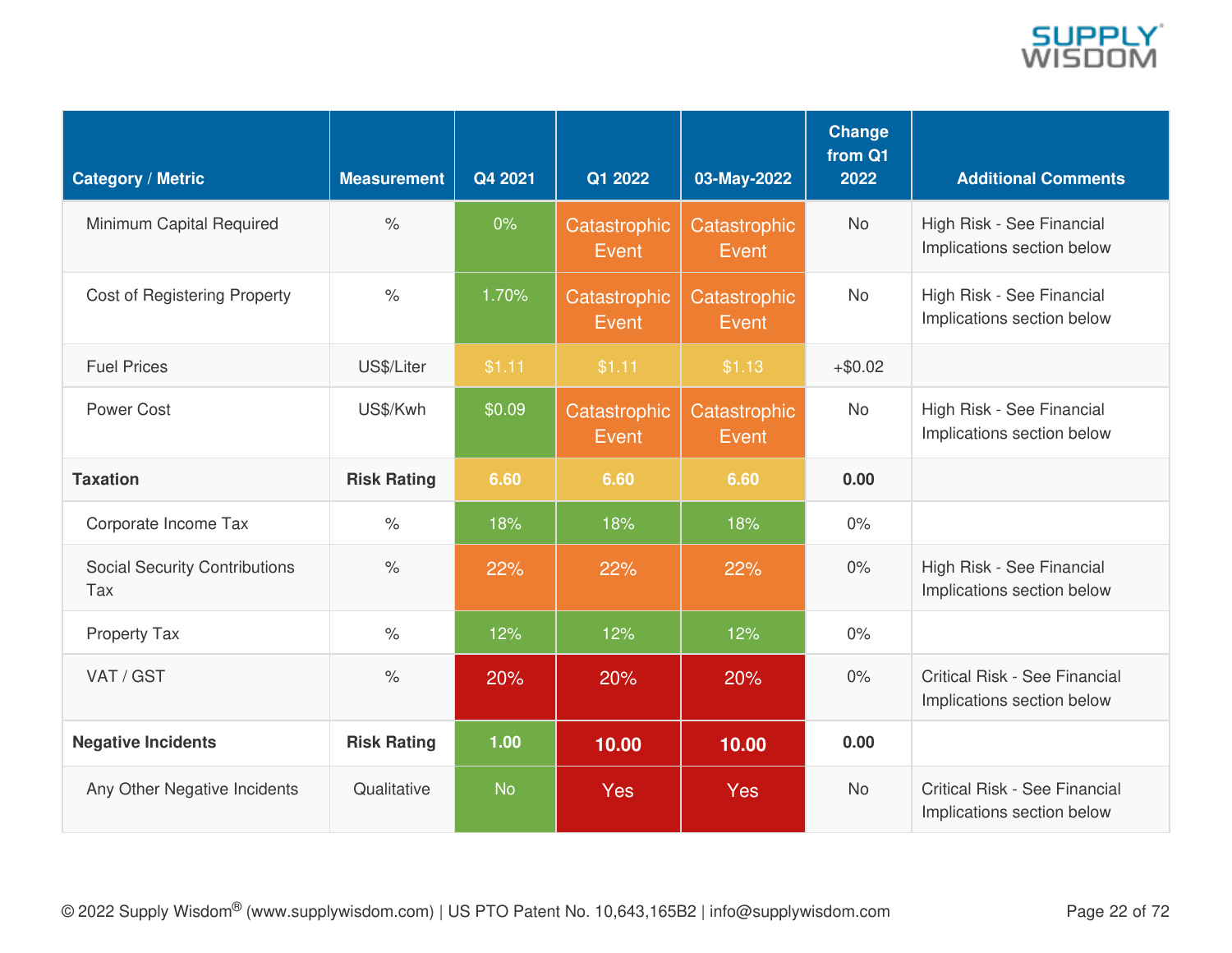

*\*\* Refer latest alerts under "Financial" category*

### Analysts Comment(s)

Amid political tensions between Ukraine and Russia, the financial stability of the country is at risk.

### Financial Implications

**Average Annual IT Entry Level Salary**: The increase in labor cost may result in higher expenses compared to revenue. A rise in labor cost higher than the rise in labour productivity may be a threat to an economy's cost competitiveness, if other costs are not adjusted in compensation. Policies that increase labor costs can substantially affect both employment and hours, in individual companies as well as the overall economy. High labor costs increase end-product/services prices, and affect the export revenues (due to the reduction of its volume) and profits of the corporations.

**Average Annual IT Team Lead Level Salary**: The increase in labor cost may result in higher expenses compared to revenue. A rise in labor cost higher than the rise in labour productivity may be a threat to an economy's cost competitiveness, if other costs are not adjusted in compensation. Policies that increase labor costs can substantially affect both employment and hours, in individual companies as well as the overall economy. High labor costs increase end-product/services prices, and affect the export revenues (due to the reduction of its volume) and profits of the corporations.

**Average Annual IT Manager Level Salary**: The increase in labor cost may result in higher expenses compared to revenue. A rise in labor cost higher than the rise in labour productivity may be a threat to an economy's cost competitiveness, if other costs are not adjusted in compensation. Policies that increase labor costs can substantially affect both employment and hours, in individual companies as well as the overall economy. High labor costs increase end-product/services prices, and affect the export revenues (due to the reduction of its volume) and profits of the corporations.

**Average Annual F&A Entry Level Salary**: The increase in labor cost may result in higher expenses compared to revenue. A rise in labor cost higher than the rise in labour productivity may be a threat to an economy's cost competitiveness, if other costs are not adjusted in compensation. Policies that increase labor costs can substantially affect both employment and hours, in individual companies as well as the overall economy. High labor costs increase end-product/services prices, and affect the export revenues (due to the reduction of its volume) and profits of the corporations.

**Average Annual F&A Team Lead Level Salary**: The increase in labor cost may result in higher expenses compared to revenue. A rise in labor cost higher than the rise in labour productivity may be a threat to an economy's cost competitiveness, if other costs are not adjusted in compensation. Policies that increase labor costs can substantially affect both employment and hours, in individual companies as well as the overall economy. High labor costs increase end-product/services prices, and affect the export revenues (due to the reduction of its volume) and profits of the corporations.

**Average Annual F&A Manager Level Salary**: The increase in labor cost may result in higher expenses compared to revenue. A rise in labor cost higher than the rise in labour productivity may be a threat to an economy's cost competitiveness, if other costs are not adjusted in compensation. Policies that increase labor costs can substantially affect both employment and hours, in individual companies as well as the overall economy. High labor costs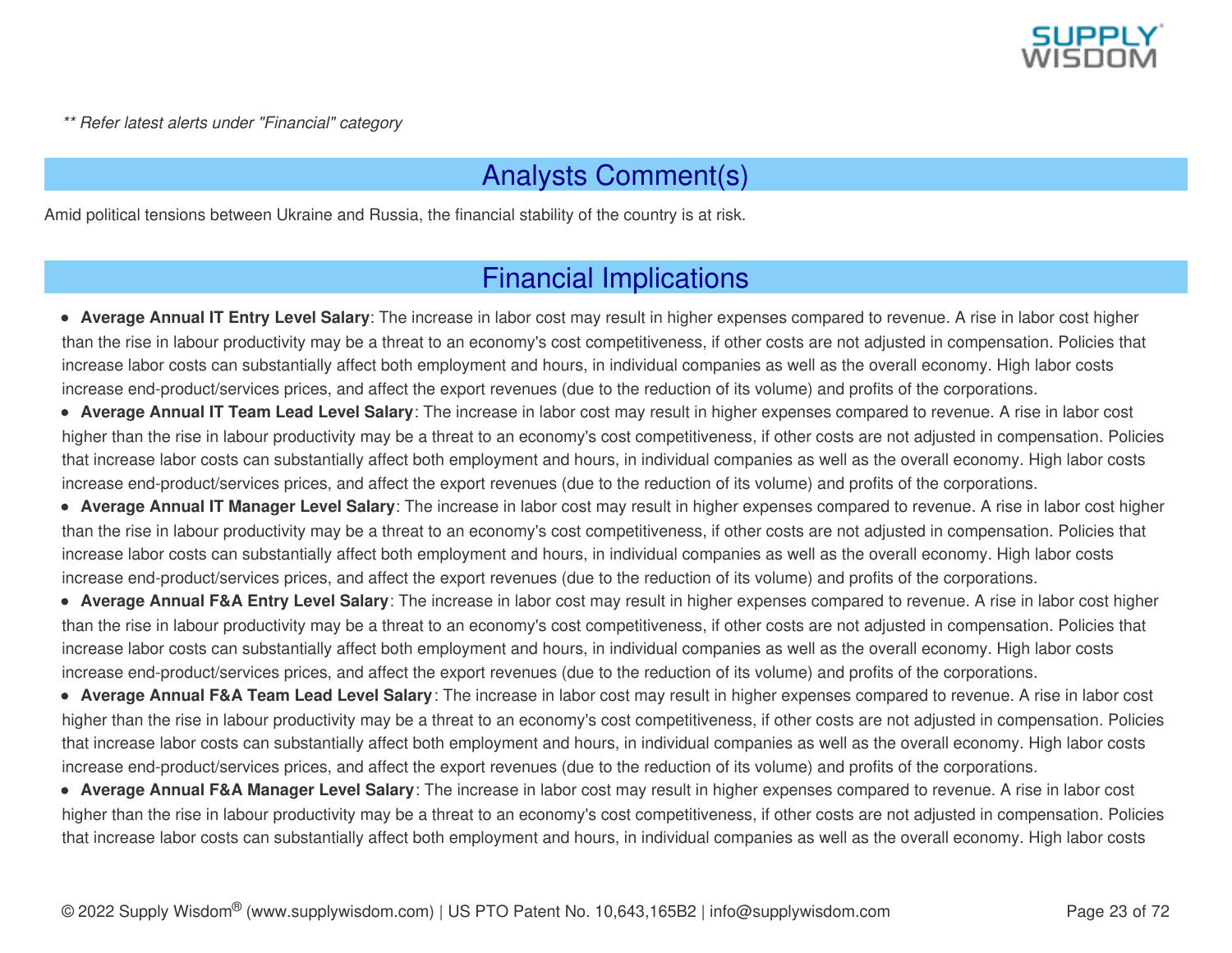

increase end-product/services prices, and affect the export revenues (due to the reduction of its volume) and profits of the corporations.

**Average Annual Operations/Engineering Entry Level Salary**: The increase in labor cost may result in higher expenses compared to revenue. A rise in labor cost higher than the rise in labour productivity may be a threat to an economy's cost competitiveness, if other costs are not adjusted in compensation. Policies that increase labor costs can substantially affect both employment and hours, in individual companies as well as the overall economy. High labor costs increase end-product/services prices, and affect the export revenues (due to the reduction of its volume) and profits of the corporations.

**Average Annual Operations/Engineering Team Lead Level Salary**: The increase in labor cost may result in higher expenses compared to revenue. A rise in labor cost higher than the rise in labour productivity may be a threat to an economy's cost competitiveness, if other costs are not adjusted in compensation. Policies that increase labor costs can substantially affect both employment and hours, in individual companies as well as the overall economy. High labor costs increase end-product/services prices, and affect the export revenues (due to the reduction of its volume) and profits of the corporations.

**Average Annual Operations/Engineering Manager Level Salary**: The increase in labor cost may result in higher expenses compared to revenue. A rise in labor cost higher than the rise in labour productivity may be a threat to an economy's cost competitiveness, if other costs are not adjusted in compensation. Policies that increase labor costs can substantially affect both employment and hours, in individual companies as well as the overall economy. High labor costs increase end-product/services prices, and affect the export revenues (due to the reduction of its volume) and profits of the corporations.

**Average Annual Procurement/Logistics Entry Level Salary**: The increase in labor cost may result in higher expenses compared to revenue. A rise in labor cost higher than the rise in labour productivity may be a threat to an economy's cost competitiveness, if other costs are not adjusted in compensation. Policies that increase labor costs can substantially affect both employment and hours, in individual companies as well as the overall economy. High labor costs increase end-product/services prices, and affect the export revenues (due to the reduction of its volume) and profits of the corporations.

**Average Annual Procurement/Logistics Team Lead Level Salary**: The increase in labor cost may result in higher expenses compared to revenue. A rise in labor cost higher than the rise in labour productivity may be a threat to an economy's cost competitiveness, if other costs are not adjusted in compensation. Policies that increase labor costs can substantially affect both employment and hours, in individual companies as well as the overall economy. High labor costs increase end-product/services prices, and affect the export revenues (due to the reduction of its volume) and profits of the corporations.

**Average Annual Procurement/Logistics Manager Level Salary**: The increase in labor cost may result in higher expenses compared to revenue. A rise in labor cost higher than the rise in labour productivity may be a threat to an economy's cost competitiveness, if other costs are not adjusted in compensation. Policies that increase labor costs can substantially affect both employment and hours, in individual companies as well as the overall economy. High labor costs increase end-product/services prices, and affect the export revenues (due to the reduction of its volume) and profits of the corporations.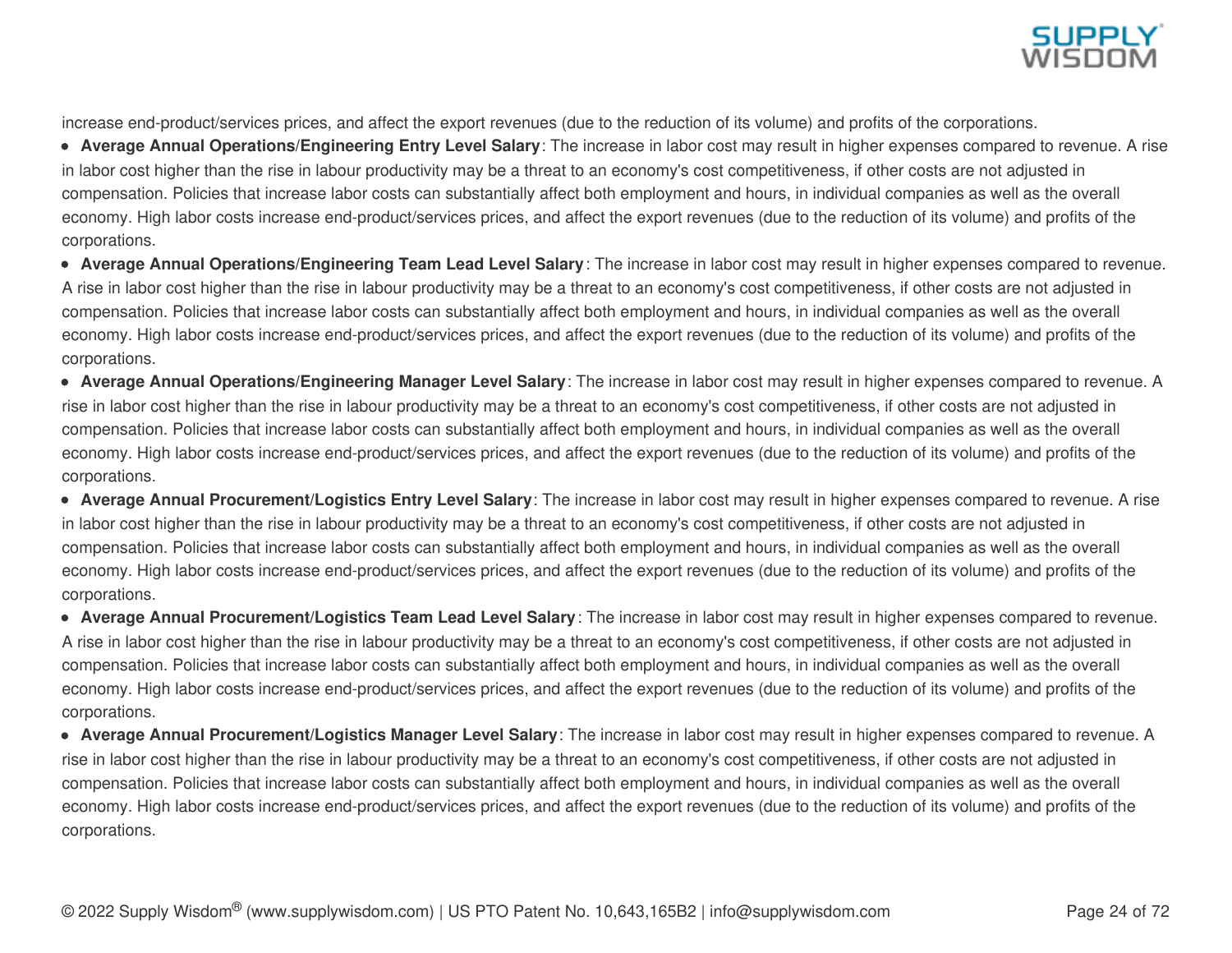

**Average Annual HR Entry Level Salary**: The increase in labor cost may result in higher expenses compared to revenue. A rise in labor cost higher than the rise in labour productivity may be a threat to an economy's cost competitiveness, if other costs are not adjusted in compensation. Policies that increase labor costs can substantially affect both employment and hours, in individual companies as well as the overall economy. High labor costs increase end-product/services prices, and affect the export revenues (due to the reduction of its volume) and profits of the corporations.

**Average Annual HR Team Lead Level Salary**: The increase in labor cost may result in higher expenses compared to revenue. A rise in labor cost higher than the rise in labour productivity may be a threat to an economy's cost competitiveness, if other costs are not adjusted in compensation. Policies that increase labor costs can substantially affect both employment and hours, in individual companies as well as the overall economy. High labor costs increase end-product/services prices, and affect the export revenues (due to the reduction of its volume) and profits of the corporations.

**Average Annual HR Manager Level Salary**: The increase in labor cost may result in higher expenses compared to revenue. A rise in labor cost higher than the rise in labour productivity may be a threat to an economy's cost competitiveness, if other costs are not adjusted in compensation. Policies that increase labor costs can substantially affect both employment and hours, in individual companies as well as the overall economy. High labor costs increase end-product/services prices, and affect the export revenues (due to the reduction of its volume) and profits of the corporations.

**Average Annual Labor Cost Growth Rate**: If the annual labor cost growth rate is low, then it will definitely impact the employee morale working in the location. Lower morale can negatively affect productivity, especially in the short run.

**Rent (Grade 1 Commercial)**: Operating costs are associated with the maintenance and administration of a business on a day-to-day basis. Higher operational costs could increase end product/service prices and affect profits of corporations.

- **Rental Growth**: Operating costs are associated with the maintenance and administration of a business on a day-to-day basis. Higher operational costs could increase end product/service prices and affect profits of corporations.
- **Cost to Start Business**: Operating costs are associated with the maintenance and administration of a business on a day-to-day basis. Higher operational costs could increase end product/service prices and affect profits of corporations.
- **Minimum Capital Required**: Operating costs are associated with the maintenance and administration of a business on a day-to-day basis. Higher operational costs could increase end product/service prices and affect profits of corporations.
- **Cost of Registering Property**: Operating costs are associated with the maintenance and administration of a business on a day-to-day basis. Higher operational costs could increase end product/service prices and affect profits of corporations.
- **Power Cost**: Operating costs are associated with the maintenance and administration of a business on a day-to-day basis. Higher operational costs could increase end product/service prices and affect profits of corporations.

**Social Security Contributions Tax**: High taxes increase prices within the business and could lead to increase of end product/service prices and affect profits of corporations.

- **VAT / GST**: High taxes increase prices within the business and could lead to increase of end product/service prices and affect profits of corporations.
- **Any Other Negative Incidents**: Any negative incident can cause some kind of business disruption to the organization from an operational perspective.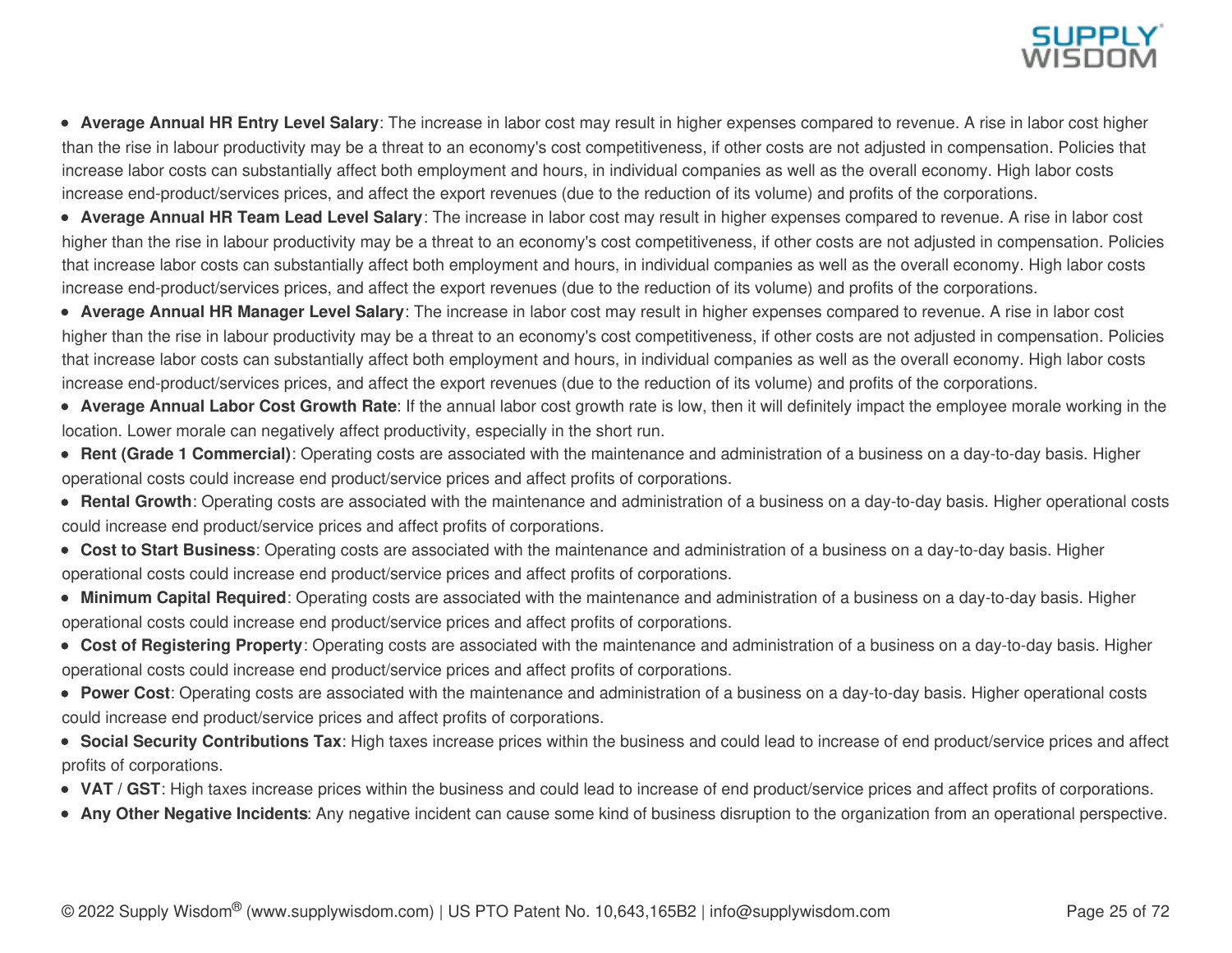

## Geo-Political Update

<span id="page-25-0"></span>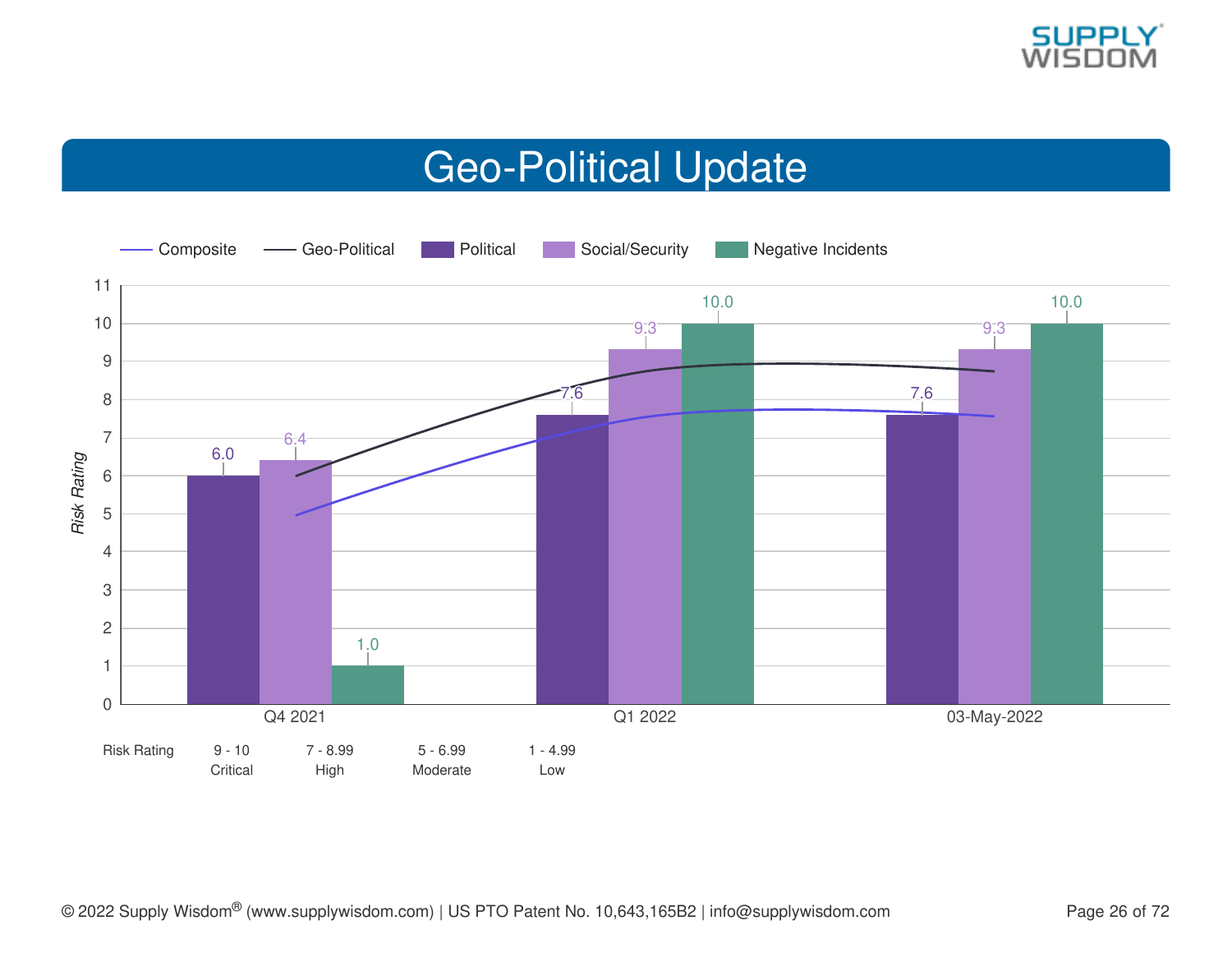

### Most Recent Geo-Political Alerts

### **Critical May 03, 2022**

Update 173: Ukraine - Rocket Strike [Witnessed](https://app.supplywisdom.com/alertProfile?alertId=66942) - One Death Reported and Several Injured

#### **Critical May 01, 2022**

Deaths Reported

Update 172: Ukraine - Multiple Airstrikes [Witnessed](https://app.supplywisdom.com/alertProfile?alertId=66899) - Eight

### **Critical May 01, 2022**

**Websites** 

Update 171: Ukraine - Cyber Attack [Reported](https://app.supplywisdom.com/alertProfile?alertId=66898) on Multiple

### **Critical Apr 29, 2022**

Update 168: Kyiv, Ukraine - Missile Attacks [Reported](https://app.supplywisdom.com/alertProfile?alertId=66774) - Dozen

### **Critical Apr 28, 2022**

Update 167: Kherson, Ukraine - Multiple [Explosions](https://app.supplywisdom.com/alertProfile?alertId=66715) Reported - Four Injured

### **Critical - Alerts**

**Critical May 03, 2022**

Update 173: Ukraine - Rocket Strike [Witnessed](https://app.supplywisdom.com/alertProfile?alertId=66942) - One Death Reported and Several Injured

### **Critical**

**May 01, 2022** Update 172: Ukraine - Multiple Airstrikes [Witnessed](https://app.supplywisdom.com/alertProfile?alertId=66899) - Eight Deaths Reported

#### **Critical May 01, 2022**

Update 171: Ukraine - Cyber Attack [Reported](https://app.supplywisdom.com/alertProfile?alertId=66898) on Multiple Websites



#### **Apr 29, 2022**

Update 168: Kyiv, Ukraine - Missile Attacks [Reported](https://app.supplywisdom.com/alertProfile?alertId=66774) - Dozen Injured



**Apr 28, 2022**

Update 167: Kherson, Ukraine - Multiple [Explosions](https://app.supplywisdom.com/alertProfile?alertId=66715) Reported - Four Injured

### **High - Alerts**

**High Apr 21, 2022** Credit Suisse - Net Loss Warning Issued for Q1 2022 over [Russia-Ukraine](https://app.supplywisdom.com/alertProfile?alertId=66385) Crisis and Litigation Charges

**High Apr 11, 2022** Update 121: Ukraine - GDP [Forecasted](https://app.supplywisdom.com/alertProfile?alertId=65965) to

Contract by 45.1% in 2022 Due to Russian Invasion



Update 2: Eastern Ukraine - Evacuation Planned by [Pro-Russian](https://app.supplywisdom.com/alertProfile?alertId=63669) Separatists



**High**

Update 1: Russia - Parliament Votes to Recognize Ukraine's Donetsk and Luhansk Regions as [Independent](https://app.supplywisdom.com/alertProfile?alertId=63563)



Ukraine - Political [Tensions](https://app.supplywisdom.com/alertProfile?alertId=62898) Escalate Between Russia and Ukraine

### **Moderate - Alerts**

**Injured** 

No Moderate Geo-Political alerts issued for the time period covered by this report

### **Low - Alerts**

**Low**

Kyiv, Ukraine - [Thousands](https://app.supplywisdom.com/alertProfile?alertId=63366) Rally over Possible Military Offensive from Russia

### **Low**

**Feb 06, 2022**

**Feb 13, 2022**

Kharkiv, Ukraine - [Thousands](https://app.supplywisdom.com/alertProfile?alertId=63022) Rally over Possible Military Offensive from Russia



#### **Nov 26, 2021**

Kyiv, Ukraine - Protest Against COVID-19 Vaccine Mandate and [Restrictions](https://app.supplywisdom.com/alertProfile?alertId=60499)



**Nov 05, 2021**

Ukraine - Protests Against Russian President over Violation of Ukrainian [Sovereignty](https://app.supplywisdom.com/alertProfile?alertId=59625)



**Oct 15, 2021**

Ukraine - [Thousands](https://app.supplywisdom.com/alertProfile?alertId=58795) Protest over Peace Deal on Separatist Areas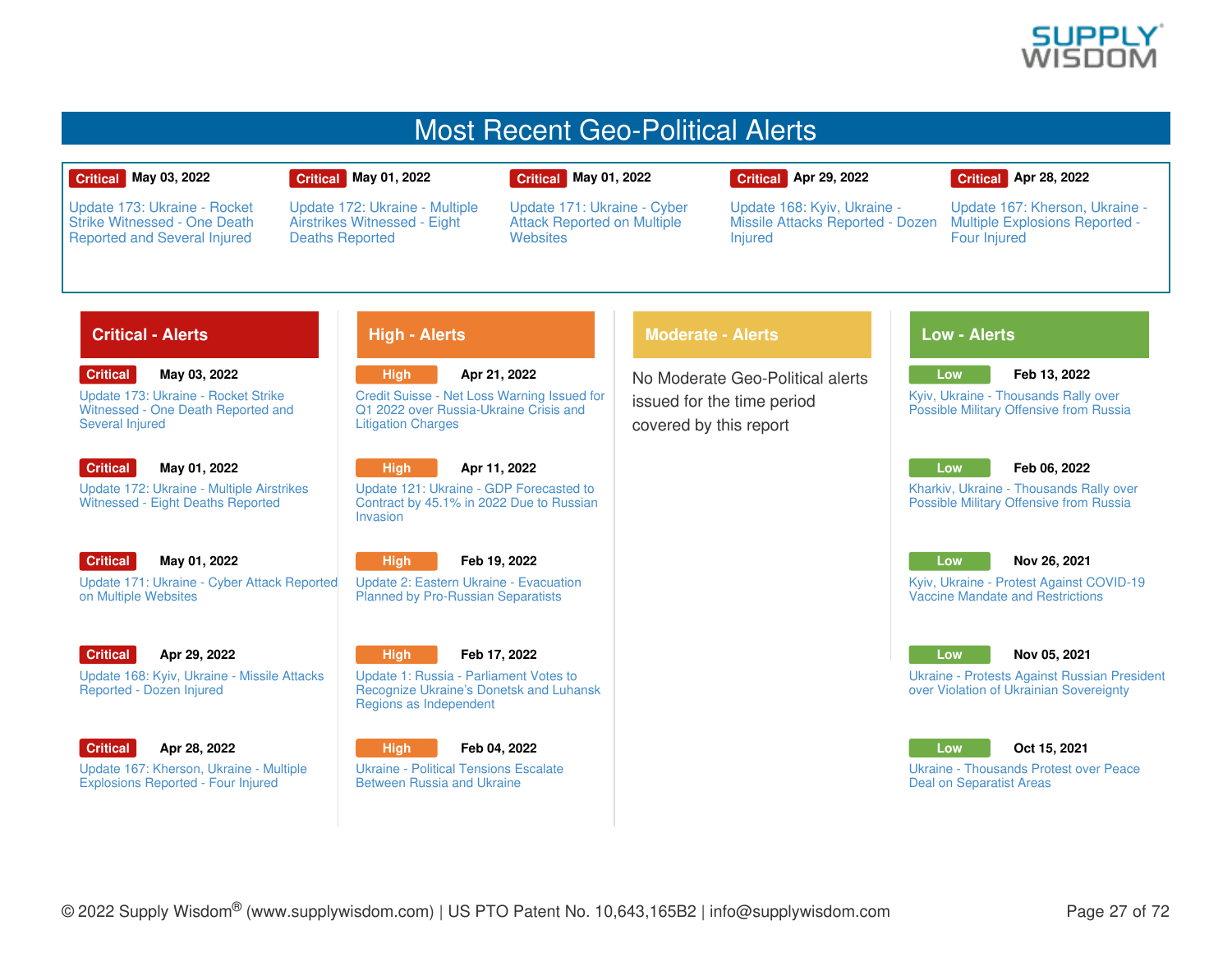

| <b>Category / Metric</b>      | <b>Measurement</b> | Q4 2021                         | Q1 2022                           | 03-May-2022                       | Change<br>from Q1<br>2022 | <b>Additional Comments</b>                                             |
|-------------------------------|--------------------|---------------------------------|-----------------------------------|-----------------------------------|---------------------------|------------------------------------------------------------------------|
| <b>Political</b>              | <b>Risk Rating</b> | 6.00                            | 7.60                              | 7.60                              | 0.00                      |                                                                        |
| <b>Political Stability</b>    | <b>EIU Rating</b>  |                                 | Catastrophic<br>Event             | Catastrophic<br>Event             | <b>No</b>                 | High Risk - See Geo-Political<br>Implications section below            |
| <b>State of Democracy</b>     | Qualitative        | <b>Hybrid</b><br><b>Regimes</b> | Catastrophic<br>Event             | Catastrophic<br>Event             | <b>No</b>                 | High Risk - See Geo-Political<br>Implications section below            |
| <b>Corruption Level</b>       | <b>CPI Rank</b>    | 117.00                          | 122.00                            | 122.00                            | 0.00                      | High Risk - See Geo-Political<br>Implications section below            |
| <b>Social/Security</b>        | <b>Risk Rating</b> | 6.40                            | 9.30                              | 9.30                              | 0.00                      |                                                                        |
| <b>Country Crime Index</b>    | Quantitative       | 45.90                           | Catastrophic<br>Event             | Catastrophic<br>Event             | <b>No</b>                 | High Risk - See Geo-Political<br>Implications section below            |
| <b>Travel Advisory</b>        | Qualitative        | Reconsider<br><b>All Travel</b> | <b>Avoid All</b><br><b>Travel</b> | <b>Avoid All</b><br><b>Travel</b> | <b>No</b>                 | <b>Critical Risk - See Geo-Political</b><br>Implications section below |
| <b>Terror Attacks/Threats</b> | Qualitative        | <b>No</b>                       | Yes                               | <b>Yes</b>                        | <b>No</b>                 | Critical Risk - See Geo-Political<br>Implications section below        |
| <b>Border Disputes</b>        | Qualitative        | Yes                             | Yes                               | <b>Yes</b>                        | <b>No</b>                 | <b>Critical Risk - See Geo-Political</b><br>Implications section below |
| Social Unrest/Strikes         | Qualitative        | <b>Yes</b>                      | Yes                               | Yes                               | <b>No</b>                 | Critical Risk - See Geo-Political<br>Implications section below        |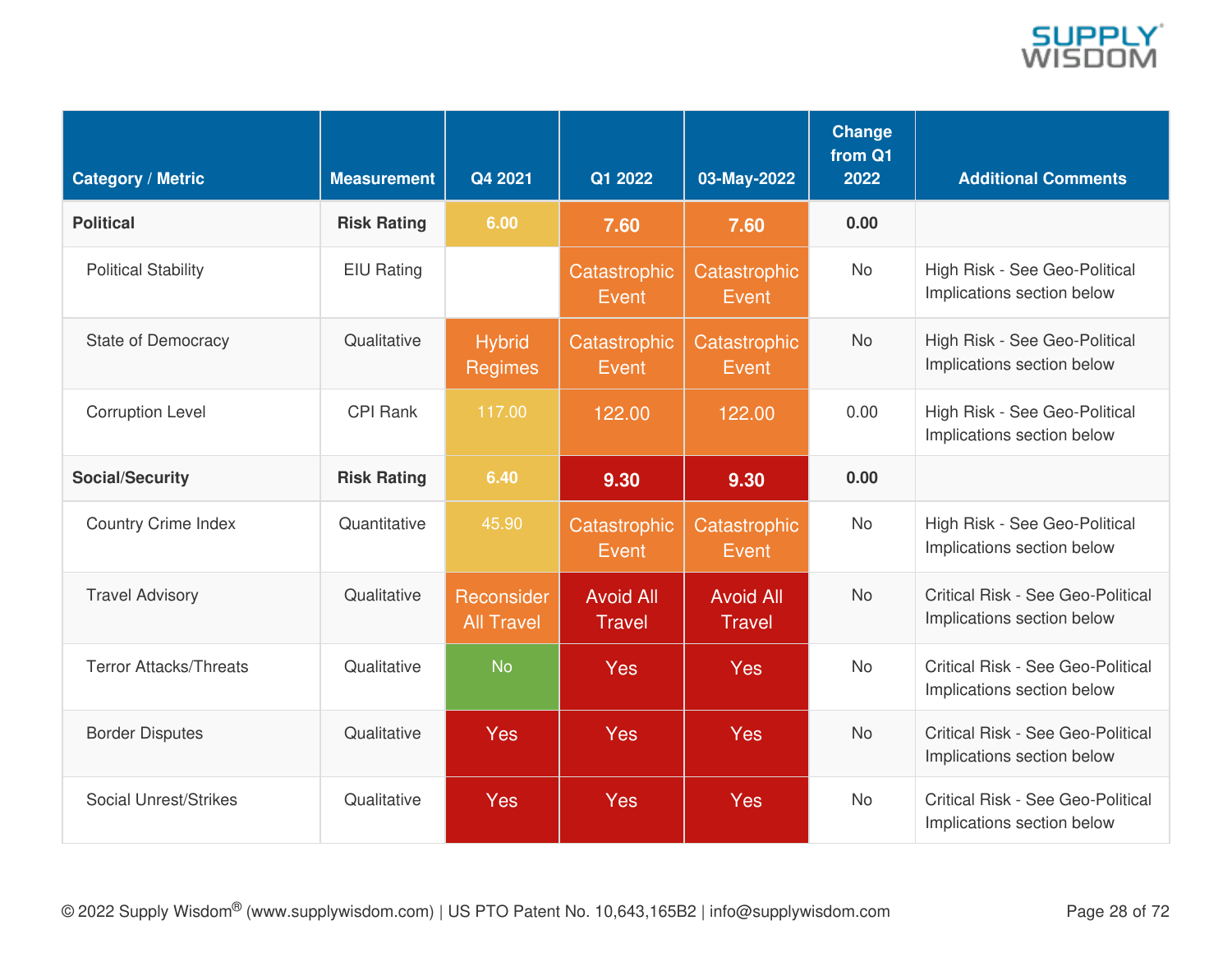

| <b>Category / Metric</b>     | <b>Measurement</b> | Q4 2021   | Q1 2022 | 03-May-2022 | <b>Change</b><br>from Q1<br>2022 | <b>Additional Comments</b>                                             |
|------------------------------|--------------------|-----------|---------|-------------|----------------------------------|------------------------------------------------------------------------|
| <b>Negative Incidents</b>    | <b>Risk Rating</b> | 1.00      | 10.00   | 10.00       | 0.00                             |                                                                        |
| Any Other Negative Incidents | Qualitative        | <b>No</b> | Yes:    | Yes:        | <b>No</b>                        | <b>Critical Risk - See Geo-Political</b><br>Implications section below |

*\*\* Refer latest alerts under "Geo-Political" category*

### Geo-Political Implications

- **Political Stability**: Economic growth and political stability are deeply interconnected. On the one hand, the uncertainty associated with an unstable political environment may reduce investment and the pace of economic development. On the other hand, poor economic performance may lead to government collapse and political unrest.
- **State of Democracy**: Democracy is more than a set of specific government institutions; it encompasses values, attitudes, and practices which may take different forms among cultures and societies around the world. It has taken a number of forms, both in theory and practice. Some varieties of democracy provide better representation and more freedom for their citizens than others. However, if any democracy is not structured to prohibit the government from excluding the people from the legislative process, or any branch of government from altering the separation of powers in its favour, then a branch of the system can accumulate too much power and destroy the democracy.
- **Corruption Level**: Countries that have a high level of corruption are unable to function efficiently or prosper at an economic level, causing suffering for society as a whole. It can lead to an uneven distribution of wealth as small businesses face unfair competition from large companies that have established illegal connections with government officials. In a corrupt economy, resources are inefficiently allocated and companies that otherwise would not be qualified to win government contracts are often awarded projects as a result of bribery or kickbacks. The quality of education and healthcare also deteriorates under a corrupt economy, leading to an overall lower standard of living for the country's citizens.
- **Country Crime Index**: Economic growth and political stability are deeply interconnected. On the one hand, the uncertainty associated with an unstable political environment may reduce investment and the pace of economic development. On the other hand, poor economic performance may lead to government collapse and political unrest.
- **Travel Advisory**: Presence of travel advisory could indicate that there are serious risks to safety and security for travelers. Travel advisories may also note parts of the world where a government does not have the ability to respond to the problems of citizens traveling.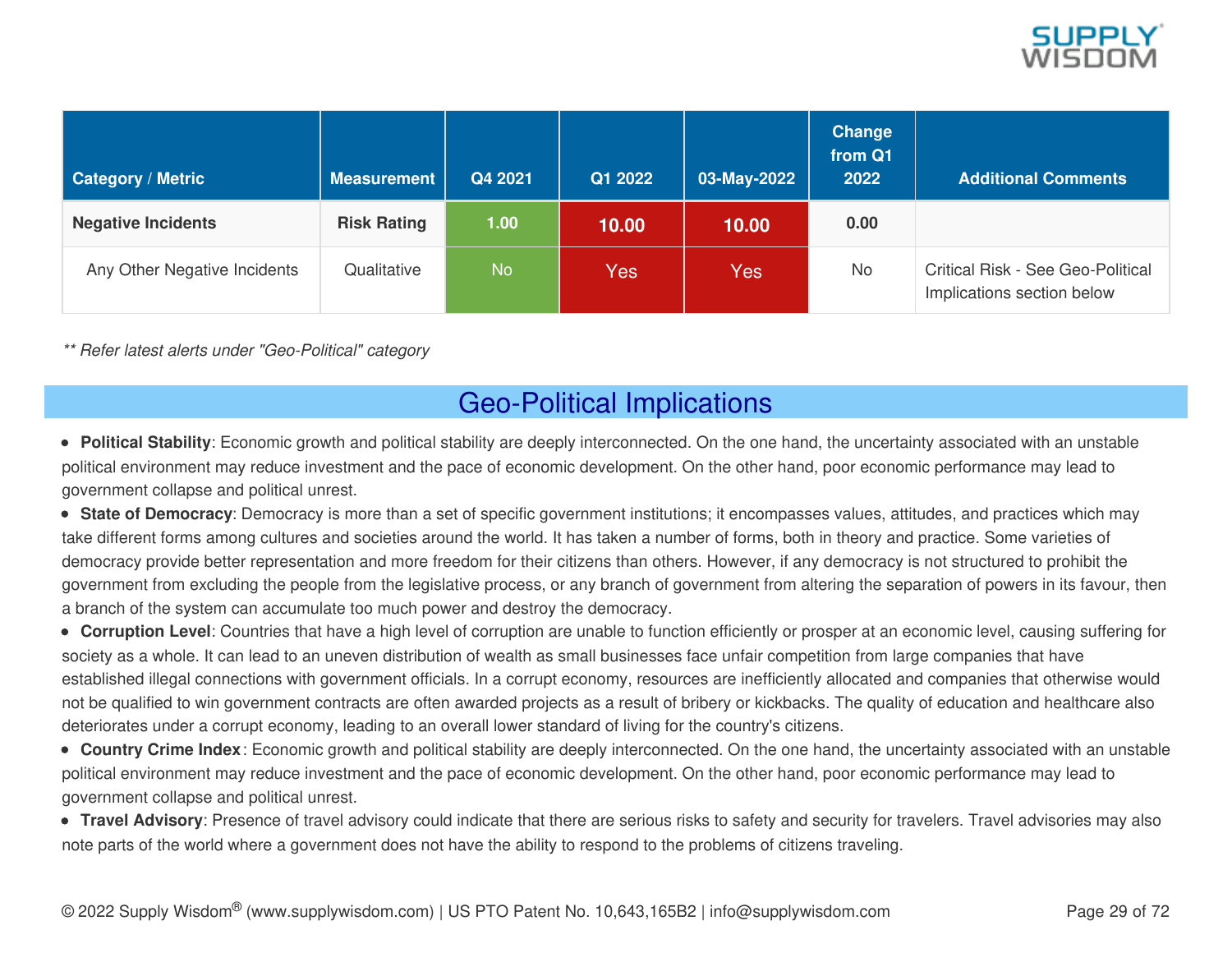

- **Terror Attacks/Threats**: A high degree of social and security risks would lead to political instability in economic development. In such environments of latent ethnic violence, social unrest, or terror threats, business as usual is impossible as all levels of economic activity are impacted.
- **Border Disputes**: Border disputes often result from vague and unclear language in a treaty that set up the original boundary. These disputes are a major cause of wars and terrorism, as countries often try to assert their sovereignty over a territory through invasion, and non-country entities try to influence the actions of politicians through terrorism. International law does not support the use of force by one country to annex the territory of another country. Therefore, the breach of a country's borders or territorial disputes pose a threat to a country's very sovereignty and the right as a person of international law.
- **Social Unrest/Strikes**: A high degree of social and security risks would lead to political instability in economic development. In such environments of latent ethnic violence, social unrest, or terror threats, business as usual is impossible as all levels of economic activity are impacted.
- **Any Other Negative Incidents**: Any negative incident can cause some kind of business disruption to the organization from an operational perspective.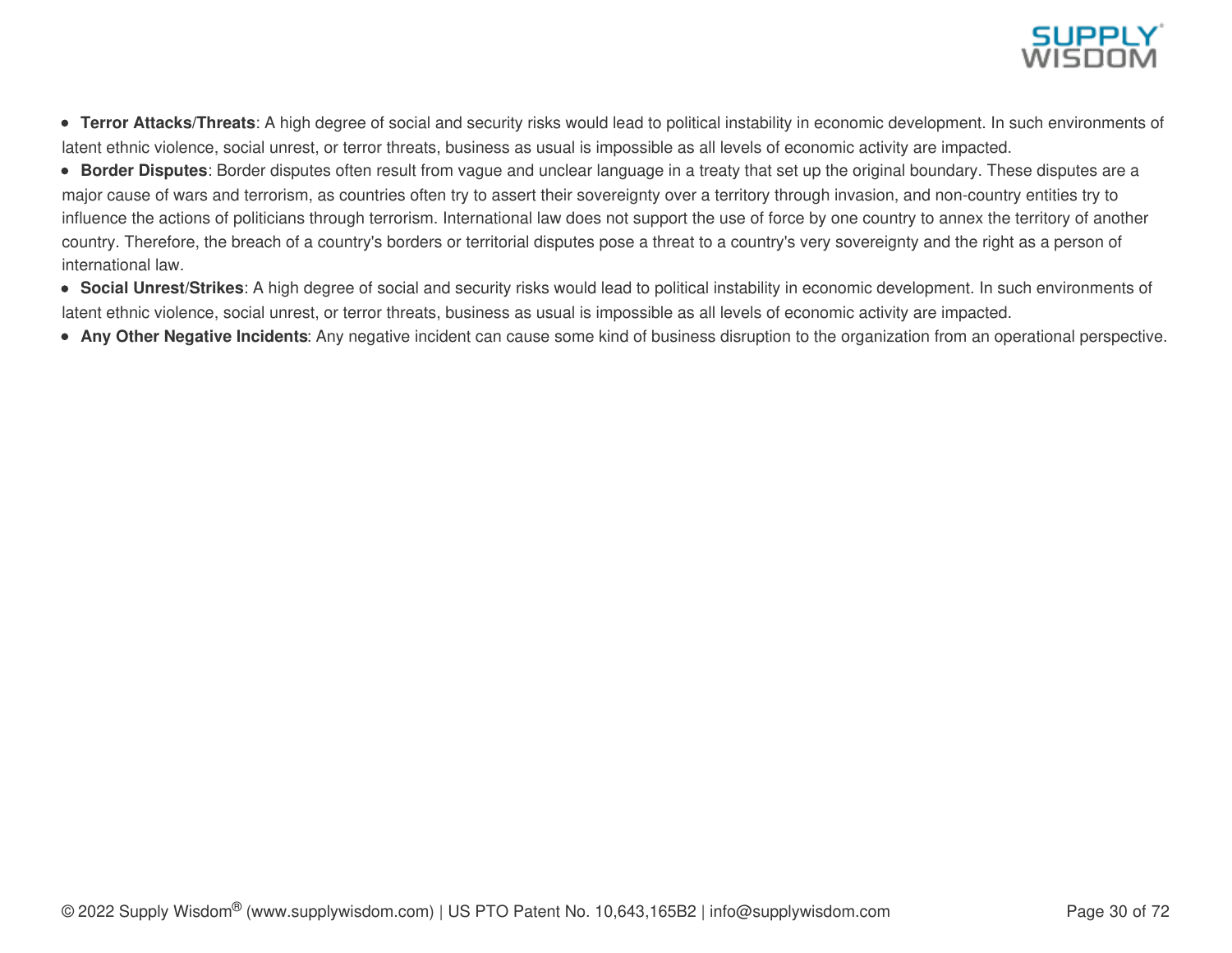

## Infrastructure Update

<span id="page-30-0"></span>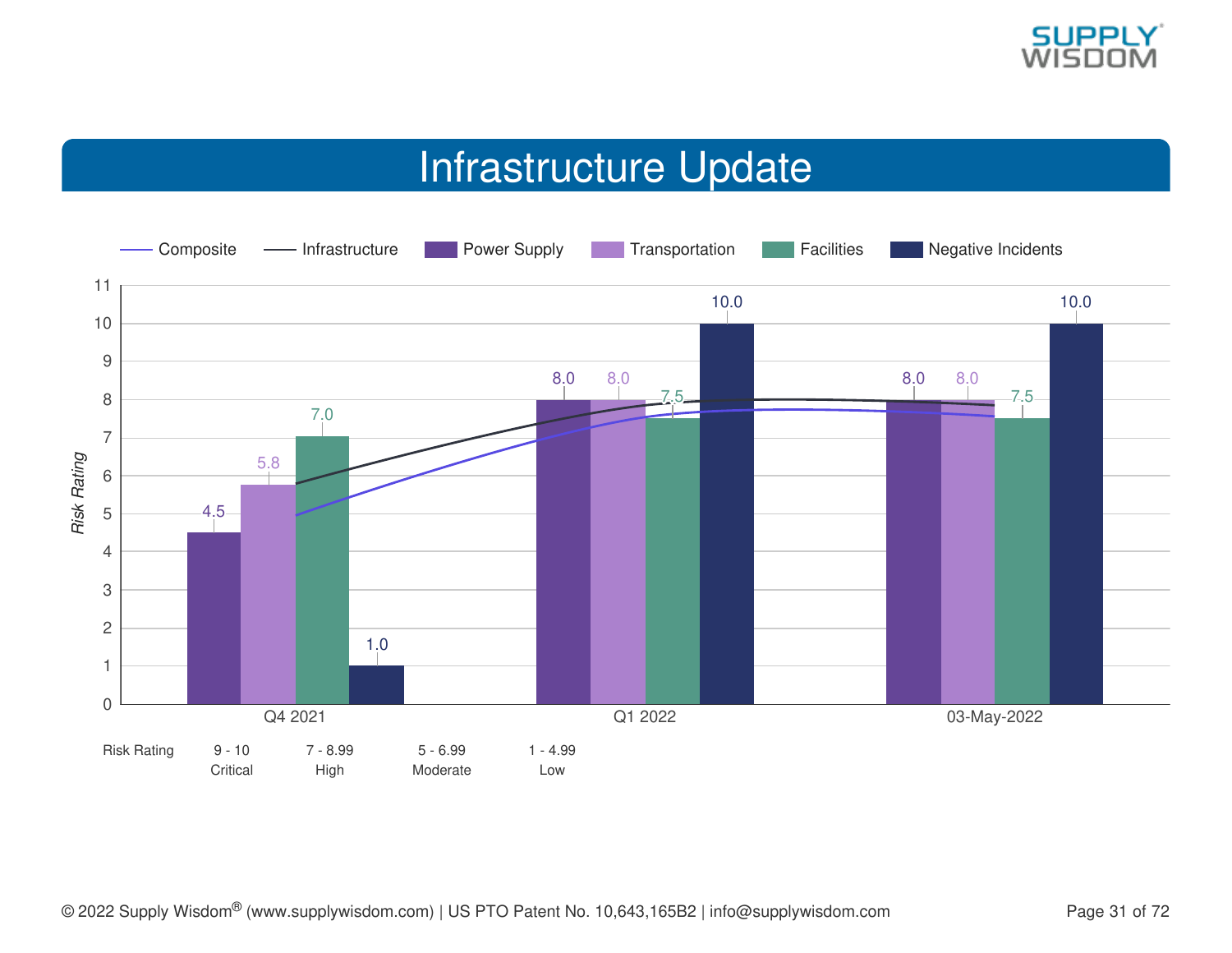

### Most Recent Infrastructure Alerts

#### **Critical May 03, 2022**

Update 173: Ukraine - Rocket Strike [Witnessed](https://app.supplywisdom.com/alertProfile?alertId=66942) - One Death Reported and Several Injured

#### **Critical May 01, 2022**

Deaths Reported

Update 172: Ukraine - Multiple Airstrikes [Witnessed](https://app.supplywisdom.com/alertProfile?alertId=66899) - Eight

**Critical Apr 29, 2022**

Update 168: Kyiv, Ukraine - Missile Attacks [Reported](https://app.supplywisdom.com/alertProfile?alertId=66774) - Dozen **Injured** 

Update 160: Ukraine - Missile Attacks on Multiple Regions - Seven Deaths [Reported](https://app.supplywisdom.com/alertProfile?alertId=66638) and

**Critical Apr 26, 2022**

Several Injured

#### **Critical Apr 24, 2022**

Update 159: Ukraine - Shelling [Intensified](https://app.supplywisdom.com/alertProfile?alertId=66561) by Russian Forces - 16 Deaths Reported and Several **Injured** 

### **Critical - Alerts**

#### **Critical May 03, 2022**

Update 173: Ukraine - Rocket Strike [Witnessed](https://app.supplywisdom.com/alertProfile?alertId=66942) - One Death Reported and Several Injured

#### **Critical**

**May 01, 2022**

Update 172: Ukraine - Multiple Airstrikes [Witnessed](https://app.supplywisdom.com/alertProfile?alertId=66899) - Eight Deaths Reported

#### **Critical Apr 29, 2022**

Update 168: Kyiv, Ukraine - Missile Attacks [Reported](https://app.supplywisdom.com/alertProfile?alertId=66774) - Dozen Injured



#### **Apr 26, 2022**

Update 160: Ukraine - Missile Attacks on Multiple Regions - Seven Deaths [Reported](https://app.supplywisdom.com/alertProfile?alertId=66638) and Several Injured



#### **Apr 24, 2022**

Update 159: Ukraine - Shelling [Intensified](https://app.supplywisdom.com/alertProfile?alertId=66561) by Russian Forces - 16 Deaths Reported and Several Injured

No High Infrastructure alerts issued for the time period covered by this report

**High - Alerts**

### **Moderate - Alerts**

No Moderate Infrastructure alerts issued for the time period covered by this report

### **Low - Alerts**

No Low Infrastructure alerts issued for the time period covered by this report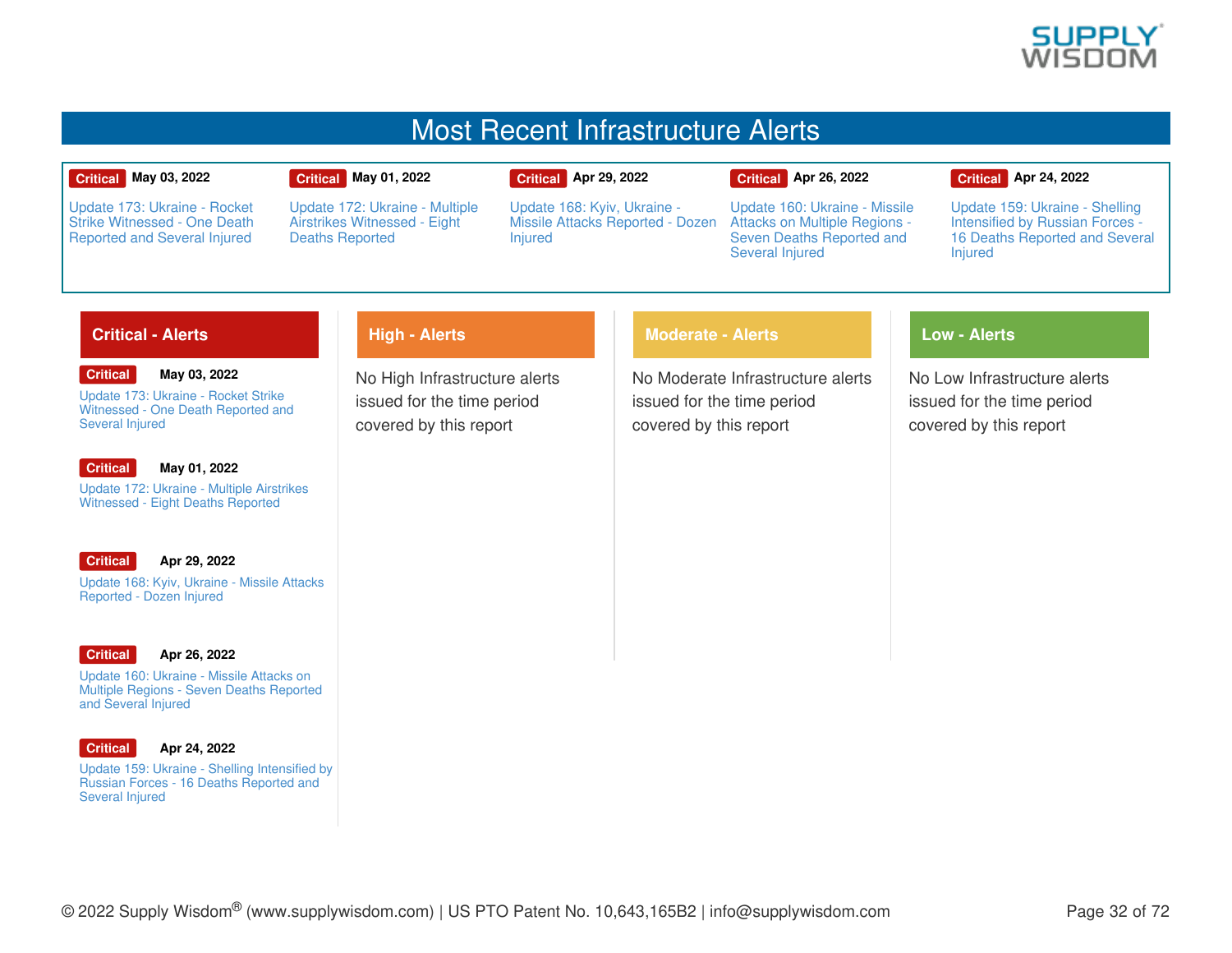

| <b>Category / Metric</b>                              | <b>Measurement</b>   | Q4 2021                              | Q1 2022               | 03-May-2022           | <b>Change</b><br>from Q1<br>2022 | <b>Additional Comments</b>                                   |
|-------------------------------------------------------|----------------------|--------------------------------------|-----------------------|-----------------------|----------------------------------|--------------------------------------------------------------|
| <b>Power Supply</b>                                   | <b>Risk Rating</b>   | 4.50                                 | 8.00                  | 8.00                  | 0.00                             |                                                              |
| Surplus/Deficit                                       | Qualitative          | <b>Balanced</b>                      | Catastrophic<br>Event | Catastrophic<br>Event | <b>No</b>                        | High Risk - See Infrastructure<br>Implications section below |
| <b>Power Cuts</b>                                     | Qualitative          | Intermittent<br>Power<br><b>Cuts</b> | Catastrophic<br>Event | Catastrophic<br>Event | <b>No</b>                        | High Risk - See Infrastructure<br>Implications section below |
| <b>Electrification Rate</b>                           | $\frac{1}{\sqrt{2}}$ | 100%                                 | Catastrophic<br>Event | Catastrophic<br>Event | <b>No</b>                        | High Risk - See Infrastructure<br>Implications section below |
| <b>Transportation</b>                                 | <b>Risk Rating</b>   | 5.75                                 | 8.00                  | 8.00                  | 0.00                             |                                                              |
| Road Connectivity Index                               | Quantitative         | 78.20                                | Catastrophic<br>Event | Catastrophic<br>Event | <b>No</b>                        | High Risk - See Infrastructure<br>Implications section below |
| Quality of Roads                                      | Quantitative         | 3.00                                 | Catastrophic<br>Event | Catastrophic<br>Event | <b>No</b>                        | High Risk - See Infrastructure<br>Implications section below |
| <b>Airport Connectivity Index</b>                     | Quantitative         | 56.60                                | Catastrophic<br>Event | Catastrophic<br>Event | <b>No</b>                        | High Risk - See Infrastructure<br>Implications section below |
| <b>Efficiency of Air Transport</b><br><b>Services</b> | Quantitative         | 4.00                                 | Catastrophic<br>Event | Catastrophic<br>Event | <b>No</b>                        | High Risk - See Infrastructure<br>Implications section below |
| <b>Facilities</b>                                     | <b>Risk Rating</b>   | 7.05                                 | 7.50                  | 7.50                  | 0.00                             |                                                              |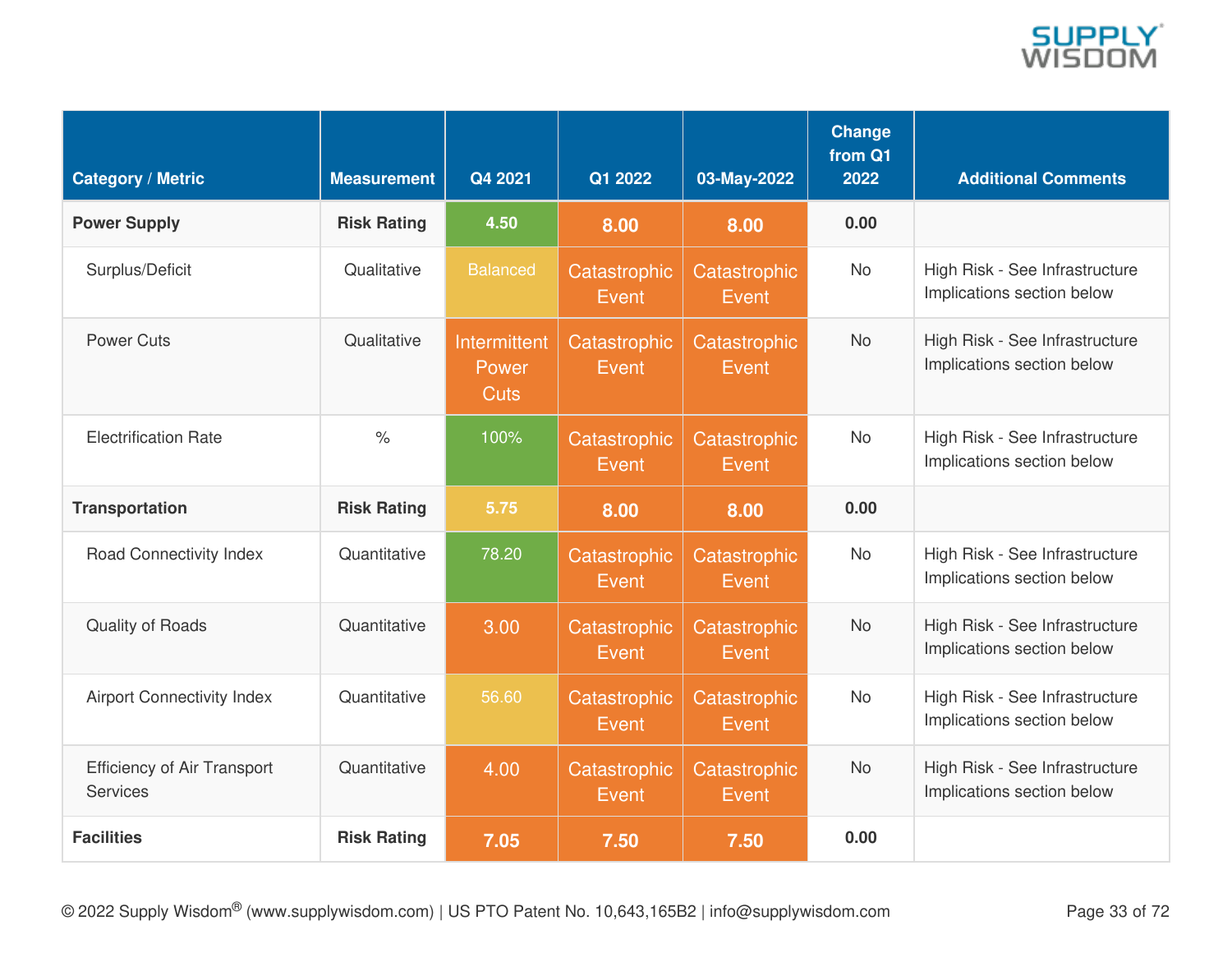

| <b>Category / Metric</b>                                            | <b>Measurement</b> | Q4 2021         | Q1 2022                | 03-May-2022           | <b>Change</b><br>from Q1<br>2022 | <b>Additional Comments</b>                                       |
|---------------------------------------------------------------------|--------------------|-----------------|------------------------|-----------------------|----------------------------------|------------------------------------------------------------------|
| <b>ICT Adoption</b>                                                 | Quantitative       | 51.90           | Catastrophic<br>Event  | Catastrophic<br>Event | <b>No</b>                        | High Risk - See Infrastructure<br>Implications section below     |
| Average Internet Speed                                              | <b>Mbps</b>        | 80.10           | 80.10                  | 66.50                 | $-13,6000$                       |                                                                  |
| Number of Software Parks                                            | Quantitative       | 8.00            | Catastrophic<br>Event  | Catastrophic<br>Event | <b>No</b>                        | High Risk - See Infrastructure<br>Implications section below     |
| Number of Special Economic<br>Zones / Free Trade Zones<br>(Current) | Quantitative       | 0.00            | Catastrophic<br>Event. | Catastrophic<br>Event | <b>No</b>                        | High Risk - See Infrastructure<br>Implications section below     |
| Office Space Surplus/Deficit                                        | Qualitative        | <b>Balanced</b> | Catastrophic<br>Event  | Catastrophic<br>Event | <b>No</b>                        | High Risk - See Infrastructure<br>Implications section below     |
| <b>Negative Incidents</b>                                           | <b>Risk Rating</b> | 1.00            | 10.00                  | 10.00                 | 0.00                             |                                                                  |
| Any Other Negative Incidents                                        | Qualitative        | <b>No</b>       | <b>Yes</b>             | <b>Yes</b>            | <b>No</b>                        | Critical Risk - See Infrastructure<br>Implications section below |

*\*\* Refer latest alerts under "Infrastructure" category*

### Analysts Comment(s)

Infrastructure across the country has been damaged due to the military attacks and explosions by Russia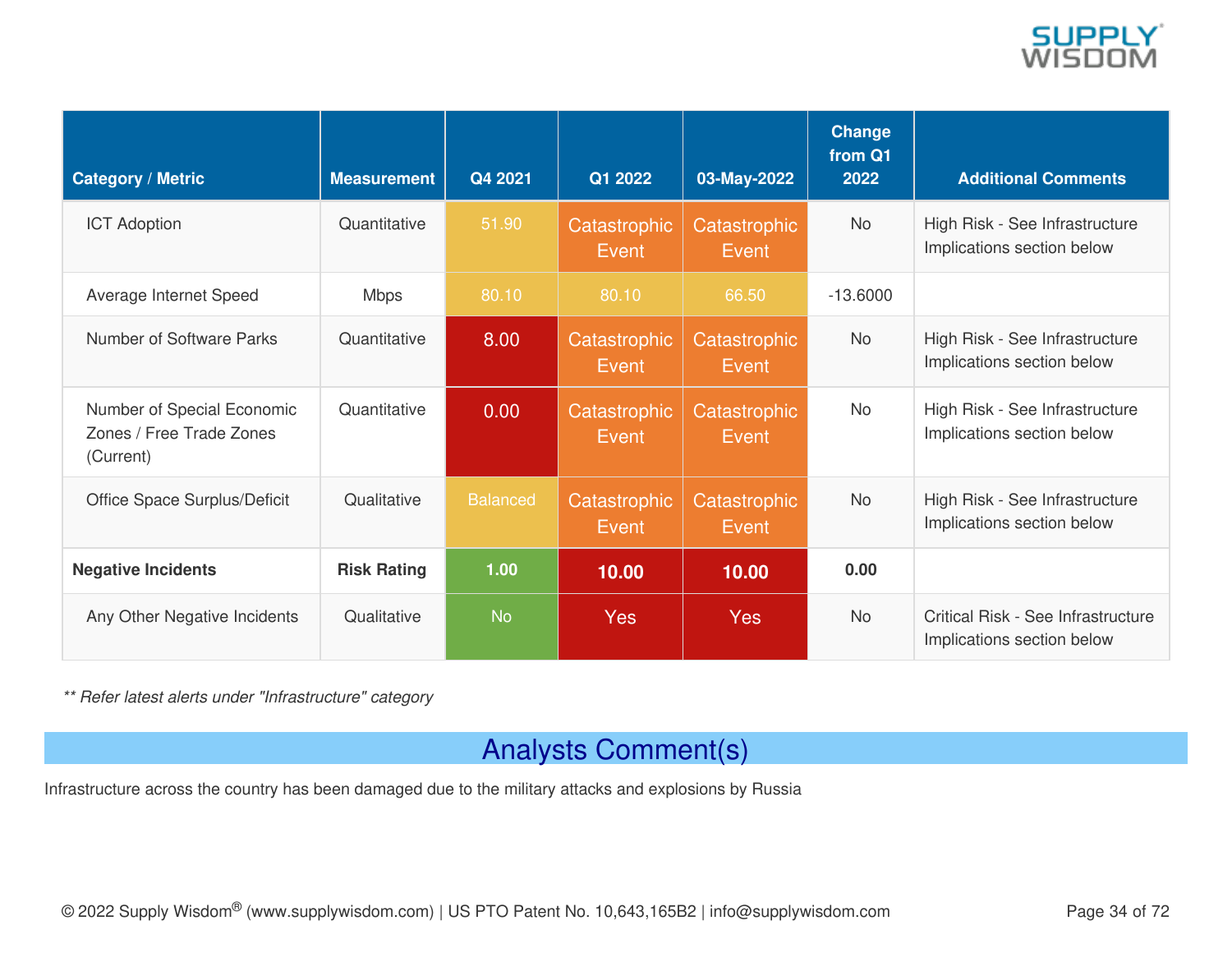

### Infrastructure Implications

**Surplus/Deficit**: Deficiency in power reserves of the country can lead to fluctuating power supply causing frequent power outages/cuts and increase in electricity prices. This will ultimately impact business operations at large as all businesses rely on electrical power for every aspect of their operations.

**Power Cuts**: Frequent power cuts have repercussions such as loss in employee productivity due to downtime, damaged equipment and inventory and added financial burden on power back-up. Power outages impact business operations at large as all businesses rely on electrical power for every aspect of their operations.

**Electrification Rate**: Not all countries and areas have equal access to electricity, and the level of access can be indicative of the development level of the country. This means that electricity access serves as a good proxy for other indicators of wealth and opportunity in a country.

**Road Connectivity Index**: Road connectivity index can be measured separately for motorized and nonmotorized travel, taking into account nonmotorized shortcuts, such as paths that connect cul-de-sacs, and barriers such highways and roads that lack sidewalks. A low index means that travelers have decreased route choice, allowing less direct connections for access between any two locations.

**Quality of Roads**: If quality of the intra-country road system/network is inadequate, it cannot meet the needs of the efficient and fast-moving transportation of labour, goods and services, thereby causing hindrance to industrial and economic development of the country.

**Airport Connectivity Index**: Indicator of a region's network concentration and its ability to move passengers from their origin to their destination with ease. Low air connectivity can contribute to reduced economic productivity as investment and innovation would not be encouraged in the region, thereby obstructing business operations and efficiency, and discouraging high-quality foreign employees.

**Efficiency of Air Transport Services**: Low connectivity of airports within and outside of the location can hinder investment and business development, thereby impacting economic development.

**ICT Adoption**: Information and communication technology (ICT) adoption is increasing globally and offers unique opportunities for information systems (IS) and electronic commerce researchers to undertake research that will have an impact. Low ICT adoption can hamper economic growth as there will be less use of emerging ICT technologies to support business activities which will gradually lead the country to be lagging in terms of business development.

**Number of Software Parks**: Less number of software parks indicates that there is limited presence of providers of technology services in the country.

**Number of Special Economic Zones / Free Trade Zones (Current)**: Through Special Economic Zones and Free Trade Zones, a company gains a number of benefits, facilities and incentives such as low or no tax trade, producing goods at a lower price etc. Low number of SEZs and FTZs will not encourage or attract foreign investment by traders and third parties, thereby hindering business and economic development in the country.

**Office Space Surplus/Deficit**: Inadequate office space will not encourage or attract traders to invest in the location for the purpose of business operations, which will hinder economic growth of the country.

**Any Other Negative Incidents**: Any negative incident can cause some kind of business disruption to the organization from an operational perspective.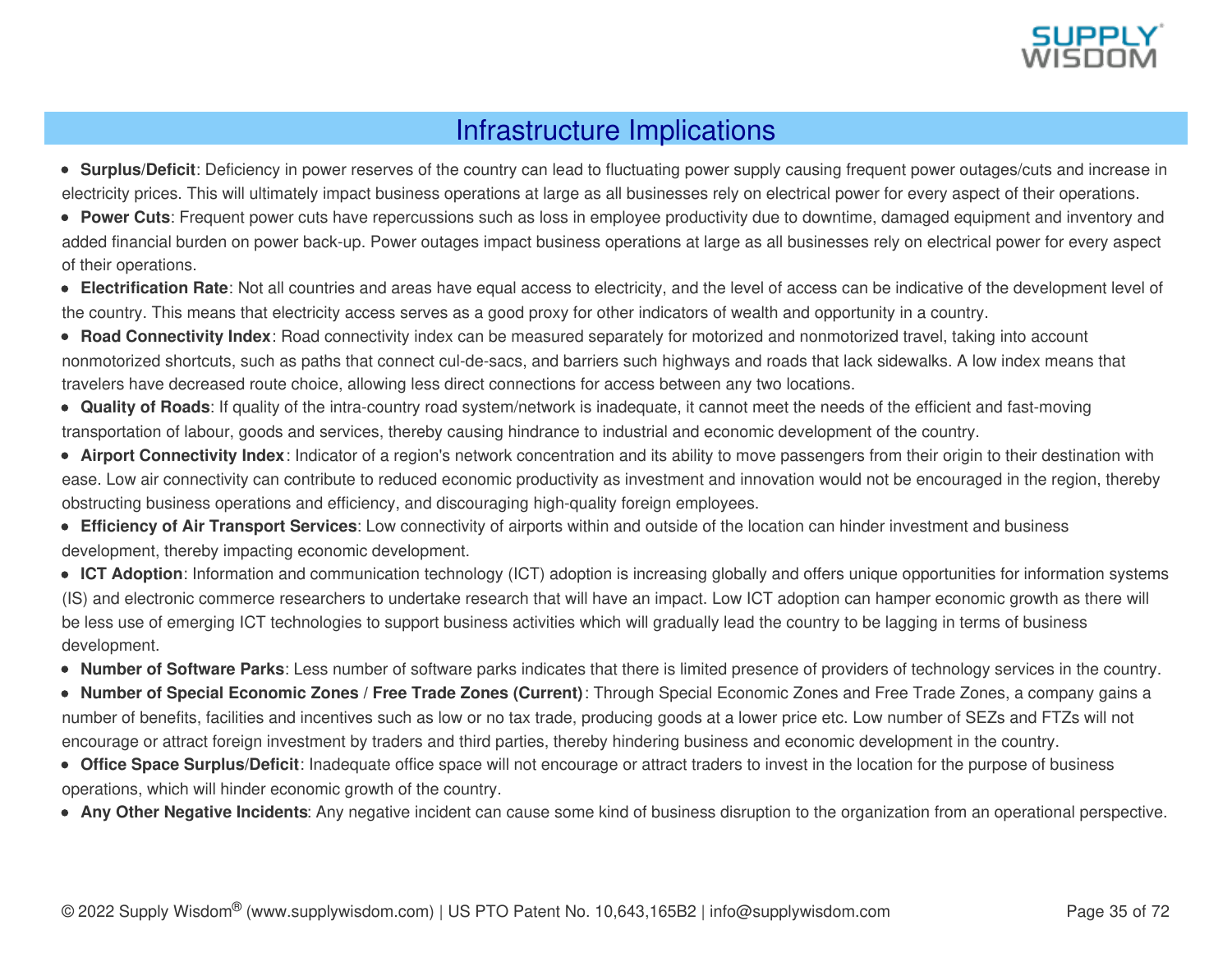

## Business Update

<span id="page-35-0"></span>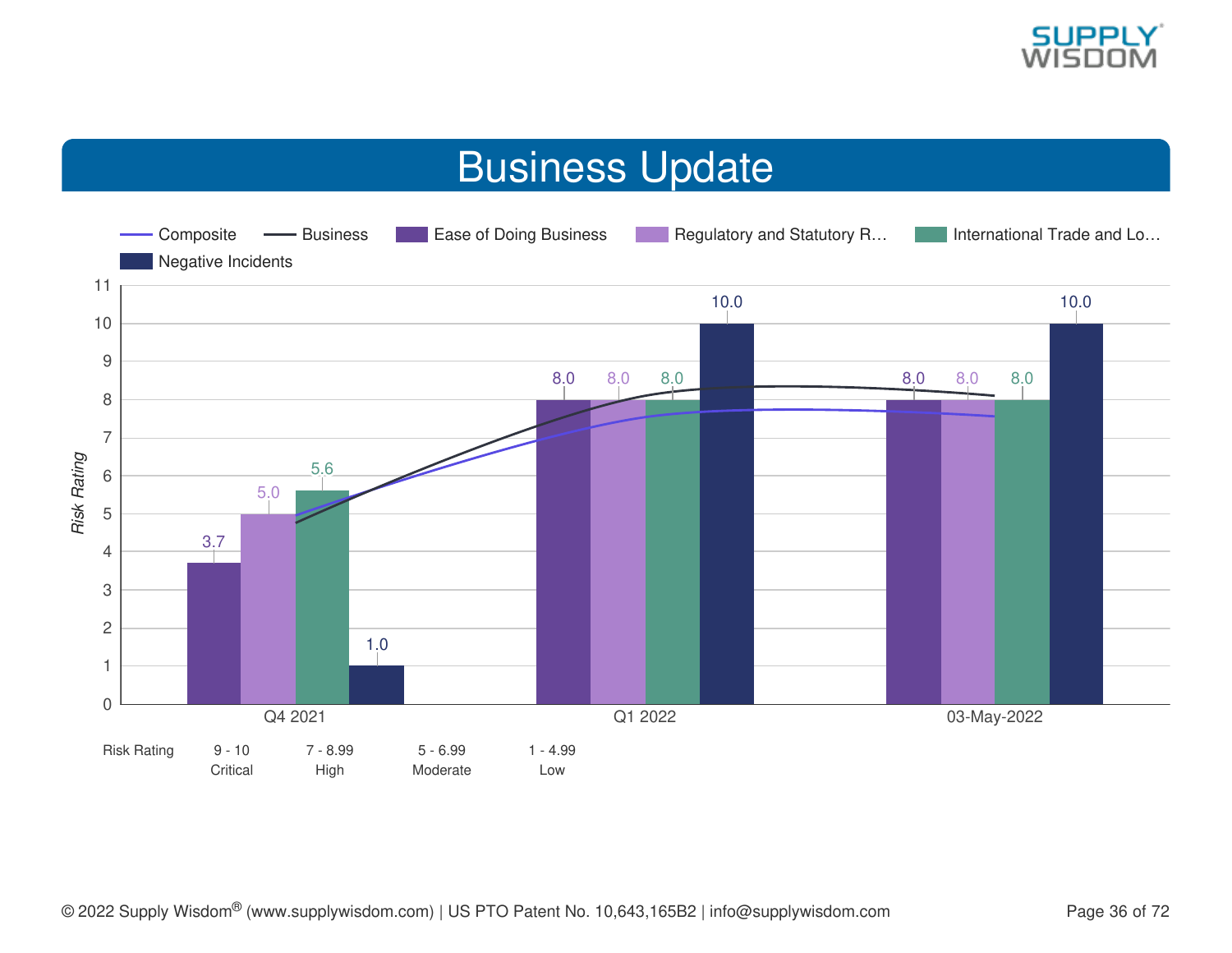

### Most Recent Business Alerts

#### **Critical Apr 05, 2022**

#### **Critical Apr 01, 2022**

Several Countries - Visa [Restrictions](https://app.supplywisdom.com/alertProfile?alertId=65635) Imposed by Russia Effective April 04, 2022

Update 86: [European](https://app.supplywisdom.com/alertProfile?alertId=65466) Countries - Russia Demands Foreign Buyers to Pay in Roubles for Russian Gas, Effective April 01, 2022

**High - Alerts**

### **Critical - Alerts**

#### **Critical Apr 05, 2022**

Several Countries - Visa [Restrictions](https://app.supplywisdom.com/alertProfile?alertId=65635) Imposed by Russia Effective April 04, 2022

#### **Critical**

### **Apr 01, 2022**

Update 86: [European](https://app.supplywisdom.com/alertProfile?alertId=65466) Countries - Russia Demands Foreign Buyers to Pay in Roubles for Russian Gas, Effective April 01, 2022

No High Business alerts issued for the time period covered by this report

### **Moderate - Alerts**

No Moderate Business alerts issued for the time period covered by this report

### **Low - Alerts**

No Low Business alerts issued for the time period covered by this report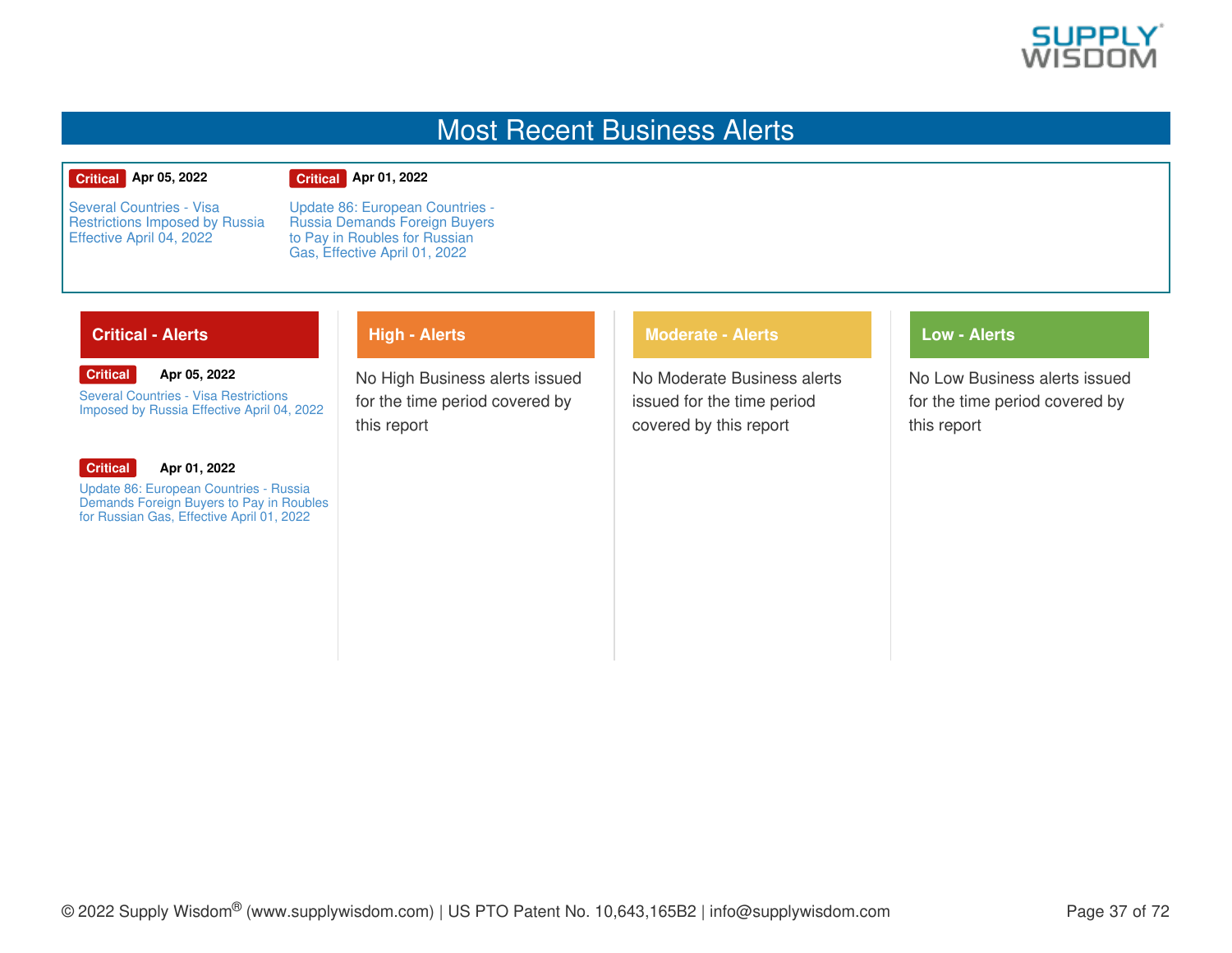

| <b>Category / Metric</b>                                   | <b>Measurement</b> | Q4<br>2021 | Q1 2022               | 03-May-2022           | Change<br>from Q1<br>2022 | <b>Additional Comments</b>                             |
|------------------------------------------------------------|--------------------|------------|-----------------------|-----------------------|---------------------------|--------------------------------------------------------|
| <b>Ease of Doing Business</b>                              | <b>Risk Rating</b> | 3.70       | 8.00                  | 8.00                  | 0.00                      |                                                        |
| Procedures to Start a Business                             | Quantitative       | 6.00       | Catastrophic<br>Event | Catastrophic<br>Event | <b>No</b>                 | High Risk - See Business<br>Implications section below |
| Time to Start a Business                                   | Days               | 6.50       | Catastrophic<br>Event | Catastrophic<br>Event | <b>No</b>                 | High Risk - See Business<br>Implications section below |
| Procedures for New Building<br><b>Construction Permits</b> | Quantitative       | 10.00      | Catastrophic<br>Event | Catastrophic<br>Event | <b>No</b>                 | High Risk - See Business<br>Implications section below |
| Time for New Building<br><b>Construction Permits</b>       | Days               | 72.50      | Catastrophic<br>Event | Catastrophic<br>Event | <b>No</b>                 | High Risk - See Business<br>Implications section below |
| Procedures to Register a<br>Property                       | Quantitative       | 7.00       | Catastrophic<br>Event | Catastrophic<br>Event | <b>No</b>                 | High Risk - See Business<br>Implications section below |
| Time to Register a Property                                | Days               | 15.00      | Catastrophic<br>Event | Catastrophic<br>Event | <b>No</b>                 | High Risk - See Business<br>Implications section below |
| <b>Business Dynamism</b>                                   | Quantitative       | 57.20      | Catastrophic<br>Event | Catastrophic<br>Event | <b>No</b>                 | High Risk - See Business<br>Implications section below |
| <b>Burden of Government</b><br>Regulation                  | Quantitative       | 3.60       | Catastrophic<br>Event | Catastrophic<br>Event | <b>No</b>                 | High Risk - See Business<br>Implications section below |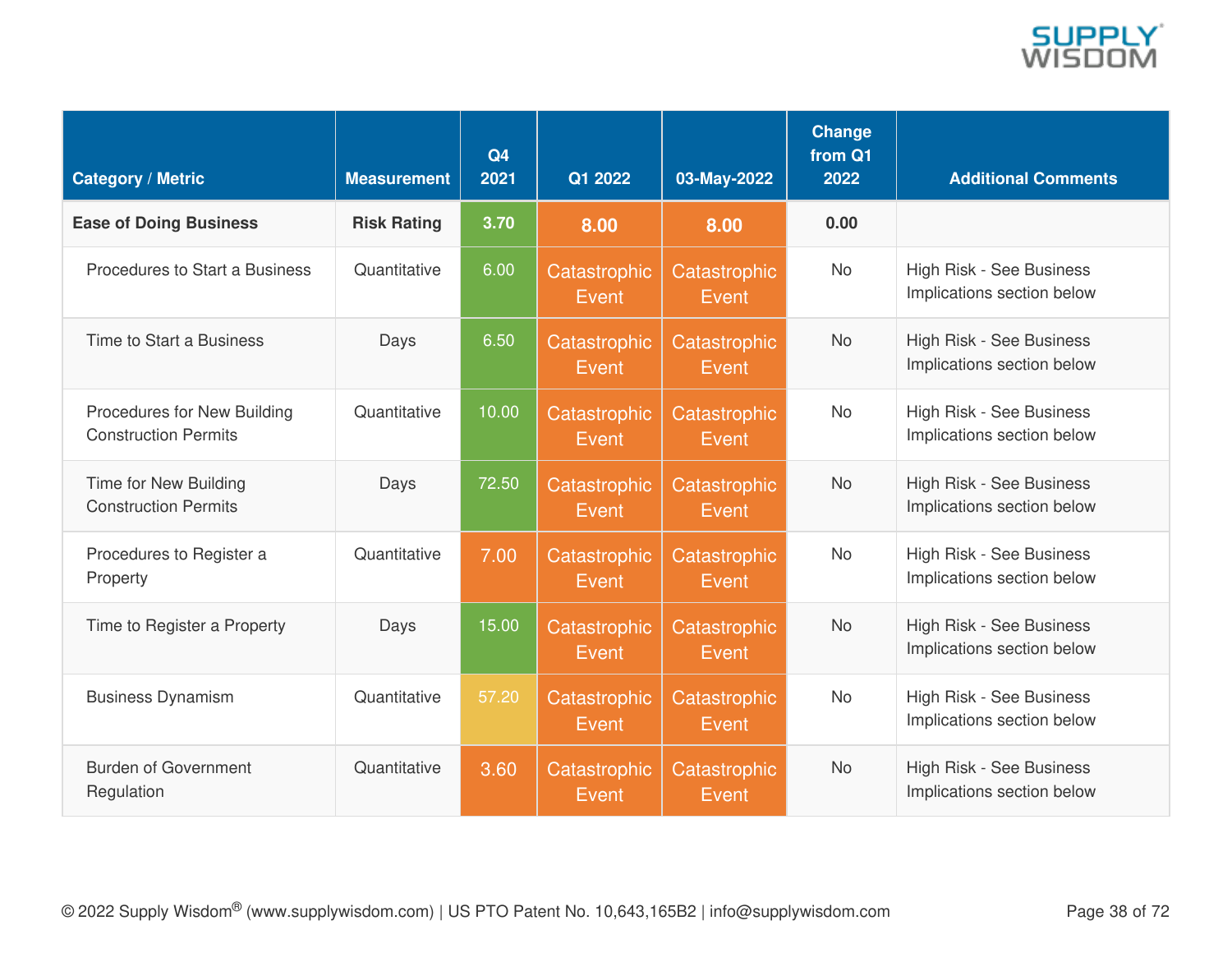

| <b>Category / Metric</b>                               | <b>Measurement</b>   | Q4<br>2021 | Q1 2022               | 03-May-2022           | Change<br>from Q1<br>2022 | <b>Additional Comments</b>                             |
|--------------------------------------------------------|----------------------|------------|-----------------------|-----------------------|---------------------------|--------------------------------------------------------|
| <b>Regulatory and Statutory</b><br><b>Requirements</b> | <b>Risk Rating</b>   | 5.00       | 8.00                  | 8.00                  | 0.00                      |                                                        |
| Strength of Legal Rights Index                         | Quantitative         | 8.00       | Catastrophic<br>Event | Catastrophic<br>Event | <b>No</b>                 | High Risk - See Business<br>Implications section below |
| Depth of Credit Information<br>Index                   | Quantitative         | 7.00       | Catastrophic<br>Event | Catastrophic<br>Event | <b>No</b>                 | High Risk - See Business<br>Implications section below |
| <b>Public Registry Coverage</b>                        | $\frac{1}{\sqrt{2}}$ | 2.40%      | Catastrophic<br>Event | Catastrophic<br>Event | <b>No</b>                 | High Risk - See Business<br>Implications section below |
| Private Bureau Coverage                                | $\frac{0}{0}$        | 56.90%     | Catastrophic<br>Event | Catastrophic<br>Event | <b>No</b>                 | High Risk - See Business<br>Implications section below |
| Extent of Disclosure Index                             | Quantitative         | 9.00       | Catastrophic<br>Event | Catastrophic<br>Event | <b>No</b>                 | High Risk - See Business<br>Implications section below |
| Extent of Director Liability Index                     | Quantitative         | 2.00       | Catastrophic<br>Event | Catastrophic<br>Event | <b>No</b>                 | High Risk - See Business<br>Implications section below |
| Ease of Shareholder Suits Index                        | Quantitative         | 6.00       | Catastrophic<br>Event | Catastrophic<br>Event | <b>No</b>                 | High Risk - See Business<br>Implications section below |
| <b>Strength of Minority Protection</b><br>Index        | Quantitative         | 68.00      | Catastrophic<br>Event | Catastrophic<br>Event | <b>No</b>                 | High Risk - See Business<br>Implications section below |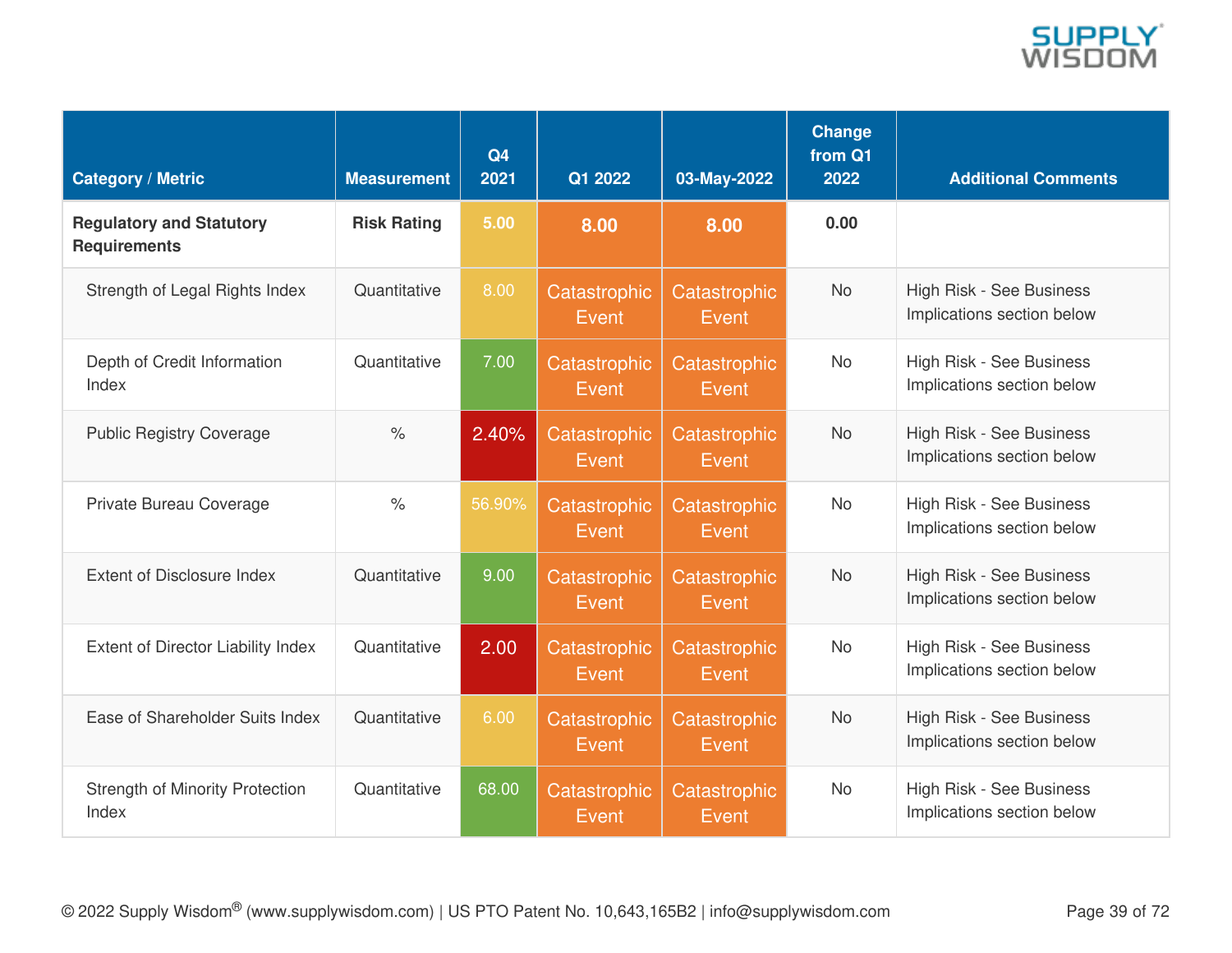

| <b>Category / Metric</b>                           | <b>Measurement</b> | Q4<br>2021 | Q1 2022                      | 03-May-2022           | <b>Change</b><br>from Q1<br>2022 | <b>Additional Comments</b>                             |
|----------------------------------------------------|--------------------|------------|------------------------------|-----------------------|----------------------------------|--------------------------------------------------------|
| <b>Taxation Payments</b>                           | Numbers/Year       | 5.00       | Catastrophic<br>Event        | Catastrophic<br>Event | <b>No</b>                        | High Risk - See Business<br>Implications section below |
| <b>Taxation Time</b>                               | Hours/Year         | 328.00     | Catastrophic<br>Event        | Catastrophic<br>Event | <b>No</b>                        | High Risk - See Business<br>Implications section below |
| <b>International Trade and</b><br><b>Logistics</b> | <b>Risk Rating</b> | 5.60       | 8.00                         | 8.00                  | 0.00                             |                                                        |
| Documentation Needed to<br>Export                  | Quantitative       | 8.00       | <b>Catastrophic</b><br>Event | Catastrophic<br>Event | <b>No</b>                        | High Risk - See Business<br>Implications section below |
| Time to Export (Border<br>Compliance)              | <b>Hours</b>       | 6.00       | Catastrophic<br>Event        | Catastrophic<br>Event | <b>No</b>                        | High Risk - See Business<br>Implications section below |
| Documentation Needed to<br>Import                  | Quantitative       | 8.00       | Catastrophic<br>Event        | Catastrophic<br>Event | <b>No</b>                        | High Risk - See Business<br>Implications section below |
| Time to Import (Border<br>Compliance)              | <b>Hours</b>       | 32.00      | Catastrophic<br>Event        | Catastrophic<br>Event | <b>No</b>                        | High Risk - See Business<br>Implications section below |
| <b>Complexity of Tariffs</b>                       | Rating             | 5.90       | Catastrophic<br>Event        | Catastrophic<br>Event | <b>No</b>                        | High Risk - See Business<br>Implications section below |
| <b>Negative Incidents</b>                          | <b>Risk Rating</b> | 1.00       | 10.00                        | 10.00                 | 0.00                             |                                                        |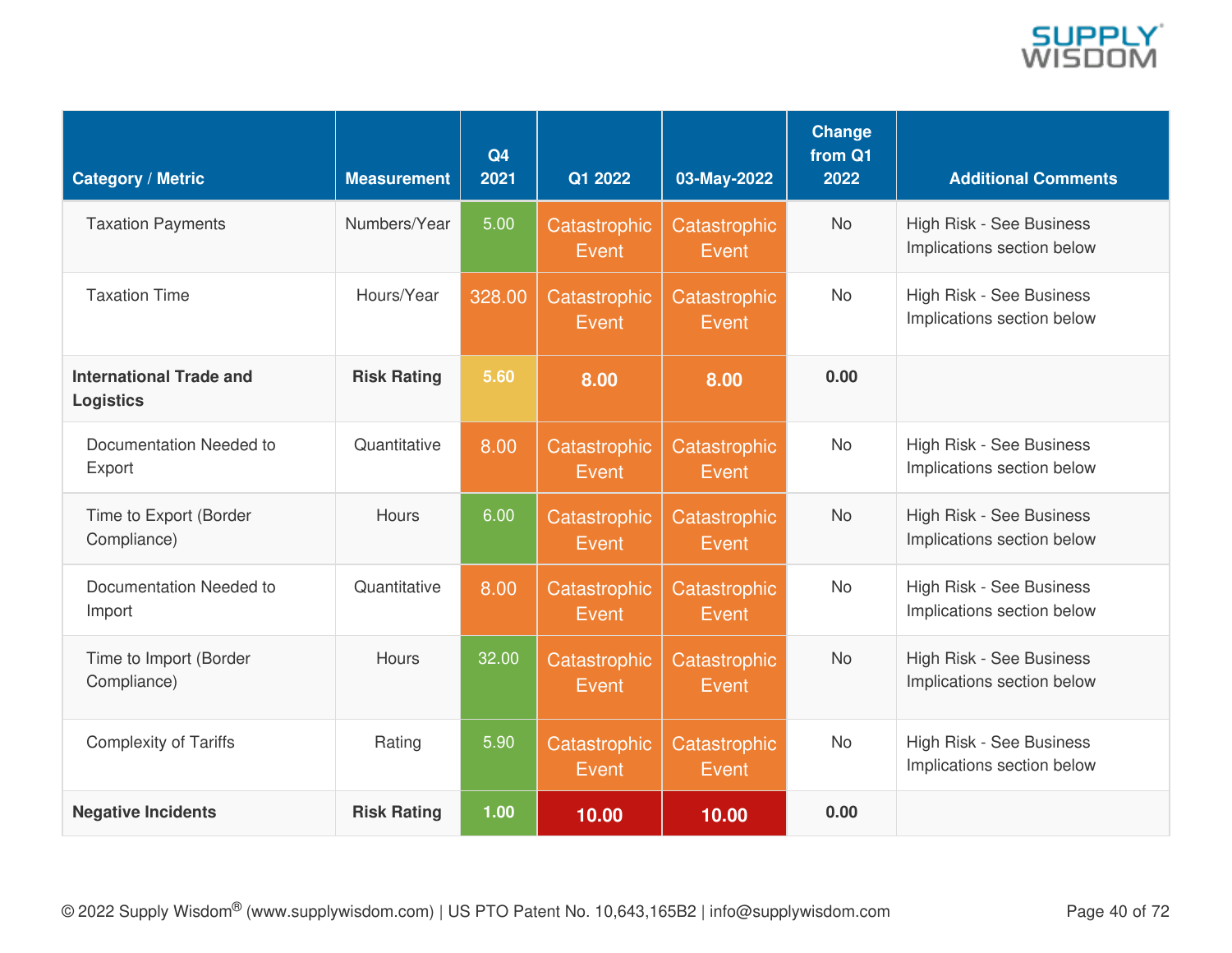

| <b>Category / Metric</b>     | <b>Measurement</b> | Q4<br>2021 | Q1 2022 | 03-May-2022 | Change<br>from Q1<br>2022 | <b>Additional Comments</b>                                        |
|------------------------------|--------------------|------------|---------|-------------|---------------------------|-------------------------------------------------------------------|
| Any Other Negative Incidents | Qualitative        | <b>No</b>  | Yes     | Yes         | No                        | <b>Critical Risk - See Business</b><br>Implications section below |

*\*\* Refer latest alerts under "Business" category*

## Analysts Comment(s)

Amid political tensions between Ukraine and Russia, businesses across the country have been severely impacted.

### Business Implications

- **Procedures to Start a Business**: High numbers indicate that there are a lot of procedures involved in obtaining all necessary approvals, licenses, permits, and completing any required notifications, verifications, or inspections for the company and employees with relevant authorities. This would cause a delay in starting a business.
- **Time to Start a Business**: The time taken to start a business depends on the type of business, the complexity of the business, and the type of location. High numbers indicate high number of procedures, time, cost, and paid-in minimum capital requirement for a small- to medium-size limited liability company to start up and formally operate in each economy's largest business city.
- **Procedures for New Building Construction Permits**: High numbers indicate that there are a lot of procedures involved in obtaining all necessary approvals such as land clearance, zonal clearance licenses, layout approvals, permits, and completing any required notifications, verifications, or inscriptions for the building's construction. This would cause a delay in setting up the company's building.
- **Time for New Building Construction Permits**: The total number of days required to build a warehouse depends on the various procedures involved in the process. High numbers indicate high number of procedures, time and cost to build a warehouse, including obtaining the necessary licenses and permits, submitting all required notifications, requesting and receiving all necessary inspections and obtaining utility connections to formally start operations in the warehouse.
- **Procedures to Register a Property**: High numbers indicate that there are more steps, time, and cost involved in registering a property, assuming a standardized case of an entrepreneur who wants to purchase land and a building that is already registered and free of title dispute. This would cause a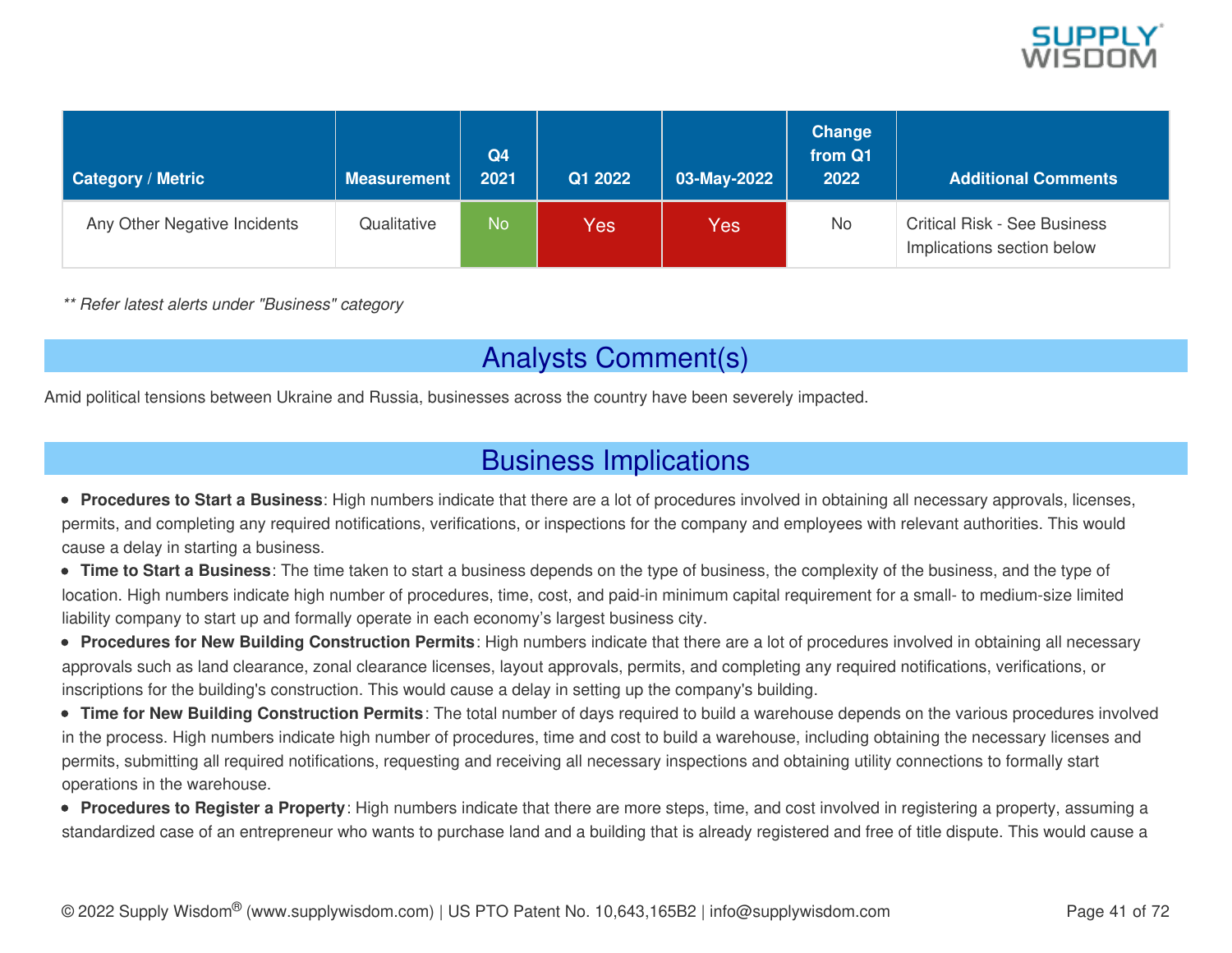

delay in registering the property concerned for the purpose of business.

**Time to Register a Property**: High number of days indicate more time and cost to complete procedures which include purchase of a property from another business (the seller) and to transfer the property title to the buyer's name so that the buyer can use the property for expanding its business, or, if necessary, to sell the property to another business. This would cause a delay in registering the property concerned for the purpose of business.

**Business Dynamism**: Low scores indicate inadequate quality of country's overall business network and the quality of individual firms' operations and strategies.

**Burden of Government Regulation**: Governments create the rules and frameworks in which businesses are able to compete against each other. From time to time the government changes these rules and frameworks forcing businesses to change the way they operate. Hence, businesses can keenly be affected by changes in government policies.

**Strength of Legal Rights Index** : Low scores indicate that collateral and bankruptcy laws are not designed to protect the rights of borrowers and lenders and thus facilitate lending.

**Depth of Credit Information Index**: This indicator measures the depth of available credit information and the effectiveness of collateral and bankruptcy laws in facilitating lending. Visible credit information registries are vital because, with credit information sharing, lenders are more aware of borrowers' capacity and ability to repay their loans, which can significantly decrease default rates, lowering the perceived risk of lending and cost of capital and vice-versa.

**Public Registry Coverage**: Low value indicates low creditworthiness of borrowers (individuals or firms) in the financial system, which may not facilitate the exchange of credit information among banks and other regulated financial institutions.

**Private Bureau Coverage**: Low value indicates low creditworthiness of borrowers (individuals or firms) in the financial system, which may not facilitate the exchange of credit information among creditors.

**Extent of Disclosure Index**: Low score indicates that there is less disclosure in case of a related party transaction, thereby involving risk of nondisclosure.

**Extent of Director Liability Index**: Low score indicates that there is less ability of board members being held liable for harm caused by related-party transactions.

**Ease of Shareholder Suits Index**: Low score indicates that there is less ability of shareholders to sue and hold directors liable in case of related party transactions.

**Strength of Minority Protection Index**: Low score indicates that there is less protection of minority investors from conflicts of interest through one set of indicators and shareholders' rights in corporate governance through another.

**Taxation Payments**: Tax cost for businesses matters for investment and growth. Where taxes are high, businesses are more inclined to opt-out of the formal sector. A higher number of taxation payment days are associated with fewer formal businesses and lower private investment. Also, a higher number of days indicates that the total number of taxes and contributions paid, the method of payment, the frequency of payment, the frequency of filing, and the number of agencies are more in the location. All these factors will not attract investment by the traders, and obstruct business development in the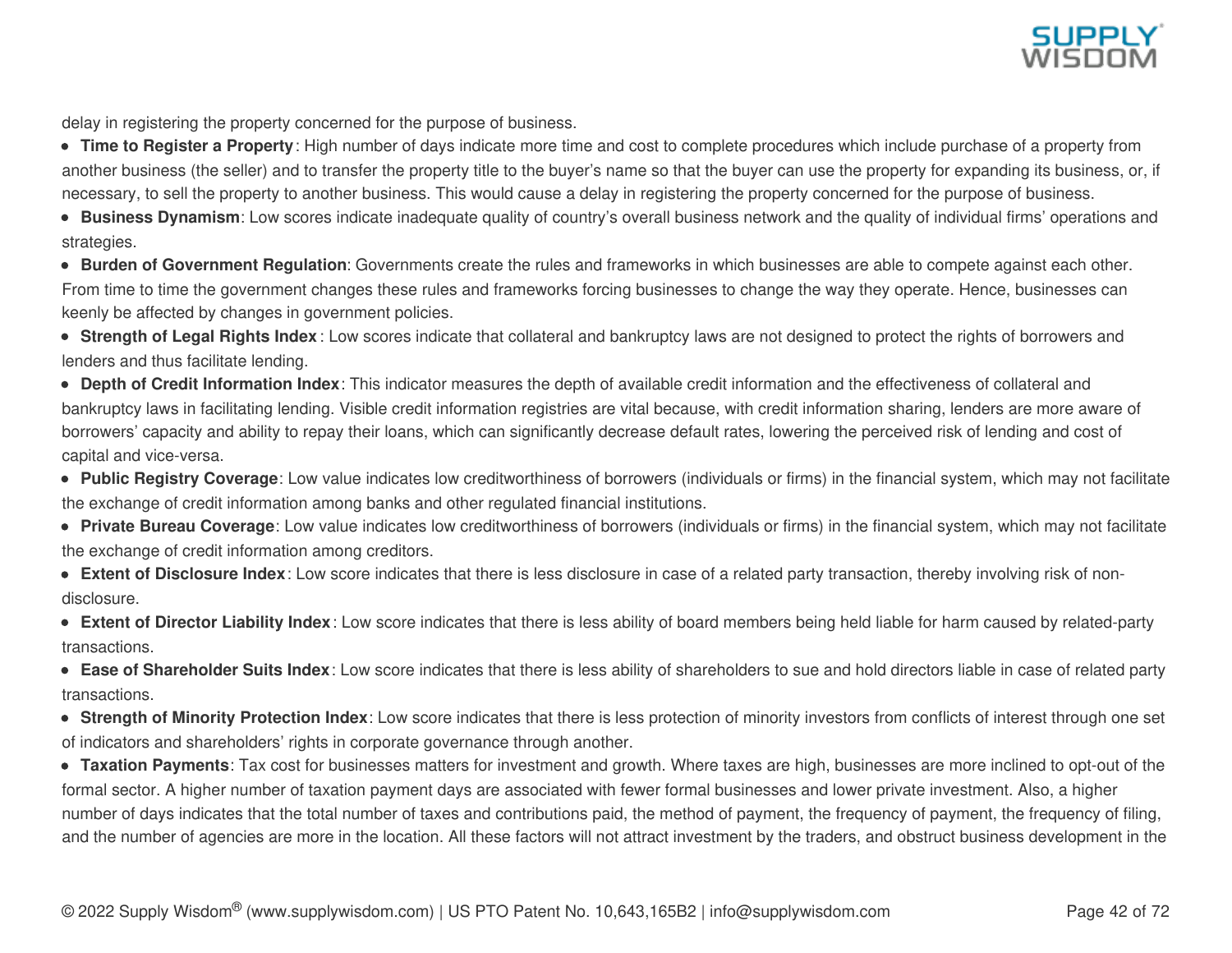

region.

**Taxation Time**: High numbers indicate that there is more time taken to prepare, file and pay three major types of taxes and contributions: the corporate income tax, value added or sales tax, and labor taxes, including payroll taxes and social contributions. This will ultimately constrain the government's ability to ignite the economy and hamper development in the nation.

**Documentation Needed to Export**: High number indicates that there are more documents required per shipment to export goods and required for clearance by government ministries, customs authorities, port and container terminal authorities, health and technical control agencies and banks taken into account. This would cause a delay in the export of goods.

**Time to Export (Border Compliance)**: High number indicates that there is more time and cost involved for border compliance including time and cost for obtaining, preparing and submitting documents during port or border handling, customs clearance and inspection procedures. This would cause a delay in the export of goods.

**Documentation Needed to Import**: High number indicates that there are more documents required per shipment to import goods and required for clearance by government ministries, customs authorities, port and container terminal authorities, health and technical control agencies and banks taken into account. This would cause a delay in the import of goods.

**Time to Import (Border Compliance)**: High number indicates that there is more time and cost involved for border compliance including time and cost for obtaining, preparing and submitting documents during port or border handling, customs clearance and inspection procedures. This would cause a delay in the import of goods.

- **Complexity of Tariffs**: Higher tariffs increase the prices of imported goods for a business which will then lead to higher consumer prices. Tariffs also reduce efficiencies by allowing companies that would not exist in a more competitive market to remain open.
- **Any Other Negative Incidents**: Any negative incident can cause some kind of business disruption to the organization from an operational perspective.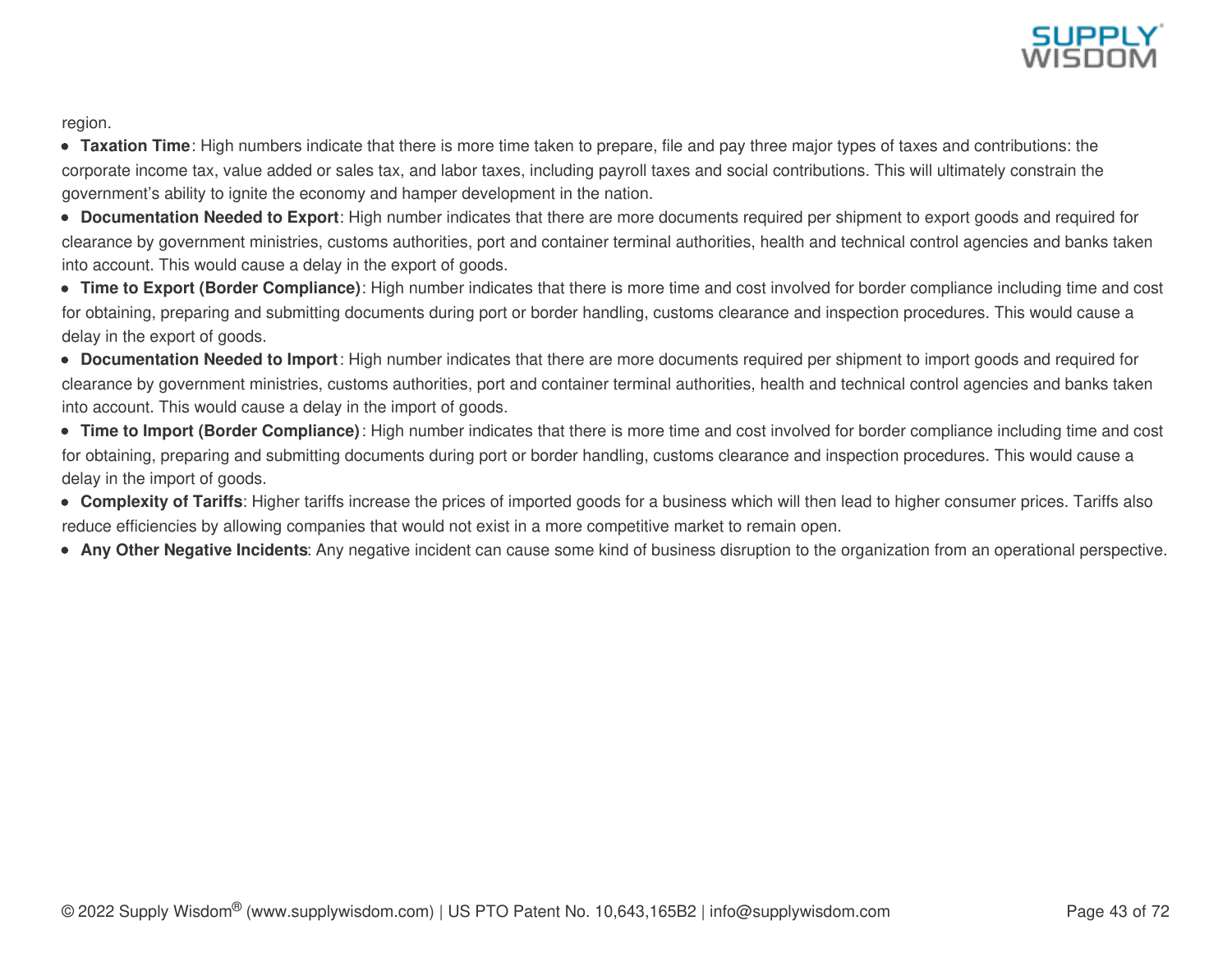

# Legal, Security and Compliance Update

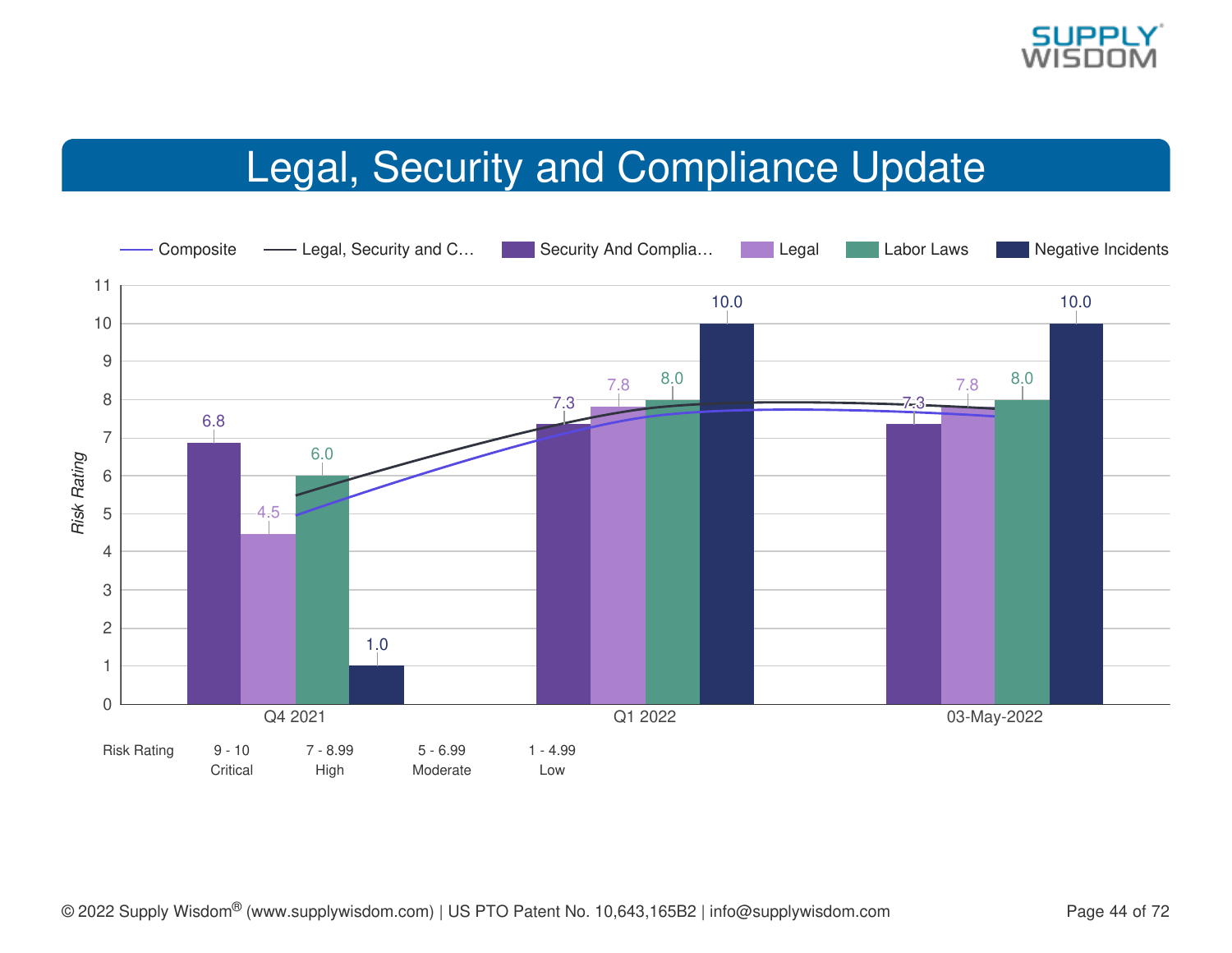

### Most Recent Legal, Security and Compliance Alerts

#### **Critical May 01, 2022**

Update 171: Ukraine - Cyber Attack [Reported](https://app.supplywisdom.com/alertProfile?alertId=66898) on Multiple

#### **Critical Apr 05, 2022**

Several Countries - Visa [Restrictions](https://app.supplywisdom.com/alertProfile?alertId=65635) Imposed by Russia Effective April 04, 2022

**Crimes** 

### **Critical Apr 04, 2022**

Update 99: Ukraine - Probe **Critical Apr 02, 2022**

[Announced](https://app.supplywisdom.com/alertProfile?alertId=65608) Against Russian War Missile Strike in [Residential](https://app.supplywisdom.com/alertProfile?alertId=65546) Update 90: Odessa, Ukraine - Areas - Casualties Reported

**Critical Apr 01, 2022** Update 85: Ukraine - Russian

Forces [Withdraws](https://app.supplywisdom.com/alertProfile?alertId=65462) from Chernobyl Nuclear Power Station as Fighting Raged in Kyiv and Other Ukrainian Outskirts

### **Critical - Alerts**

**Critical May 01, 2022**

Update 171: Ukraine - Cyber Attack [Reported](https://app.supplywisdom.com/alertProfile?alertId=66898) on Multiple Websites



**Websites** 

**Apr 05, 2022**

Several Countries - Visa [Restrictions](https://app.supplywisdom.com/alertProfile?alertId=65635) Imposed by Russia Effective April 04, 2022

#### **Critical**

**Apr 04, 2022** Update 99: Ukraine - Probe [Announced](https://app.supplywisdom.com/alertProfile?alertId=65608) Against Russian War Crimes



**Apr 02, 2022**

Update 90: Odessa, Ukraine - Missile Strike in [Residential](https://app.supplywisdom.com/alertProfile?alertId=65546) Areas - Casualties Reported



**Apr 01, 2022**

Update 85: Ukraine - Russian Forces [Withdraws](https://app.supplywisdom.com/alertProfile?alertId=65462) from Chernobyl Nuclear Power Station as Fighting Raged in Kyiv and Other Ukrainian Outskirts

### **High - Alerts**

**High Jan 17, 2022** [Disruption](https://app.supplywisdom.com/alertProfile?alertId=62200) Risk Early Warning: Update 1: Ukraine - Cyber Attack Warning Issued by **Microsoft** 

### **Moderate - Alerts**

No Moderate Legal, Security and Compliance alerts issued for the time period covered by this report

### **Low - Alerts**

No Low Legal, Security and Compliance alerts issued for the time period covered by this report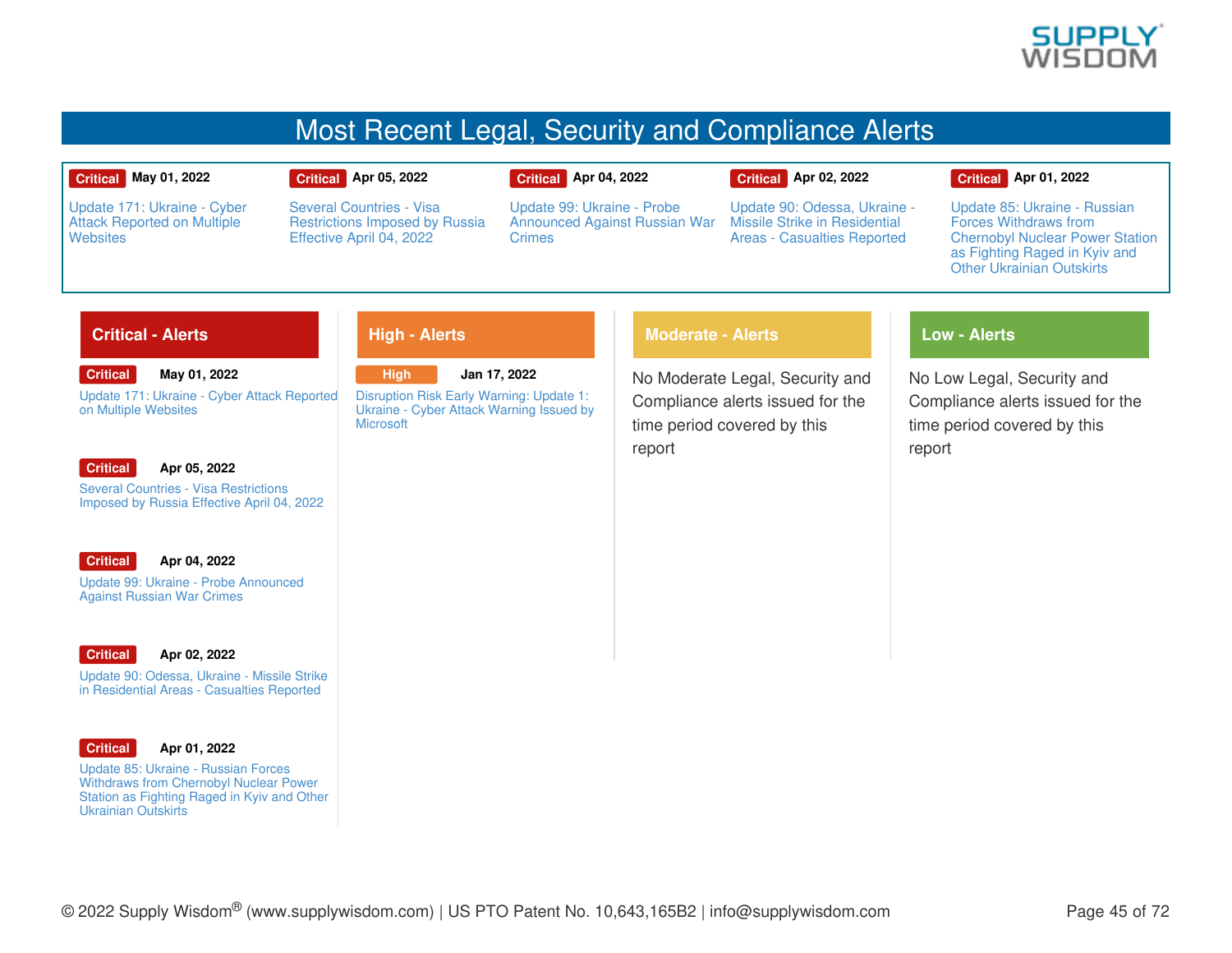

| <b>Category / Metric</b>                               | <b>Measurement</b> | Q4 2021          | Q1 2022               | 03-May-2022           | <b>Change</b><br>from Q1<br>2022 | <b>Additional Comments</b>                                                          |
|--------------------------------------------------------|--------------------|------------------|-----------------------|-----------------------|----------------------------------|-------------------------------------------------------------------------------------|
| <b>Security And Compliance</b>                         | <b>Risk Rating</b> | 6.85             | 7.35                  | 7.35                  | 0.00                             |                                                                                     |
| <b>Data Protection Laws</b>                            | Qualitative        | Moderate<br>Laws | Catastrophic<br>Event | Catastrophic<br>Event | <b>No</b>                        | High Risk - See Legal, Security<br>and Compliance Implications<br>section below     |
| <b>IP Protection Laws</b>                              | Quantitative       | 3.40             | Catastrophic<br>Event | Catastrophic<br>Event | <b>No</b>                        | High Risk - See Legal, Security<br>and Compliance Implications<br>section below     |
| Cybercrime                                             | Rank               | 12.00            | Catastrophic<br>Event | Catastrophic<br>Event | <b>No</b>                        | High Risk - See Legal, Security<br>and Compliance Implications<br>section below     |
| <b>Cyber Attacks</b>                                   | Qualitative        | <b>Yes</b>       | <b>Yes</b>            | Yes                   | <b>No</b>                        | Critical Risk - See Legal, Security<br>and Compliance Implications<br>section below |
| Software Piracy Rate                                   | $\frac{0}{0}$      | 80%              | Catastrophic<br>Event | Catastrophic<br>Event | <b>No</b>                        | High Risk - See Legal, Security<br>and Compliance Implications<br>section below     |
| Strength of Auditing and<br><b>Reporting Standards</b> | Rating             | 3.90             | Catastrophic<br>Event | Catastrophic<br>Event | <b>No</b>                        | High Risk - See Legal, Security<br>and Compliance Implications<br>section below     |
| Sanctions Imposed                                      | Qualitative        | <b>No</b>        | <b>No</b>             | <b>No</b>             | <b>No</b>                        |                                                                                     |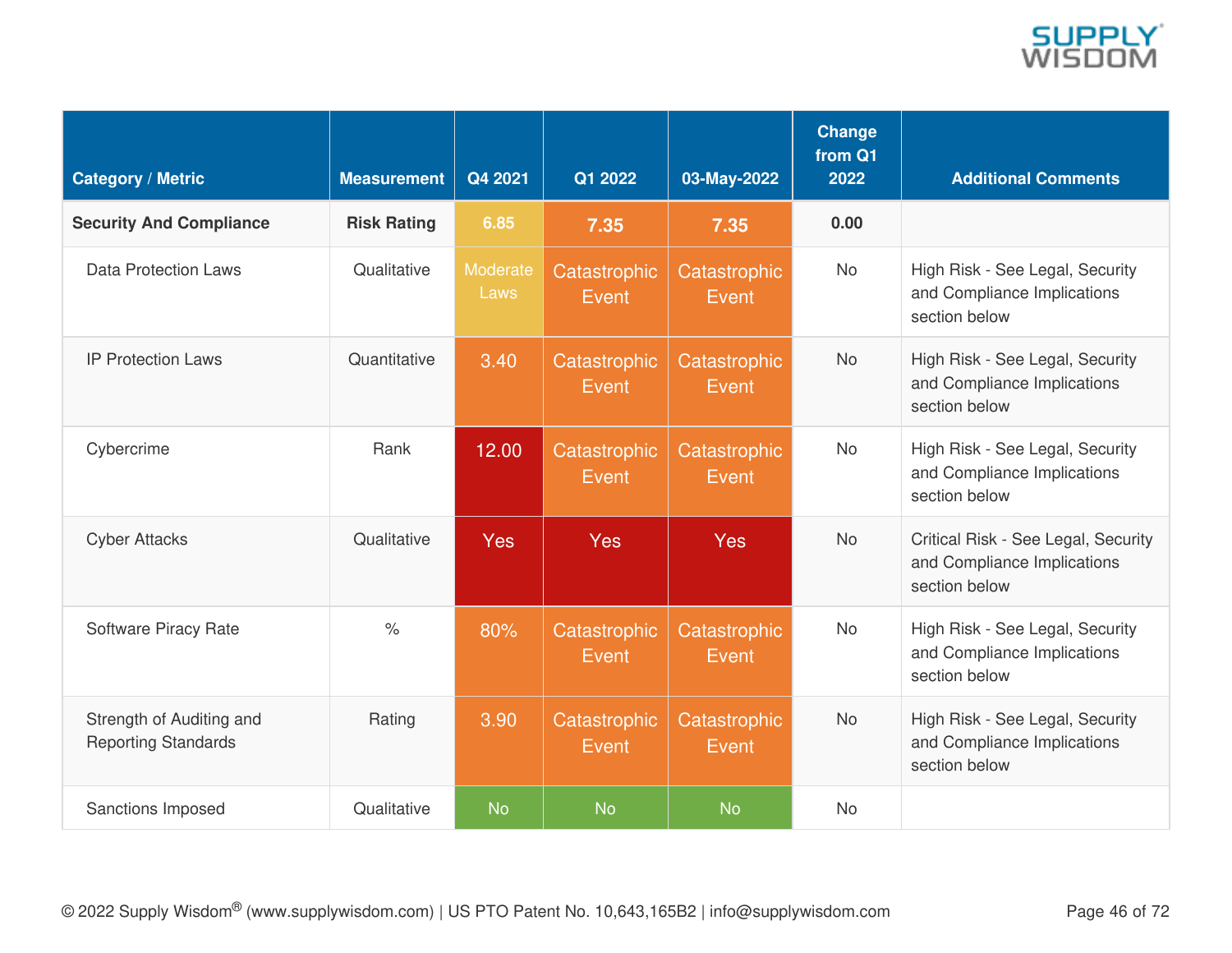

| <b>Category / Metric</b>                     | <b>Measurement</b> | Q4 2021    | Q1 2022               | 03-May-2022           | <b>Change</b><br>from Q1<br>2022 | <b>Additional Comments</b>                                                          |
|----------------------------------------------|--------------------|------------|-----------------------|-----------------------|----------------------------------|-------------------------------------------------------------------------------------|
| <b>Financial Action Task Force</b><br>(FATF) | Qualitative        | <b>No</b>  | <b>No</b>             | <b>No</b>             | <b>No</b>                        | Critical Risk - See Legal, Security<br>and Compliance Implications<br>section below |
| Legal                                        | <b>Risk Rating</b> | 4.47       | 7.80                  | 7.80                  | 0.00                             |                                                                                     |
| Quality of Judicial Processes<br>Index       | Quantitative       | 11.50      | Catastrophic<br>Event | Catastrophic<br>Event | <b>No</b>                        | High Risk - See Legal, Security<br>and Compliance Implications<br>section below     |
| Time to Enforce a Contract                   | Days               | 378.00     | Catastrophic<br>Event | Catastrophic<br>Event | <b>No</b>                        | High Risk - See Legal, Security<br>and Compliance Implications<br>section below     |
| <b>Tax Policy Risk</b>                       | <b>EIU Rating</b>  |            | Catastrophic<br>Event | Catastrophic<br>Event | <b>No</b>                        | High Risk - See Legal, Security<br>and Compliance Implications<br>section below     |
| <b>Anti-Bribery Laws</b>                     | Qualitative        | <b>Yes</b> | Catastrophic<br>Event | Catastrophic<br>Event | <b>No</b>                        | High Risk - See Legal, Security<br>and Compliance Implications<br>section below     |
| Anti-Money Laundering Laws                   | Qualitative        | <b>Yes</b> | Catastrophic<br>Event | Catastrophic<br>Event | <b>No</b>                        | High Risk - See Legal, Security<br>and Compliance Implications<br>section below     |
| Patents Issued in the Last One<br>Year       | Quantitative       | 2,469.00   | 2,179.00              | 2,179.00              | 0.00                             |                                                                                     |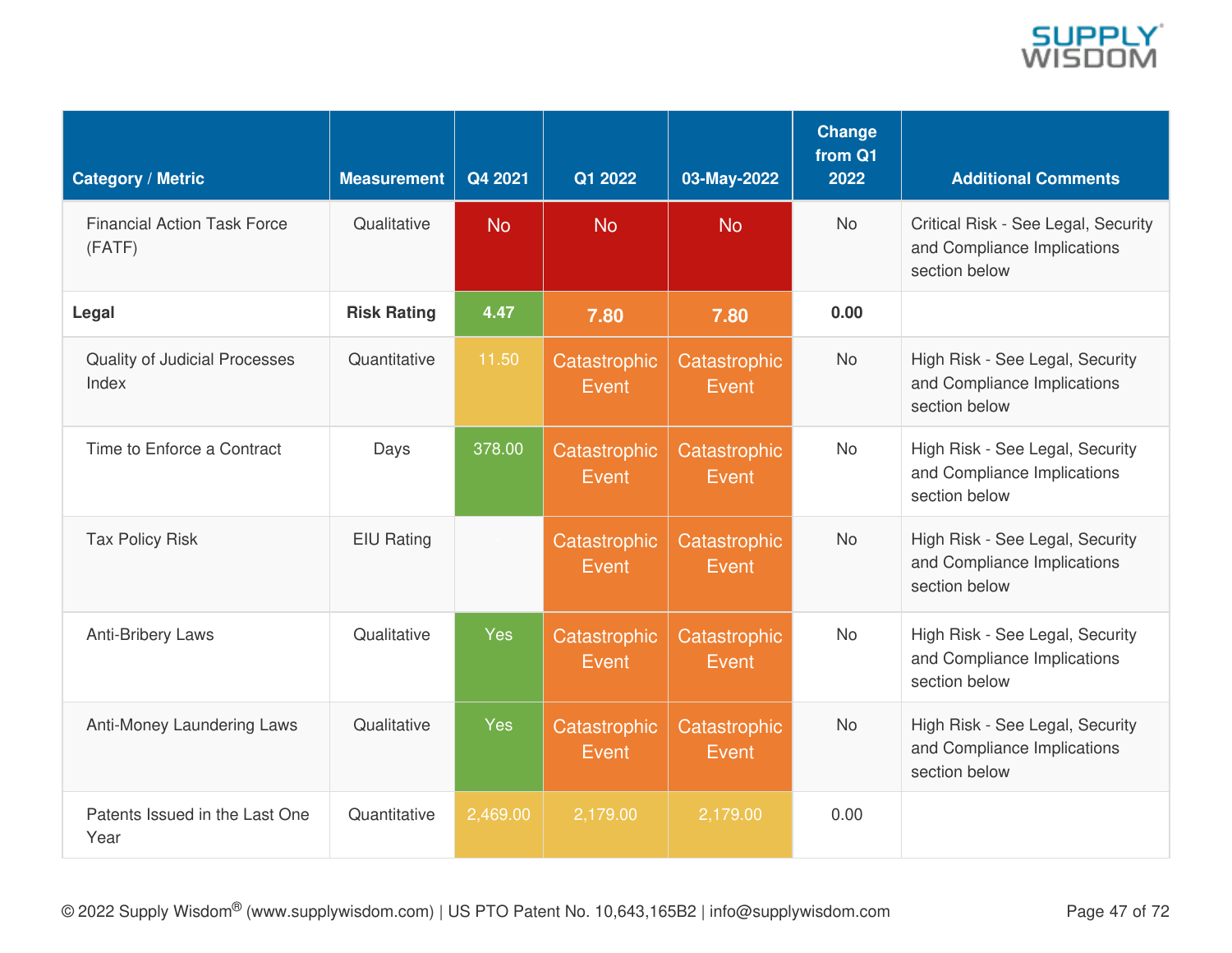

| <b>Category / Metric</b>       | <b>Measurement</b> | Q4 2021    | Q1 2022               | 03-May-2022           | Change<br>from Q1<br>2022 | <b>Additional Comments</b>                                                      |
|--------------------------------|--------------------|------------|-----------------------|-----------------------|---------------------------|---------------------------------------------------------------------------------|
| Presence of Labor Union        | Qualitative        | <b>Yes</b> | Catastrophic<br>Event | Catastrophic<br>Event | <b>No</b>                 | High Risk - See Legal, Security<br>and Compliance Implications<br>section below |
| Labor Market Risk              | EIU Rating         |            | Catastrophic<br>Event | Catastrophic<br>Event | <b>No</b>                 | High Risk - See Legal, Security<br>and Compliance Implications<br>section below |
| <b>Labor Laws</b>              | <b>Risk Rating</b> | 6.00       | 8.00                  | 8.00                  | 0.00                      |                                                                                 |
| Working Hours for Day Shift    | <b>Hours</b>       | 8.00       | Catastrophic<br>Event | Catastrophic<br>Event | <b>No</b>                 | High Risk - See Legal, Security<br>and Compliance Implications<br>section below |
| Working Hours for Night Shift  | <b>Hours</b>       | 8.00       | Catastrophic<br>Event | Catastrophic<br>Event | <b>No</b>                 | High Risk - See Legal, Security<br>and Compliance Implications<br>section below |
| <b>Weekly Working Hours</b>    | <b>Hours</b>       | 40.00      | Catastrophic<br>Event | Catastrophic<br>Event | <b>No</b>                 | High Risk - See Legal, Security<br>and Compliance Implications<br>section below |
| Overtime Pay (% of Hourly Pay) | $\%$               | 100%       | Catastrophic<br>Event | Catastrophic<br>Event | <b>No</b>                 | High Risk - See Legal, Security<br>and Compliance Implications<br>section below |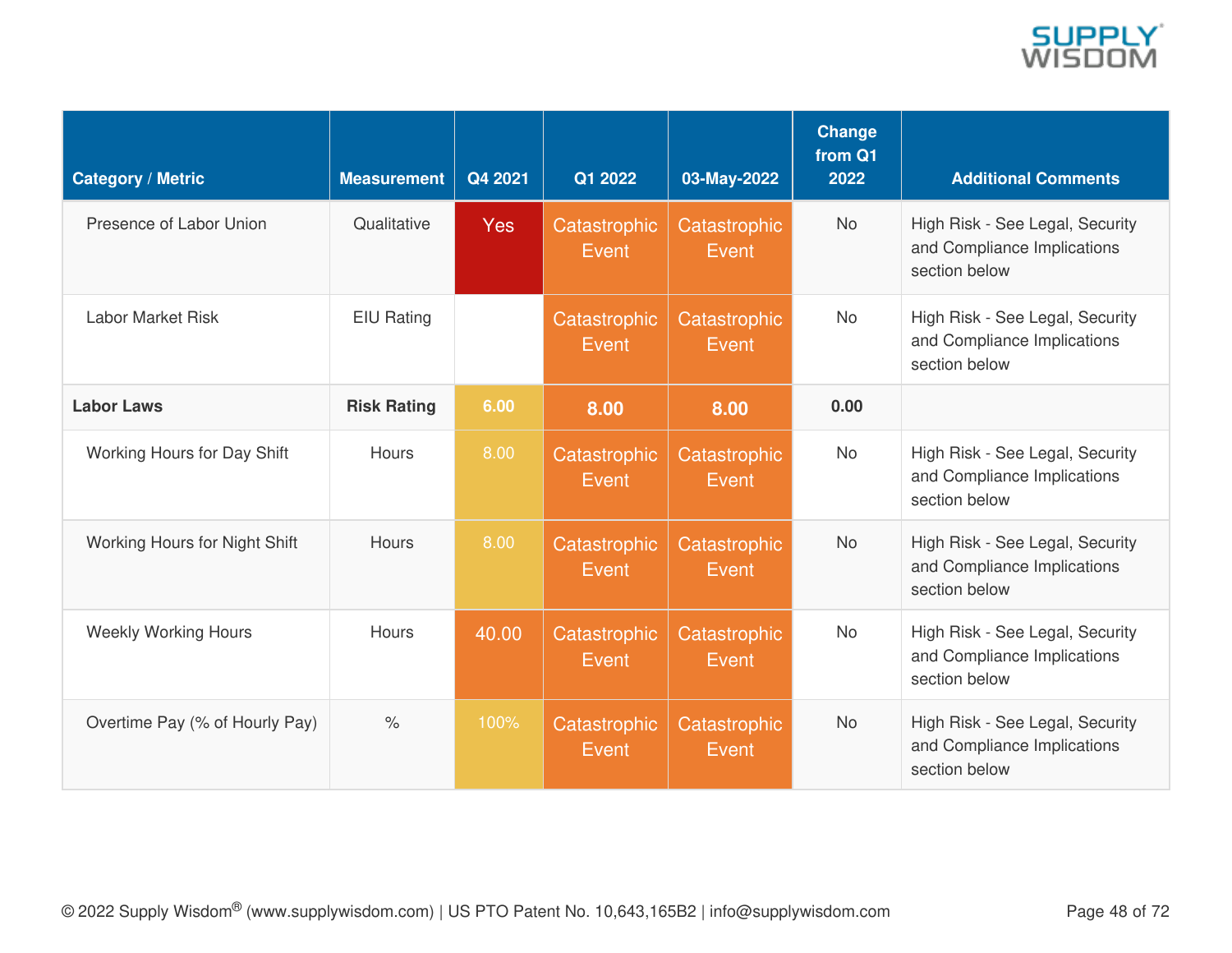

| <b>Category / Metric</b>     | <b>Measurement</b> | Q4 2021   | Q1 2022               | 03-May-2022           | <b>Change</b><br>from Q1<br>2022 | <b>Additional Comments</b>                                                          |
|------------------------------|--------------------|-----------|-----------------------|-----------------------|----------------------------------|-------------------------------------------------------------------------------------|
| Public Holidays per Year     | Days               | 11.00     | Catastrophic<br>Event | Catastrophic<br>Event | <b>No</b>                        | High Risk - See Legal, Security<br>and Compliance Implications<br>section below     |
| <b>Negative Incidents</b>    | <b>Risk Rating</b> | 1.00      | 10.00                 | 10.00                 | 0.00                             |                                                                                     |
| Any Other Negative Incidents | Qualitative        | <b>No</b> | <b>Yes</b>            | <b>Yes</b>            | <b>No</b>                        | Critical Risk - See Legal, Security<br>and Compliance Implications<br>section below |

*\*\* Refer latest alerts under "Legal, Security and Compliance" category*

## Analysts Comment(s)

Multiple cyber attacks have been reported on government websites and banks during ongoing tensions between Ukraine and Russia.

### Legal, Security and Compliance Implications

- **Data Protection Laws**: Poor data protection laws indicate lower degree of data security thereby raising questions on privacy compliant services and solutions. Lack of stricter regulations could increase the risk of data breach/leak leading to hefty fines and negatively impact brand and reputation.
- **IP Protection Laws**: Poor IP Protection Laws indicate that the country does not facilitate or encourage innovation and adequate protection to intellectual property is not provided.
- **Cybercrime**: Lower cybercrime rank indicates location is highly susceptible to attacks such as malware, spam, exploits, botnet activities, phishing, and cyber-attacks. Adequate monitoring and cyber protection policies are not provided by the government.
- **Cyber Attacks**: Higher score indicates that the asset of a country is exposed to unauthorized access which can often result in substantial financial loss arising from theft of corporate and information, money, disruption to trading, loss of business or contract, reputational damage, legal consequences of cyber breach. Government organizations and companies could also witness disruption to cellular and computer networks or paralysis of multiple systems.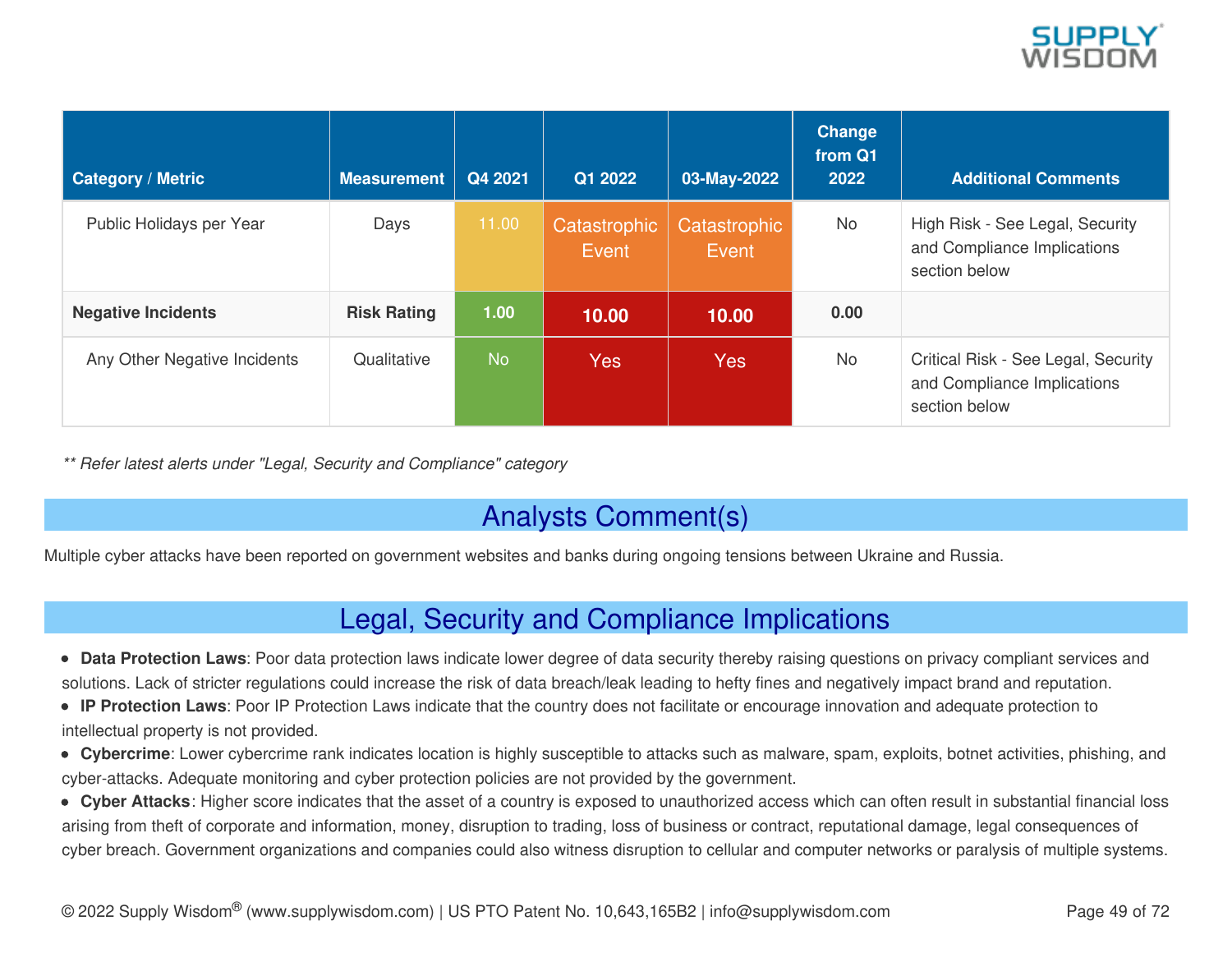

- **Software Piracy Rate**: Higher software piracy rate could lead to hefty fines by IT regulatory bodies due to copyright infringement issues. Piracy not only causes financial loss but also negatively impacts publicity and private embarrassment.
- **Strength of Auditing and Reporting Standards**: Poor auditing and reporting standards indicates credibility issues, thereby, widening the gap between entrepreneurs who need capital and investors who can provide capital. This could impact long-term capital investment in the country. Poor audit standard impacts trust, and weakens accountability and confidence in financial reporting.
- **Financial Action Task Force (FATF)**: Non-member country represents a higher risk of money laundering and terrorism financing. It indicates poor global response to prevent organized crime, corruption and terrorism.
- **Quality of Judicial Processes Index**: Low score indicates weaker practices and policies in country's court system in four areas: court structure and proceedings, case management, court automation and alternative dispute resolution.
- **Time to Enforce a Contract**: High number indicates the cost and time for resolving a commercial dispute through a local first-instance court will be higher.
- **Tax Policy Risk**: Higher rating indicates taxes in the country are higher, unpredictable, and less transparent.
- **Anti-Bribery Laws**: Poor anti-bribery laws could de-rail development plans and cause unnecessary, unsuitable, or incoherent investment decisions. It could also initiate dangerous projects which can affect the lives of many.
- **Anti-Money Laundering Laws**: Poor anti-bribery laws could de-rail development plans and cause unnecessary, unsuitable, or incoherent investment decisions. This can decrease labour output, reduce investment, and consequently impact economic growth. Corruption could harmfully impact investment climate as well as slow down foreign direct investment and stream of foreign aid.
- **Presence of Labor Union**: Strong presence of labor unions could lead to macro-economic problems such as wage inflation and lost productivity due to strikes. Unions focus significantly on the seniority of the workers which can translate into the lack of advancement for new and high performing employees to advance.
- **Labor Market Risk**: Higher rating indicates poor industrial relations, restrictiveness of labor laws, weaker wage regulation, and less hiring of foreign nationals.
- **Working Hours for Day Shift**: Working hours lesser than 7 hours per day render the employees under-utilized and increase the cost to company.
- **Working Hours for Night Shift**: Working hours lesser than 7 hours per day render the employees under-utilized and increase the cost to company.
- **Weekly Working Hours**: Working hours which are lesser than 35 hours per week render the employees under-utilized and increase the cost to company.
- **Overtime Pay (% of Hourly Pay)**: A high overtime pay mandated by government increases the cost to company and restricts the efficiency of the organizations in the country to utilize their staff effectively.
- **Public Holidays per Year**: More number of public holidays render the employees under-utilized and increase the cost to the company.
- **Any Other Negative Incidents**: Any negative incident can cause some kind of business disruption to the organization from an operational perspective.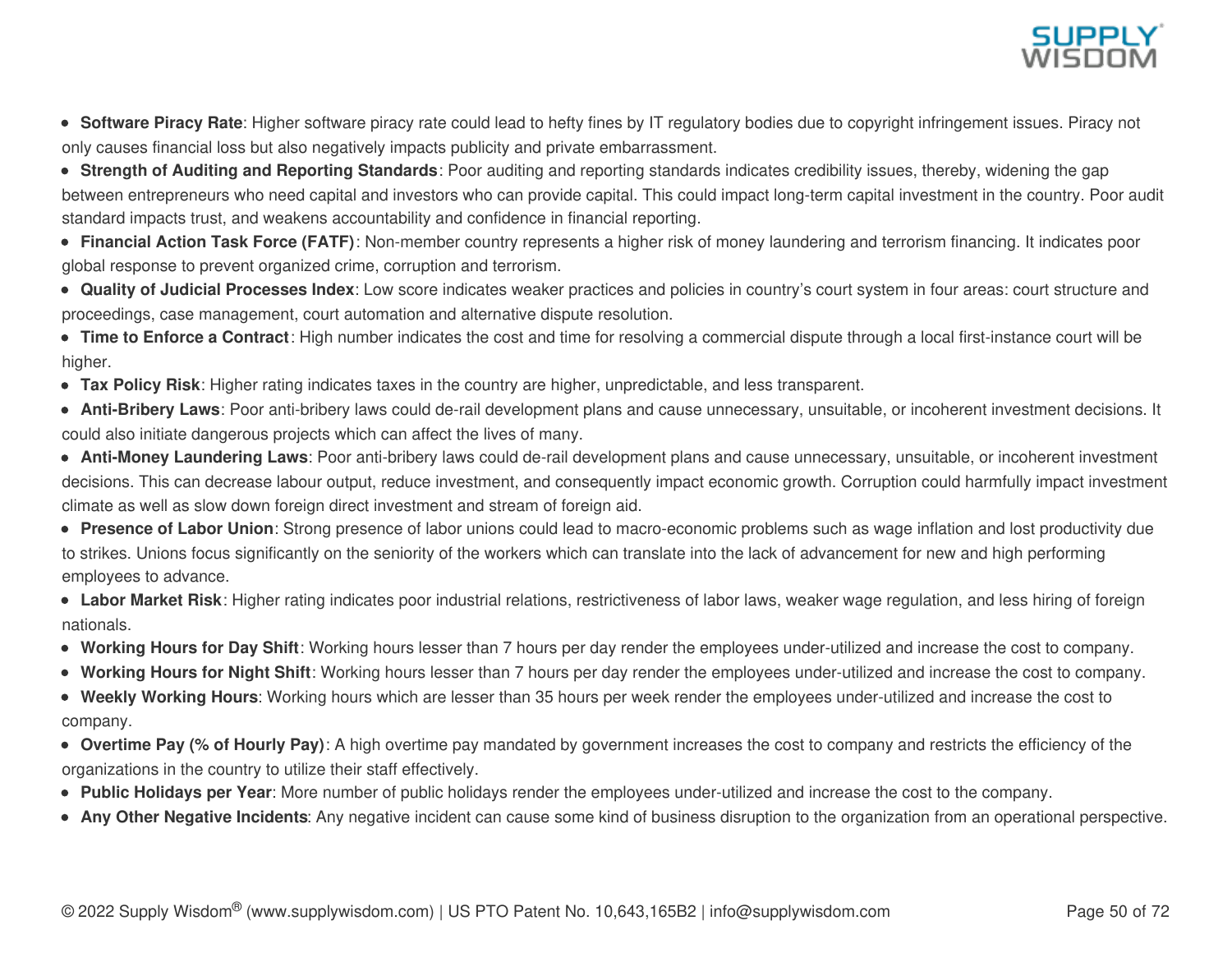

# Scalability Update

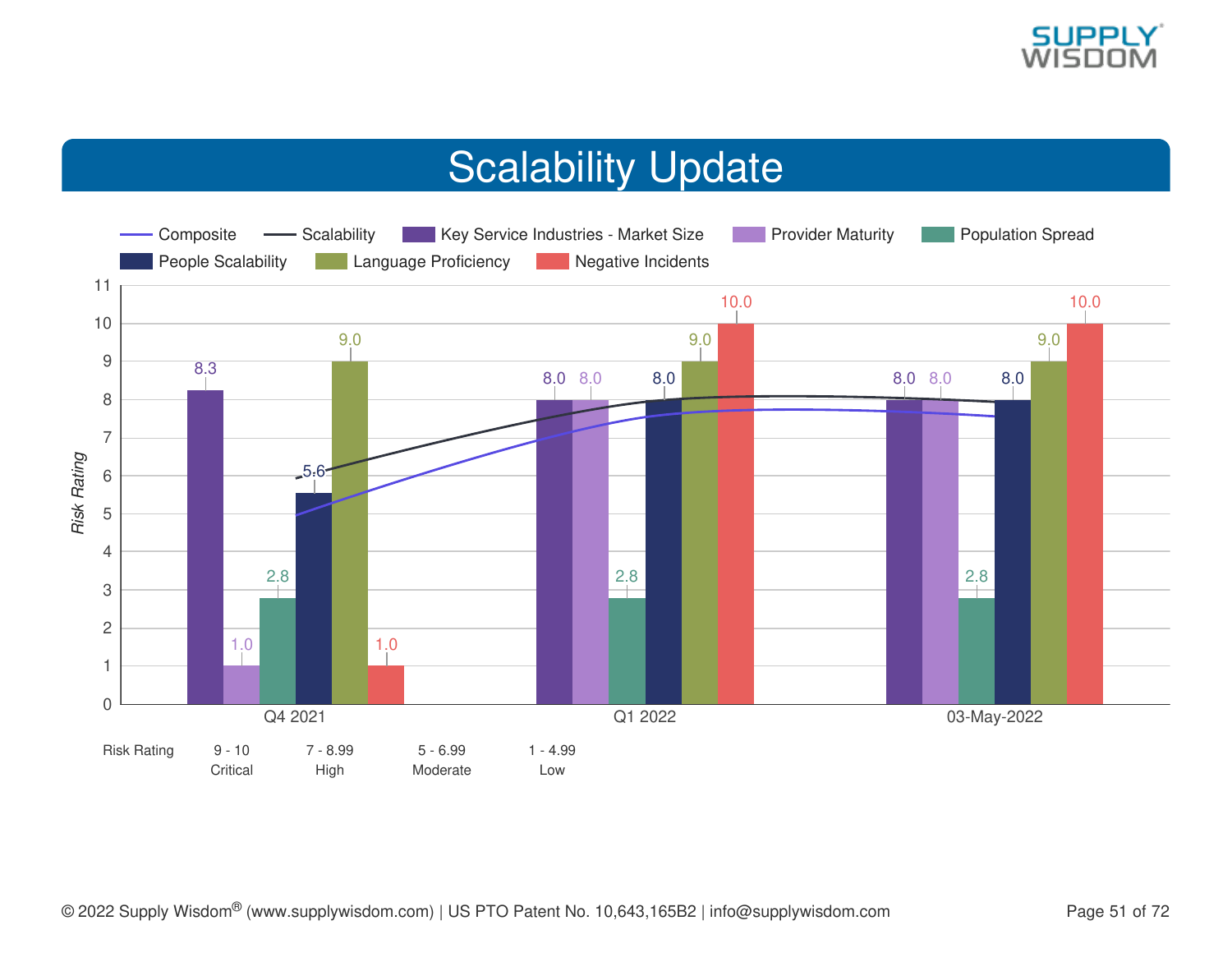

### Most Recent Scalability Alerts

### **Most Recent - Alerts**

No Scalability alerts issued for the time period covered by this report

### **Critical - Alerts**

No Critical Scalability alerts issued for the time period covered by this report

### **High - Alerts**

No High Scalability alerts issued for the time period covered by this report

### **Moderate - Alerts**

No Moderate Scalability alerts issued for the time period covered by this report

### **Low - Alerts**

No Low Scalability alerts issued for the time period covered by this report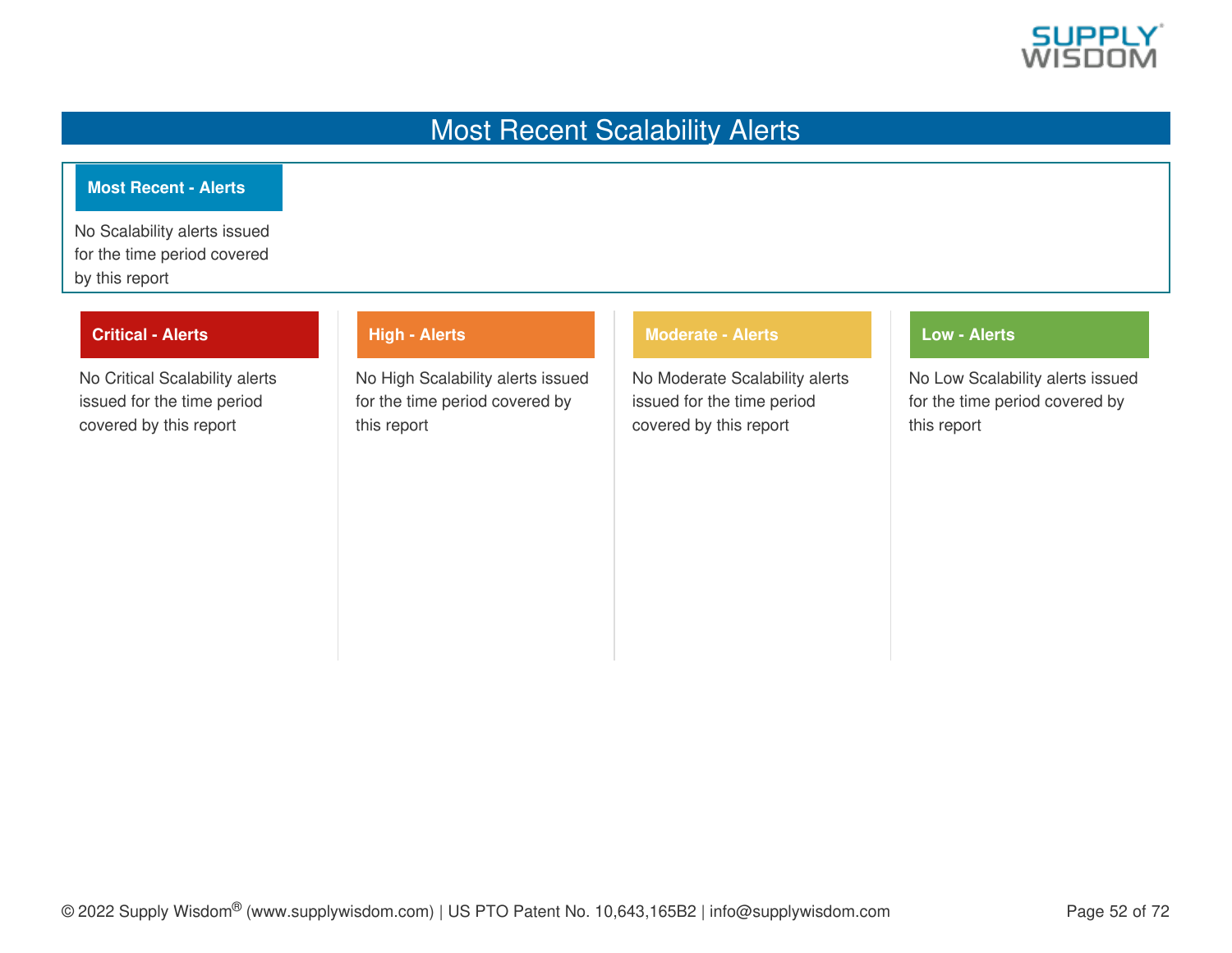

| <b>Category / Metric</b>                                                               | <b>Measurement</b> | Q4 2021    | Q1 2022               | 03-May-2022                  | <b>Change</b><br>from Q1<br>2022 | <b>Additional Comments</b>                                |
|----------------------------------------------------------------------------------------|--------------------|------------|-----------------------|------------------------------|----------------------------------|-----------------------------------------------------------|
| <b>Key Service Industries -</b><br><b>Market Size</b>                                  | <b>Risk Rating</b> | 8.25       | 8.00                  | 8.00                         | 0.00                             |                                                           |
| <b>Banking and Financial</b><br><b>Services</b>                                        | US\$B              | \$34.23    | Catastrophic<br>Event | Catastrophic<br>Event        | <b>No</b>                        | High Risk - See Scalability<br>Implications section below |
| Healthcare                                                                             | US\$B              | \$4.90     | Catastrophic<br>Event | Catastrophic<br><b>Event</b> | <b>No</b>                        | High Risk - See Scalability<br>Implications section below |
| Insurance                                                                              | US\$B              | \$0.89     | Catastrophic<br>Event | Catastrophic<br>Event        | <b>No</b>                        | High Risk - See Scalability<br>Implications section below |
| Information and<br><b>Communications Technology</b>                                    | US\$B              | \$5.40     | Catastrophic<br>Event | Catastrophic<br>Event        | <b>No</b>                        | High Risk - See Scalability<br>Implications section below |
| <b>Provider Maturity</b>                                                               | <b>Risk Rating</b> | 1.00       | 8.00                  | 8.00                         | 0.00                             |                                                           |
| Presence of Tier 1 Companies<br>(With Operations Over a Billion<br>Dollars)            | Qualitative        | <b>Yes</b> | Catastrophic<br>Event | Catastrophic<br>Event        | <b>No</b>                        | High Risk - See Scalability<br>Implications section below |
| Presence of Tier 2 Companies<br>(With Operations Between 500<br>Million and a Billion) | Qualitative        | <b>Yes</b> | Catastrophic<br>Event | Catastrophic<br>Event        | <b>No</b>                        | High Risk - See Scalability<br>Implications section below |
| <b>Population Spread</b>                                                               | <b>Risk Rating</b> | 2.80       | 2.80                  | 2.80                         | 0.00                             |                                                           |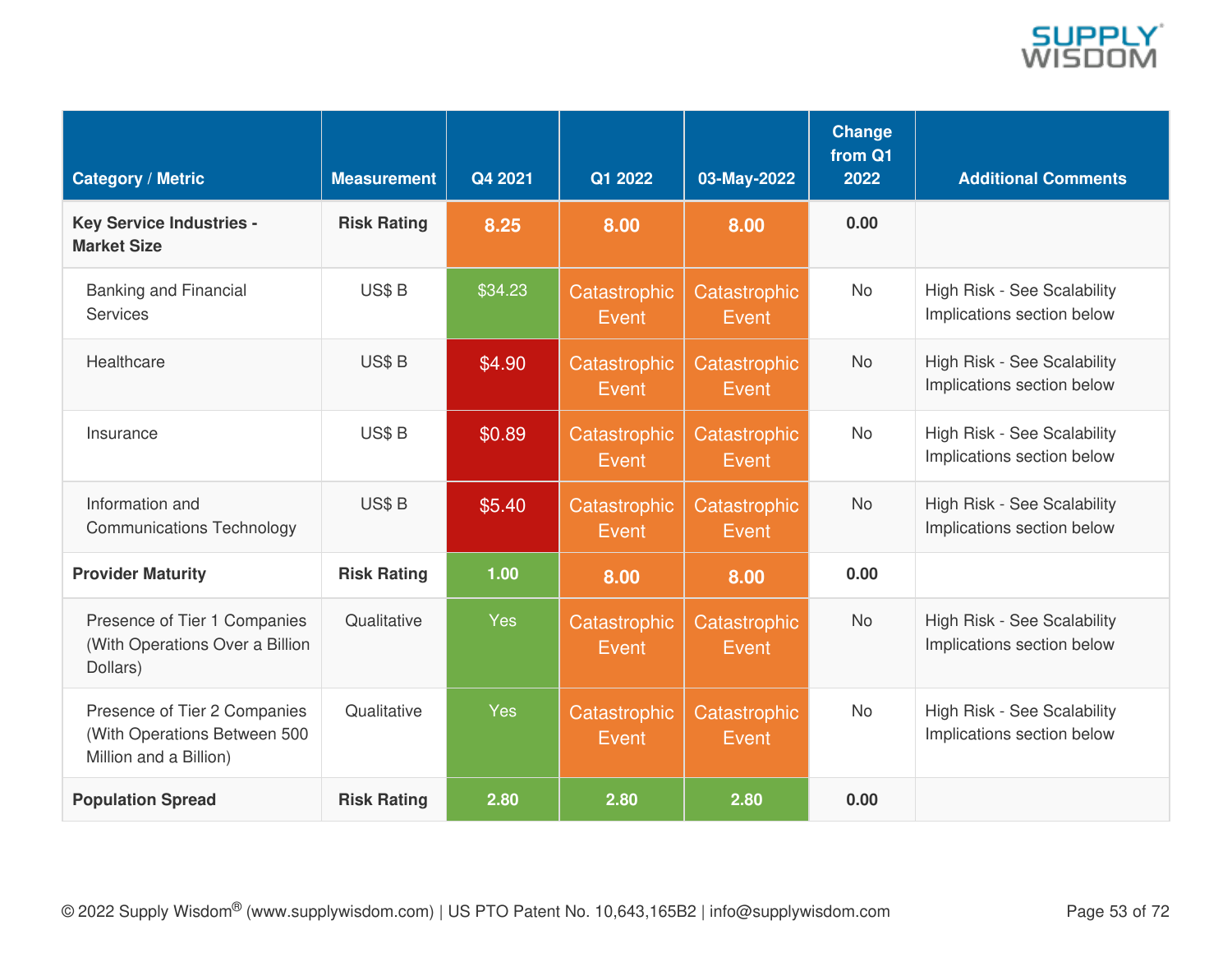

| <b>Category / Metric</b>                    | <b>Measurement</b>   | Q4 2021 | Q1 2022               | 03-May-2022           | <b>Change</b><br>from Q1<br>2022 | <b>Additional Comments</b>                                |
|---------------------------------------------|----------------------|---------|-----------------------|-----------------------|----------------------------------|-----------------------------------------------------------|
| 0-14 Years                                  | $\frac{1}{\sqrt{2}}$ | 16.10%  | 16.10%                | 16.10%                | 0%                               | High Risk - See Scalability<br>Implications section below |
| 15-64 Years                                 | $\%$                 | 66.50%  | 66.20%                | 66.20%                | 0%                               |                                                           |
| 65 Years and Above                          | $\frac{1}{2}$        | 17.40%  | 17.70%                | 17.70%                | $0\%$                            |                                                           |
| <b>People Scalability</b>                   | <b>Risk Rating</b>   | 5.56    | 8.00                  | 8.00                  | 0.00                             |                                                           |
| <b>Labor Force</b>                          | M                    | 16.03   | Catastrophic<br>Event | Catastrophic<br>Event | <b>No</b>                        | High Risk - See Scalability<br>Implications section below |
| <b>Literacy Rate</b>                        | $\frac{0}{0}$        | 99.80%  | Catastrophic<br>Event | Catastrophic<br>Event | <b>No</b>                        | High Risk - See Scalability<br>Implications section below |
| <b>Skillset of Graduates</b>                | Quantitative         | 4.30    | Catastrophic<br>Event | Catastrophic<br>Event | <b>No</b>                        | High Risk - See Scalability<br>Implications section below |
| Ease of Finding Skilled<br><b>Employees</b> | Quantitative         | 4.40    | Catastrophic<br>Event | Catastrophic<br>Event | <b>No</b>                        | High Risk - See Scalability<br>Implications section below |
| Ease of Hiring Foreign Labor                | Quantitative         | 4.20    | Catastrophic<br>Event | Catastrophic<br>Event | <b>No</b>                        | High Risk - See Scalability<br>Implications section below |
| Quality of Research<br>Institutions         | Quantitative         | 11.40   | Catastrophic<br>Event | Catastrophic<br>Event | <b>No</b>                        | High Risk - See Scalability<br>Implications section below |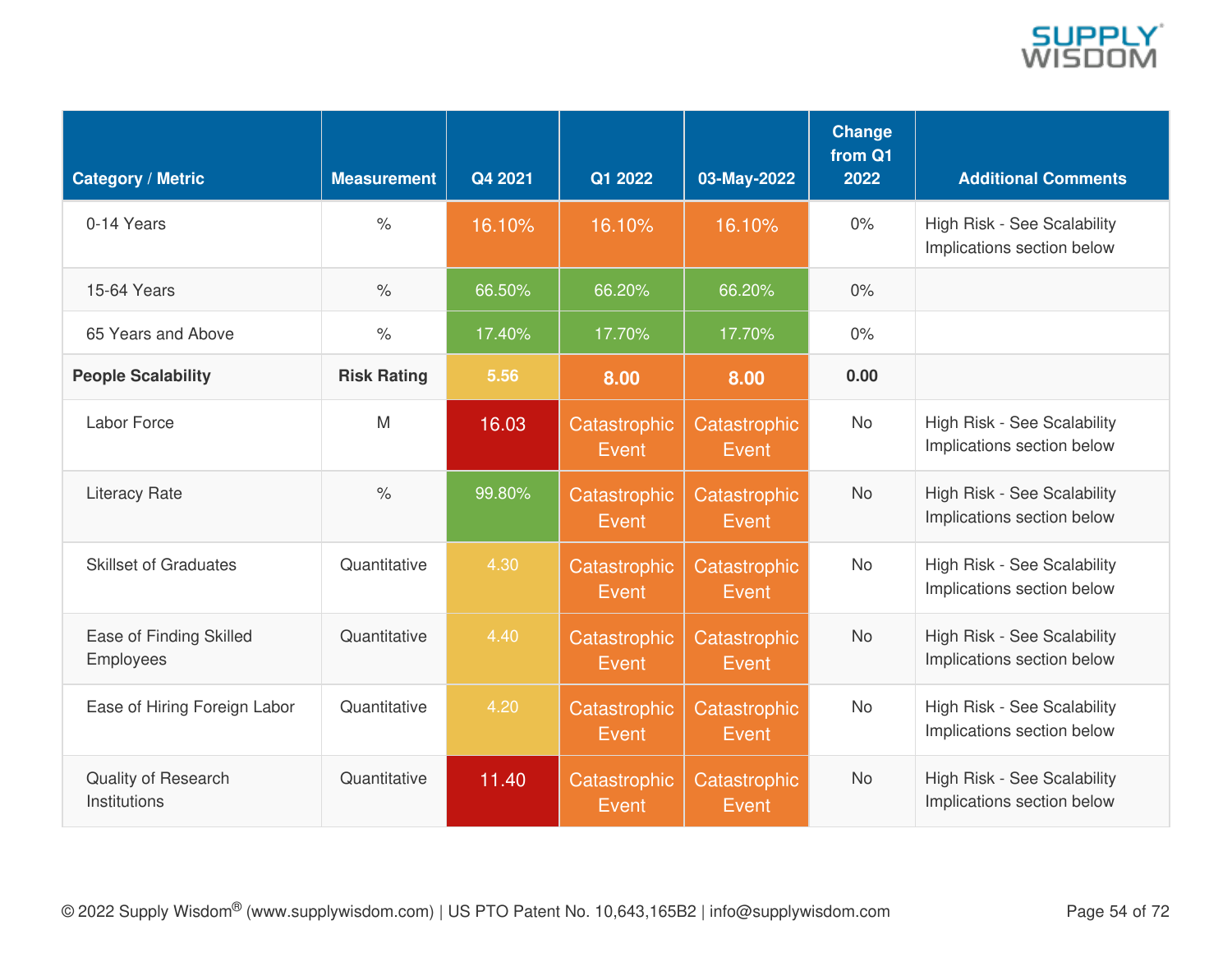

| <b>Category / Metric</b>                 | <b>Measurement</b>   | Q4 2021    | Q1 2022               | 03-May-2022           | <b>Change</b><br>from Q1<br>2022 | <b>Additional Comments</b>                                           |
|------------------------------------------|----------------------|------------|-----------------------|-----------------------|----------------------------------|----------------------------------------------------------------------|
| <b>Innovation Capability</b>             | Quantitative         | 40.10      | Catastrophic<br>Event | Catastrophic<br>Event | <b>No</b>                        | High Risk - See Scalability<br>Implications section below            |
| <b>Annual Non-STEM Graduate</b><br>Pool  | Quantitative         | 512,400.00 | Catastrophic<br>Event | Catastrophic<br>Event | <b>No</b>                        | High Risk - See Scalability<br>Implications section below            |
| <b>Annual STEM Graduate Pool</b>         | Quantitative         | 130,000.00 | Catastrophic<br>Event | Catastrophic<br>Event | <b>No</b>                        | High Risk - See Scalability<br>Implications section below            |
| Labor Pool for Technology<br>Services    | Quantitative         | 185,000.00 | Catastrophic<br>Event | Catastrophic<br>Event | <b>No</b>                        | High Risk - See Scalability<br>Implications section below            |
| Attrition Rate in Technology<br>Services | $\frac{1}{\sqrt{2}}$ | 10%        | Catastrophic<br>Event | Catastrophic<br>Event | <b>No</b>                        | High Risk - See Scalability<br>Implications section below            |
| <b>Overall Attrition Rate</b>            | $\frac{1}{\sqrt{2}}$ |            | Catastrophic<br>Event | Catastrophic<br>Event | <b>No</b>                        | High Risk - See Scalability<br>Implications section below            |
| <b>Language Proficiency</b>              | <b>Risk Rating</b>   | 9.00       | 9.00                  | 9.00                  | 0.00                             |                                                                      |
| <b>English Proficiency</b>               | Qualitative          | Low        | Low                   | Low                   | <b>No</b>                        | <b>Critical Risk - See Scalability</b><br>Implications section below |
| <b>Spanish Proficiency</b>               | Qualitative          | Low        | Low                   | Low                   | <b>No</b>                        | <b>Critical Risk - See Scalability</b><br>Implications section below |
| <b>Multilingual Proficiency</b>          | Qualitative          | Moderate   | Moderate              | Moderate              | <b>No</b>                        |                                                                      |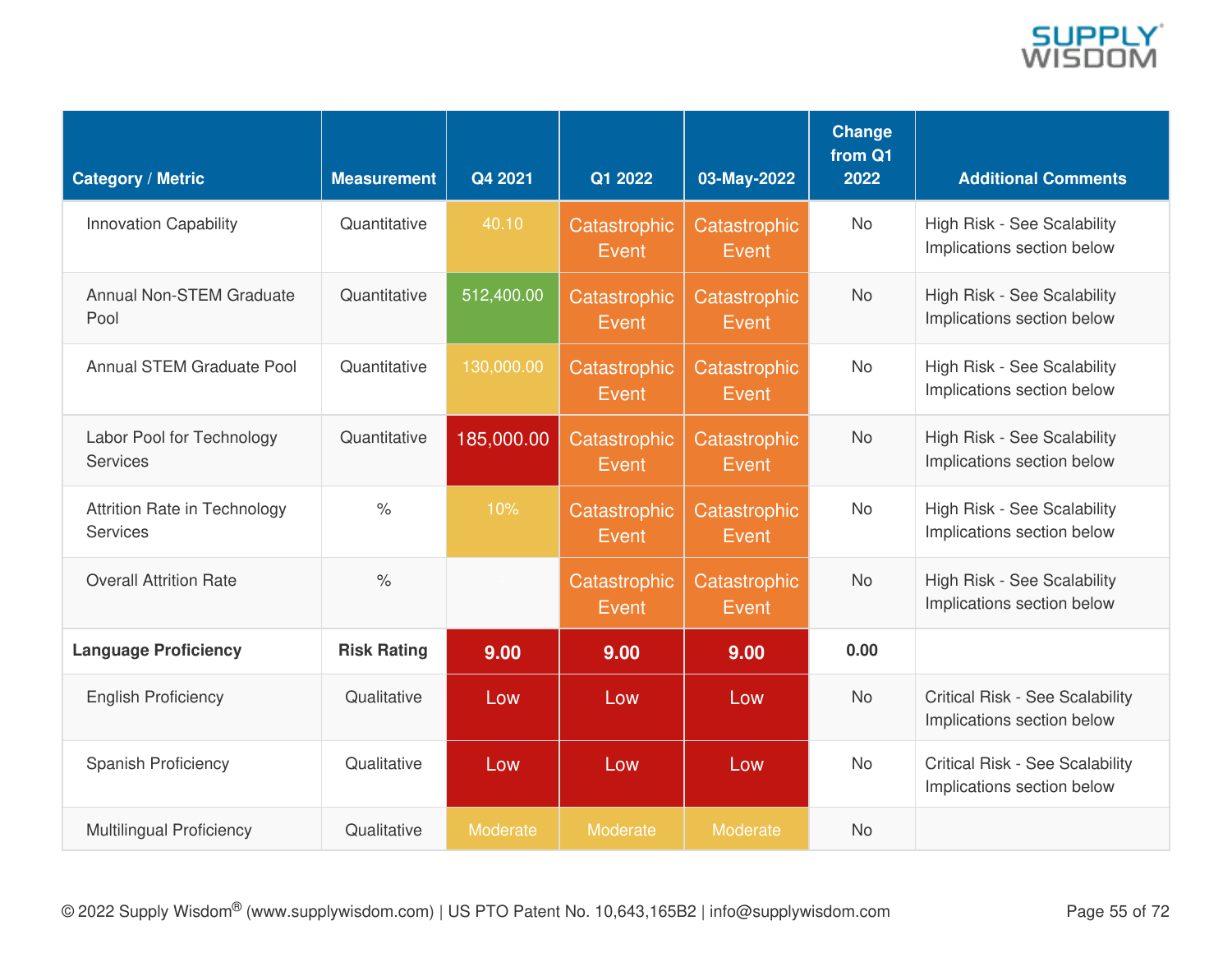

| <b>Category / Metric</b>     | <b>Measurement</b> | Q4 2021 | Q1 2022 | 03-May-2022 | <b>Change</b><br>from Q1<br>2022 | <b>Additional Comments</b>                                           |
|------------------------------|--------------------|---------|---------|-------------|----------------------------------|----------------------------------------------------------------------|
| <b>Negative Incidents</b>    | <b>Risk Rating</b> | 1.00    | 10.00   | 10.00       | 0.00                             |                                                                      |
| Any Other Negative Incidents | Qualitative        | No      | Yes     | Yes         | No                               | <b>Critical Risk - See Scalability</b><br>Implications section below |

*\*\* Refer latest alerts under "Scalability" category*

### Analysts Comment(s)

Amid political tensions between Ukraine and Russia, the scalability of the country is at risk. The Russian invasion of Ukraine has already had a major impact on industries such as energy, commodities markets and IT among others.

### Scalability Implications

- **Banking and Financial Services**: Higher risk score indicates limited issuance of short-term and long-term funds by the government which impacts revenue generation and capital expenditure. Shortage of banks and financial services in a country restricts creation of new capital, and consequently impacts the growth process.
- **Healthcare**: Higher risk score indicates poor healthcare infrastructure in the country which impacts GDP, exports status, employment opportunities, capital investment, among others. Poor quality health services are holding back progress on improving health at all income levels across the country.
- **Insurance**: Higher risk score indicates poor insurance services in the country. This means limited employment, declining GDP, unstable financial system, and weaker balance of payments.
- **Information and Communications Technology**: Higher risk score indicates poor information and communication technology (ICT) services in the country. Limited ICT services impacts the efficiency of a business's output rate, restricting larger quantities of products to be moved or of services to be rendered. This increases the operational cost and slows down innovation.
- **Presence of Tier 1 Companies (With Operations Over a Billion Dollars)**: Low presence of tier 1 companies which are generally the largest or the most technically capable (multinational corporations) indicates improper supply-chain, lower employment opportunities, and stunted industrial and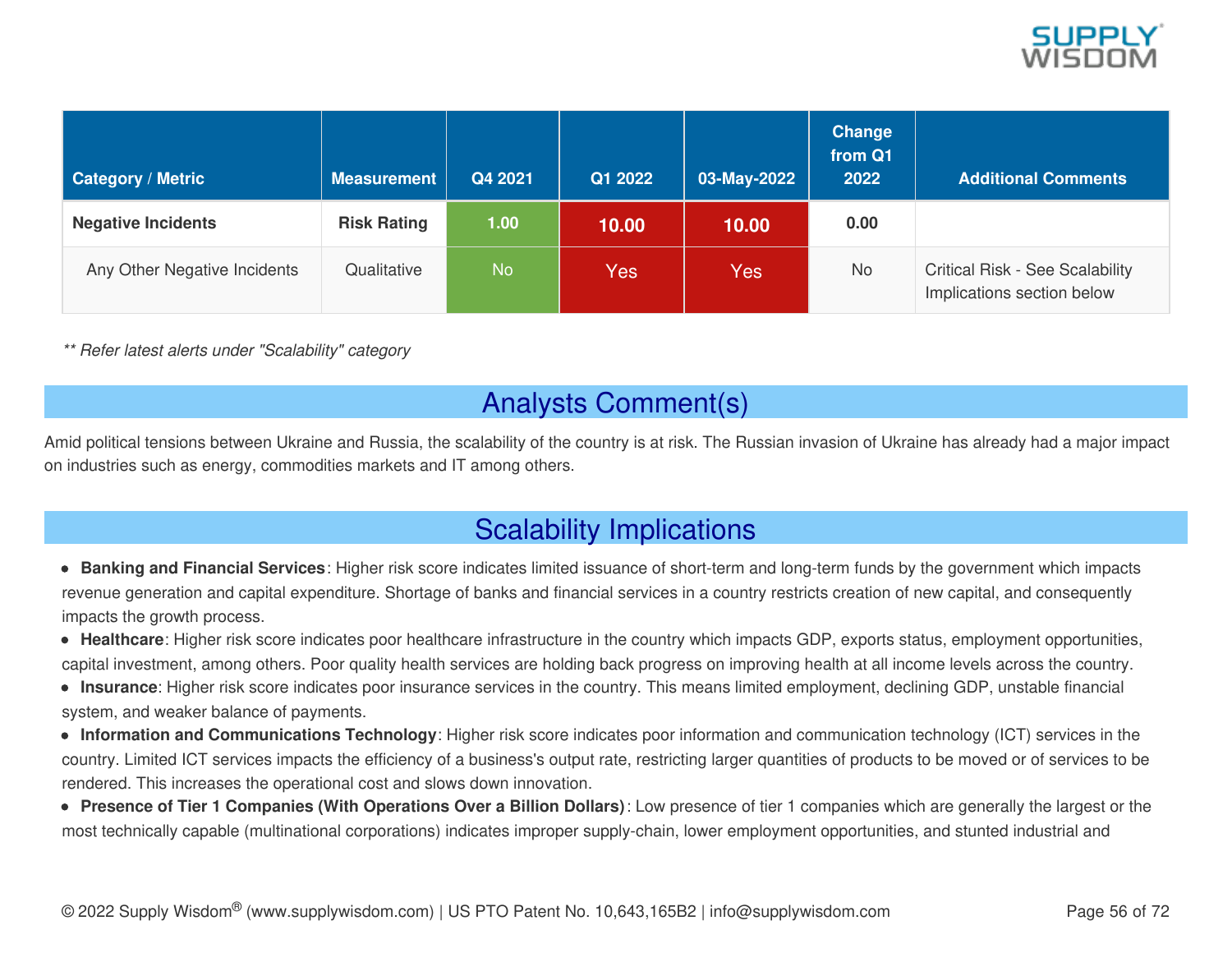

technological performance of the country.

• Presence of Tier 2 Companies (With Operations Between 500 Million and a Billion): Low presence of tier 2 companies which are comparatively smaller than tier 1, indicates there is a possible risk to supply chain system, and adherence to safety and quality standards could be compromised

- **0-14 Years**: Lower percentage of young population poses high risk as it would adversely impact the available workforce.
- **Labor Force**: Lower number of available workforces poses high risk for scaling up of operations.
- **Literacy Rate**: Low literacy rate suggests the existence of weaker primary education system and/or literacy programmes failing to enable a large proportion of the population to acquire the ability of using the written word (and making simple arithmetic calculations) in daily life and to continue learning. Low literacy rate in the region will lead to shortage of skilled workforce, and ultimately obstruct business and economic development of the region.
- **Skillset of Graduates**: Low score indicates poor skills possessed by the graduating students from secondary education in the country which is needed by companies. It suggests there is a lack of qualified human capital in both, firms and the countries, to compete and grow in a highly competitive world economy conditions.
- **Ease of Finding Skilled Employees**: Low score indicates that it is challenging for companies to find people in the country with the skills required to fill their vacancies. This leads to talent management issues which impacts service delivery and causes customer dissatisfaction.
- **Ease of Hiring Foreign Labor**: Low score suggests regulations related to the hiring of foreign labor is limited in the country. This will impact diversity of labour force in the country.
- **Quality of Research Institutions**: Low rating indicates poor standard of private and public research institutions in the country. This can impact research and indicates slower rate of innovation.
- **Innovation Capability**: Low rating indicates limited capability and resources of firms for discovering opportunities in order to engage in new product development.
- **Annual Non-STEM Graduate Pool**: Lesser number of graduating students to run the humanities, arts, literature and management sector annually is a major road block for producing adequate labor pool that is required for scaling up of operations.
- **Annual STEM Graduate Pool**: Lesser number of graduating students to run science, technology, and engineering sector every year in the country annually is a major road block for producing adequate labor pool that is required for scaling up of operations.
- **Labor Pool for Technology Services**: Lower labor pool indicates shortage of scientists, engineers, and other resources in the country to build a competitive environment, lead innovation, and incentivize excellence in the field of technology.
- **Attrition Rate in Technology Services**: High employee turnover is a warning sign of low morale among technology companies in the country which can affect the overall productivity due to the loss of experienced folks.
- **Overall Attrition Rate**: High employee turnover is a warning sign of low morale across different industries in the country which can affect the overall productivity and impact overall economic development.
- **English Proficiency**: A 'Poor' or 'Very Poor' data indicates that hiring local people with adequate english language skills is a major challenge.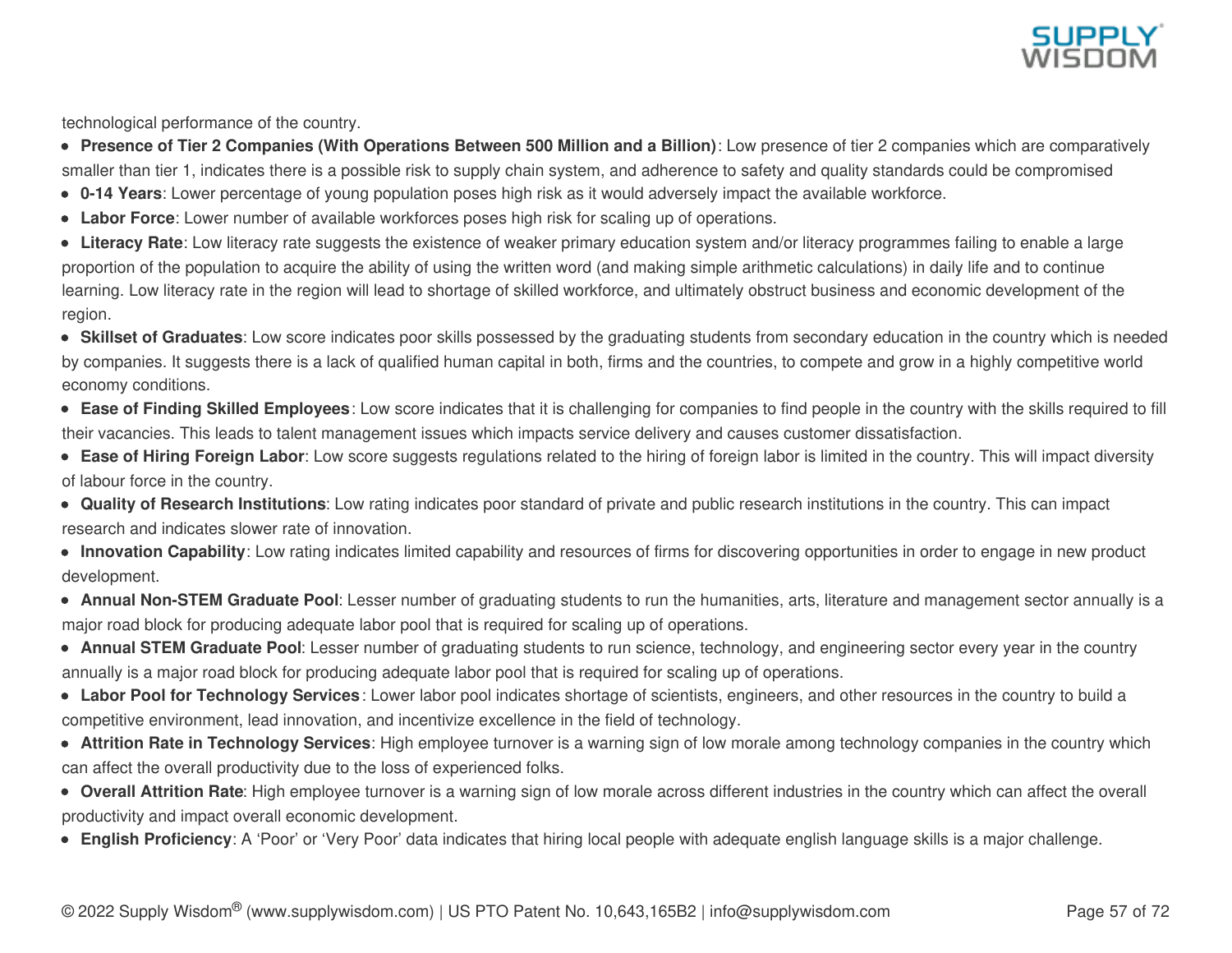

- **Spanish Proficiency**: A 'Poor' or 'Very Poor' data indicates that hiring local people with adequate Spanish language skills is a major challenge. This could limit expansion of global client base and impact exports.
- **Any Other Negative Incidents**: Any negative incident can cause some kind of business disruption to the organization from an operational perspective.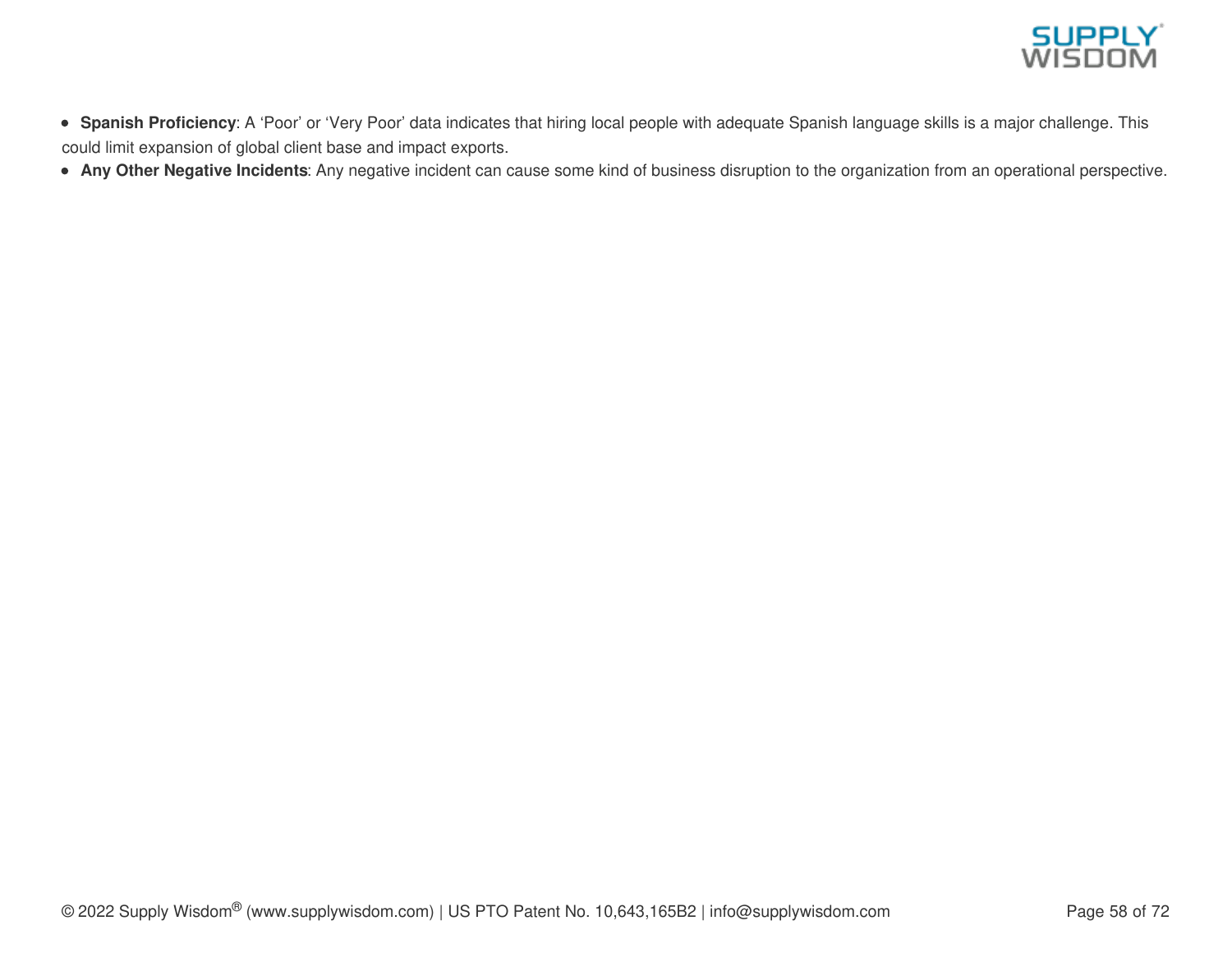

# ESG Update

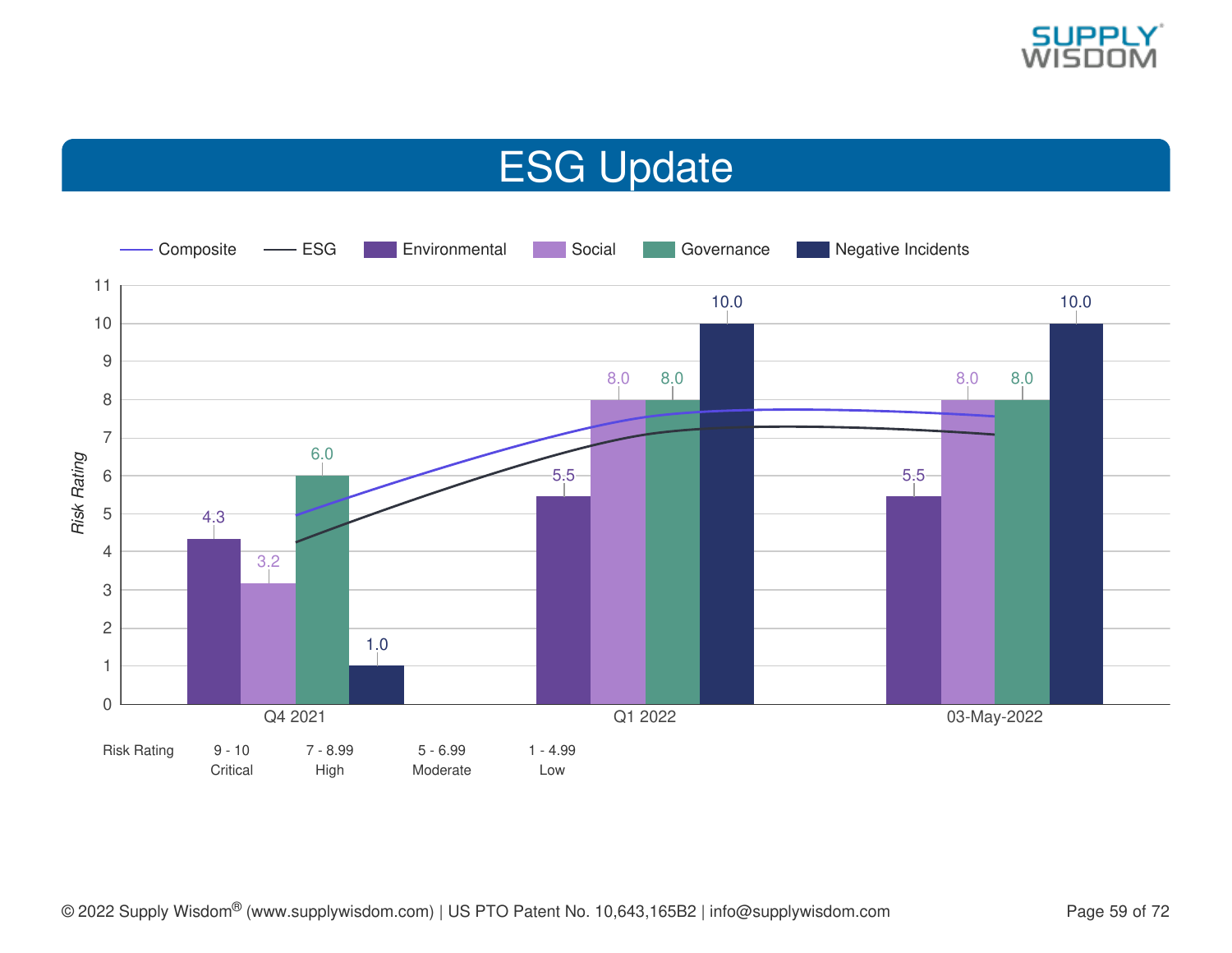

### Most Recent ESG Alerts

#### **High Dec 19, 2021**

**Reported** 

**Moderate Dec 03, 2021**

Eight African Countries

Update 57: Ukraine - COVID-19 Variant 'Omicron' Concern Results in Entry [Restrictions](https://app.supplywisdom.com/alertProfile?alertId=60731) for

#### **Critical Nov 27, 2021**

Multiple Countries - Travel [Restrictions](https://app.supplywisdom.com/alertProfile?alertId=60539) Imposed on South Africa Amid New COVID-19 Variant 'Omicron'

**Moderate Nov 26, 2021**

Ukraine - Polio [Emergency](https://app.supplywisdom.com/alertProfile?alertId=60527) Announced Amid Surge in

COVID-19 Cases

#### **Moderate Nov 10, 2021**

Update 56: Ukraine - Reports Rise in Daily [COVID-19](https://app.supplywisdom.com/alertProfile?alertId=59869) Deaths

### **Critical - Alerts**

**Critical Nov 27, 2021**

Update 58: Ukraine - [COVID-19](https://app.supplywisdom.com/alertProfile?alertId=61339) Variant 'Omicron' - First Case

Multiple Countries - Travel [Restrictions](https://app.supplywisdom.com/alertProfile?alertId=60539) Imposed on South Africa Amid New COVID-19 Variant 'Omicron'

### **High - Alerts**

**High Dec 19, 2021** Update 58: Ukraine - [COVID-19](https://app.supplywisdom.com/alertProfile?alertId=61339) Variant 'Omicron' - First Case Reported

#### **Moderate - Alerts**

**Moderate Dec 03, 2021**

Update 57: Ukraine - COVID-19 Variant 'Omicron' Concern Results in Entry [Restrictions](https://app.supplywisdom.com/alertProfile?alertId=60731) for Eight African Countries

#### **Moderate Nov 26, 2021**

Ukraine - Polio Emergency [Announced](https://app.supplywisdom.com/alertProfile?alertId=60527) Amid Surge in COVID-19 Cases

#### **Moderate Nov 10, 2021**

Update 56: Ukraine - Reports Rise in Daily [COVID-19](https://app.supplywisdom.com/alertProfile?alertId=59869) Deaths

#### **Moderate Oct 23, 2021**

Update 55: Ukraine - Reports 23,785 New [COVID-19](https://app.supplywisdom.com/alertProfile?alertId=59140) Cases in Last 24 Hours, National Total Raises to 2,748,614

### **Low - Alerts**

No Low ESG alerts issued for the time period covered by this report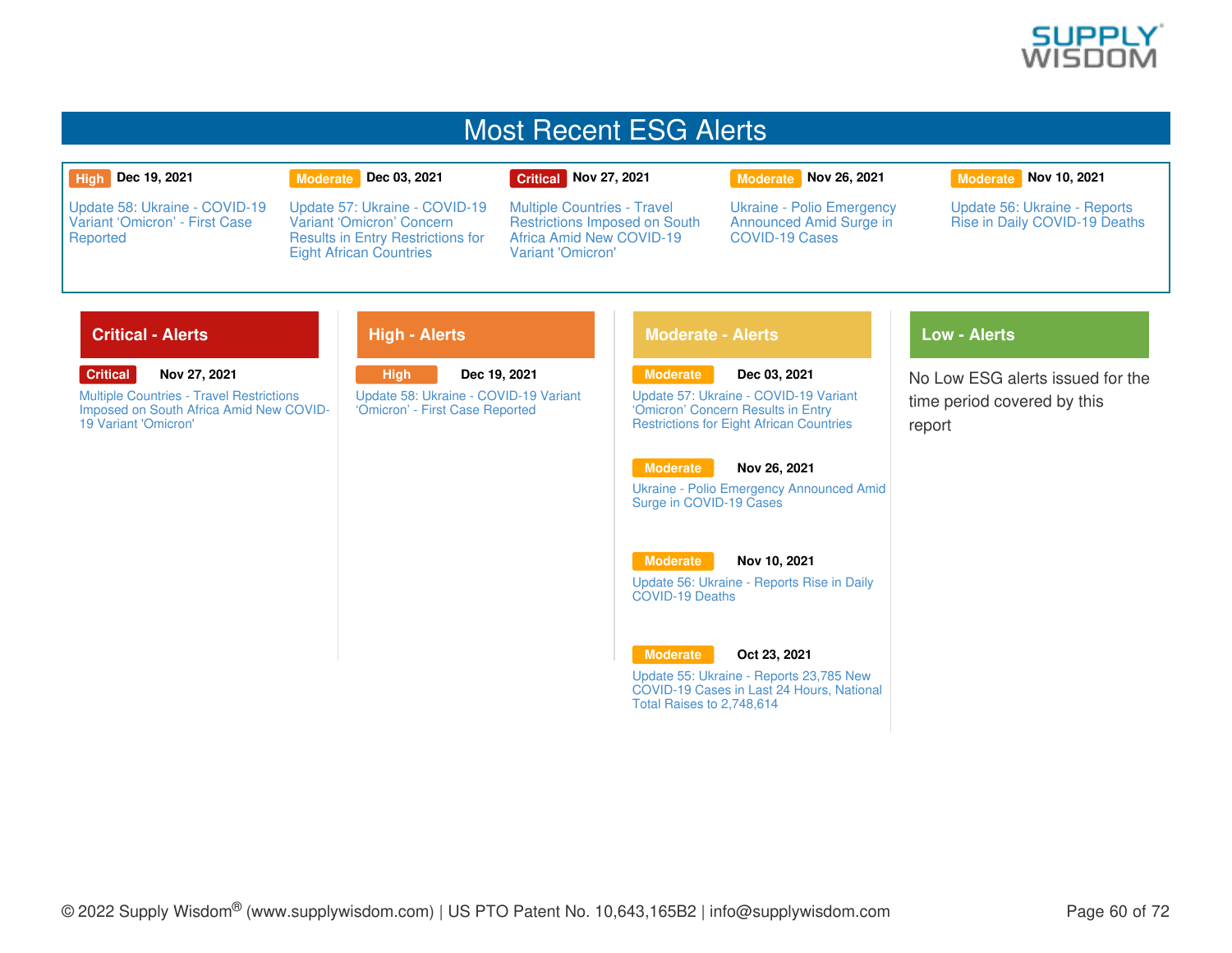

| <b>Category / Metric</b>                                | <b>Measurement</b> | Q4 2021                            | Q1 2022                            | 03-May-2022                        | <b>Change</b><br>from Q1<br>2022 | <b>Additional Comments</b>                                   |
|---------------------------------------------------------|--------------------|------------------------------------|------------------------------------|------------------------------------|----------------------------------|--------------------------------------------------------------|
| <b>Environmental</b>                                    | <b>Risk Rating</b> | 4.35                               | 5.45                               | 5.45                               | 0.00                             |                                                              |
| CO2 emissions (metric tons<br>per capita)               | <b>Metric Tons</b> | 223.00                             | Catastrophic<br>Event              | Catastrophic<br>Event              | <b>No</b>                        | High Risk - See ESG<br>Implications section below            |
| <b>Climate Risk Index</b>                               | Quantitative       | 105.33                             | Catastrophic<br>Event              | Catastrophic<br>Event              | <b>No</b>                        | High Risk - See ESG<br>Implications section below            |
| World Risk Index                                        | Quantitative       | 2.90                               | Catastrophic<br>Event              | Catastrophic<br>Event              | <b>No</b>                        | High Risk - See ESG<br>Implications section below            |
| Pollution Index                                         | Quantitative       | 63.04                              | Catastrophic<br>Event              | Catastrophic<br>Event              | <b>No</b>                        | High Risk - See ESG<br>Implications section below            |
| <b>Environmental Performance</b><br>Index               | Quantitative       | 49.50                              | Catastrophic<br>Event              | Catastrophic<br>Event              | <b>No</b>                        | High Risk - See ESG<br>Implications section below            |
| Seismic Zone                                            | Quantitative       | 1.00                               | 1.00                               | 1.00                               | 0.00                             |                                                              |
| Earthquake                                              | Quantitative       | No Major<br>Earthquake<br>Reported | No Major<br>Earthquake<br>Reported | No Major<br>Earthquake<br>Reported | <b>No</b>                        |                                                              |
| Presence of Nuclear Power<br>Plants in the Seismic Zone | Qualitative        | <b>Yes</b>                         | <b>Yes</b>                         | <b>Yes</b>                         | <b>No</b>                        | <b>Critical Risk - See ESG</b><br>Implications section below |
| <b>Volcanic Eruptions</b>                               | Qualitative        | <b>No</b>                          | <b>No</b>                          | <b>No</b>                          | <b>No</b>                        |                                                              |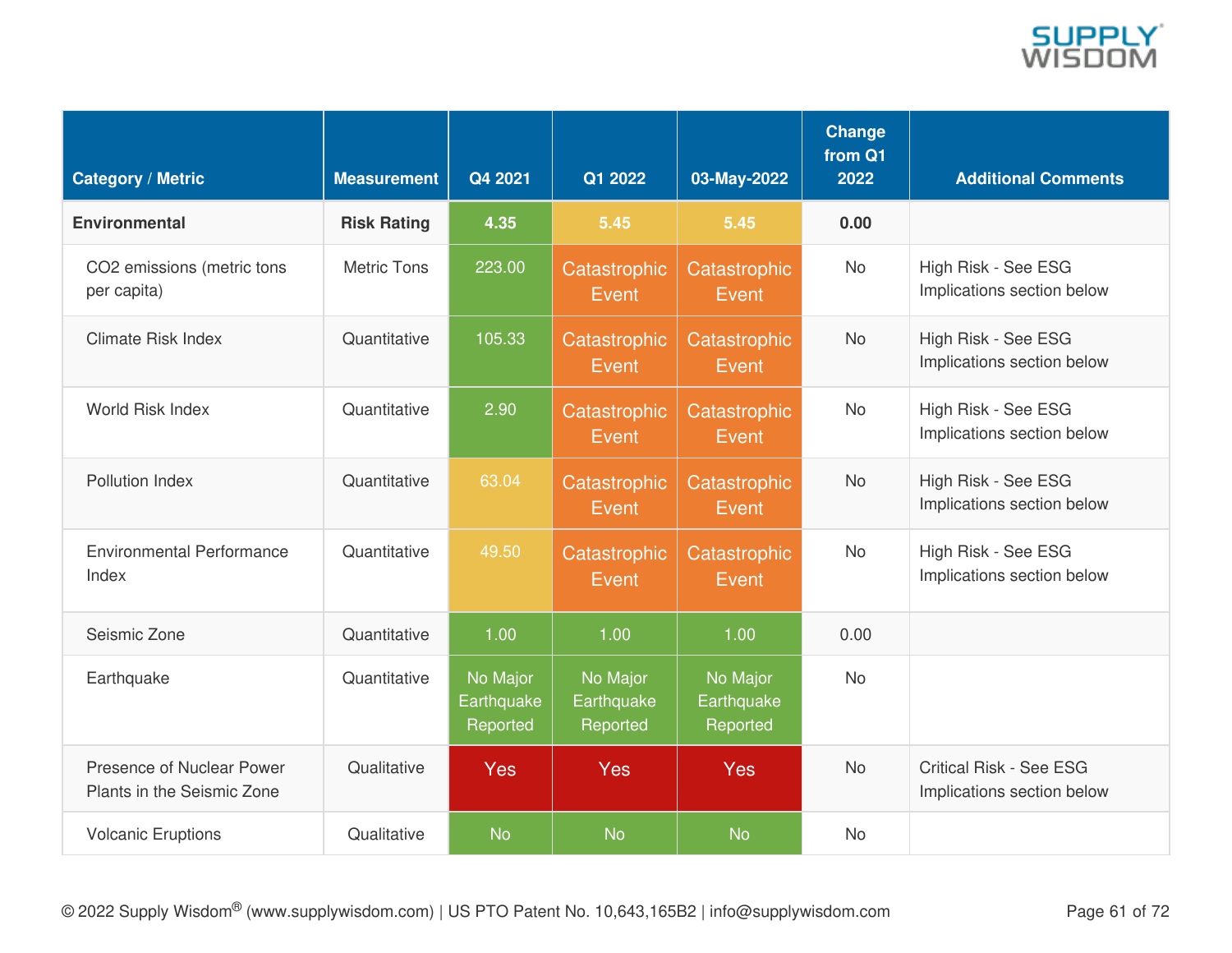

| <b>Category / Metric</b>             | <b>Measurement</b> | Q4 2021    | Q1 2022               | 03-May-2022           | Change<br>from Q1<br>2022 | <b>Additional Comments</b>                                   |
|--------------------------------------|--------------------|------------|-----------------------|-----------------------|---------------------------|--------------------------------------------------------------|
| Floods                               | Qualitative        | <b>No</b>  | <b>No</b>             | <b>No</b>             | <b>No</b>                 |                                                              |
| Epidemics                            | Qualitative        | <b>Yes</b> | <b>Yes</b>            | <b>Yes</b>            | <b>No</b>                 | <b>Critical Risk - See ESG</b><br>Implications section below |
| <b>Social</b>                        | <b>Risk Rating</b> | 3.20       | 8.00                  | 8.00                  | 0.00                      |                                                              |
| Human Development Index              | Quantitative       | 0.78       | Catastrophic<br>Event | Catastrophic<br>Event | <b>No</b>                 | High Risk - See ESG<br>Implications section below            |
| Hospital beds (per 10,000<br>people) | Quantitative       | 75.00      | Catastrophic<br>Event | Catastrophic<br>Event | <b>No</b>                 | High Risk - See ESG<br>Implications section below            |
| Health Care System Index             | Quantitative       | 53.70      | Catastrophic<br>Event | Catastrophic<br>Event | <b>No</b>                 | High Risk - See ESG<br>Implications section below            |
| Cost of Living Index                 | Quantitative       | 19.43      | Catastrophic<br>Event | Catastrophic<br>Event | <b>No</b>                 | High Risk - See ESG<br>Implications section below            |
| Gender Inequality Index              | Quantitative       | 0.23       | Catastrophic<br>Event | Catastrophic<br>Event | <b>No</b>                 | High Risk - See ESG<br>Implications section below            |
| <b>Gini Coefficient</b>              | Quantitative       | 26.10      | Catastrophic<br>Event | Catastrophic<br>Event | <b>No</b>                 | High Risk - See ESG<br>Implications section below            |
| Governance                           | <b>Risk Rating</b> | 6.00       | 8.00                  | 8.00                  | 0.00                      |                                                              |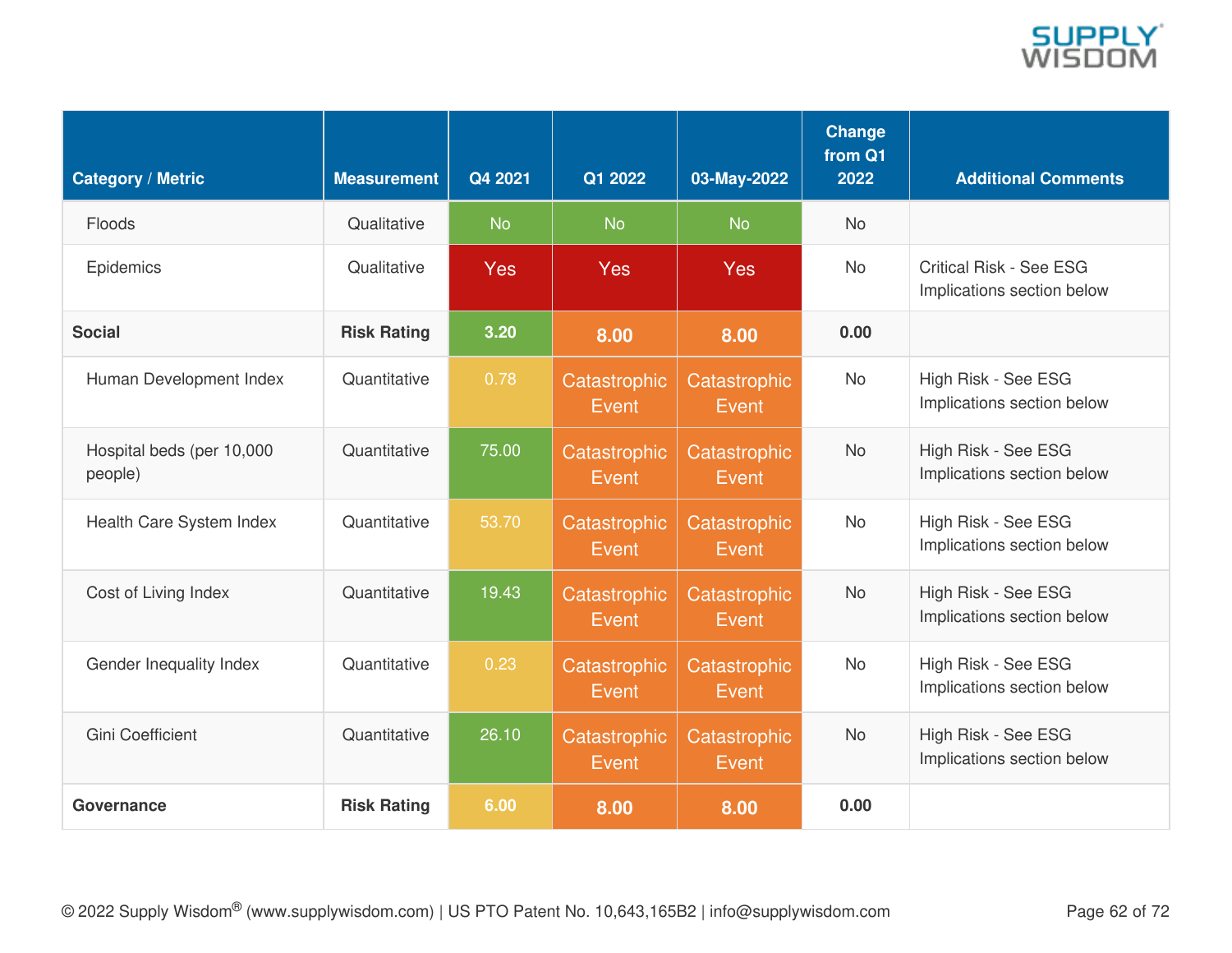

| <b>Category / Metric</b>            | <b>Measurement</b> | Q4 2021   | Q1 2022               | 03-May-2022           | <b>Change</b><br>from Q1<br>2022 | <b>Additional Comments</b>                                   |
|-------------------------------------|--------------------|-----------|-----------------------|-----------------------|----------------------------------|--------------------------------------------------------------|
| Index of Economic Freedom           | Quantitative       | 56.20     | Catastrophic<br>Event | Catastrophic<br>Event | <b>No</b>                        | High Risk - See ESG<br>Implications section below            |
| Global Innovation Index             | Quantitative       | 36.32     | Catastrophic<br>Event | Catastrophic<br>Event | No                               | High Risk - See ESG<br>Implications section below            |
| <b>Regulatory Quality: Estimate</b> | Quantitative       | $-0.3000$ | Catastrophic<br>Event | Catastrophic<br>Event | <b>No</b>                        | High Risk - See ESG<br>Implications section below            |
| <b>Negative Incidents</b>           | <b>Risk Rating</b> | 1.00      | 10.00                 | 10.00                 | 0.00                             |                                                              |
| Any Other Negative Incidents        | Qualitative        | <b>No</b> | <b>Yes</b>            | Yes                   | <b>No</b>                        | <b>Critical Risk - See ESG</b><br>Implications section below |

*\*\* Refer latest alerts under "ESG" category*

### ESG Implications

**CO2 emissions (metric tons per capita)**: Environmental effects of CO2 emissions have been enormous, affecting both the ecosystem and human beings habiting it. The hazards include, among others, the vulnerability of the economic sector to the recurrent droughts, flood and cyclones, reduction of some plant and animal populations, spread of diseases vectors including malaria, freezing and breaking-up of ice on rivers and lakes, reduction in food production and agricultural productivity, increase in death rate and threat to sustainable development.

**Climate Risk Index**: Impacts from extreme-weather events hit the poorest countries hardest as they are particularly vulnerable to the damaging effects of a hazard, have a lower coping capacity and may need more time to rebuild and recover. Effective climate change mitigation and adaptation to prevent or minimize potential damage is therefore in the self-interest of all countries worldwide.

**World Risk Index**: World Risk Index analyzes a country's vulnerability, which is the country's predisposition to suffer harm when being hit by a natural hazard. A country's specific risk is determined by multiplying its exposure by its vulnerability. Risk is at its highest where a high level of exposure to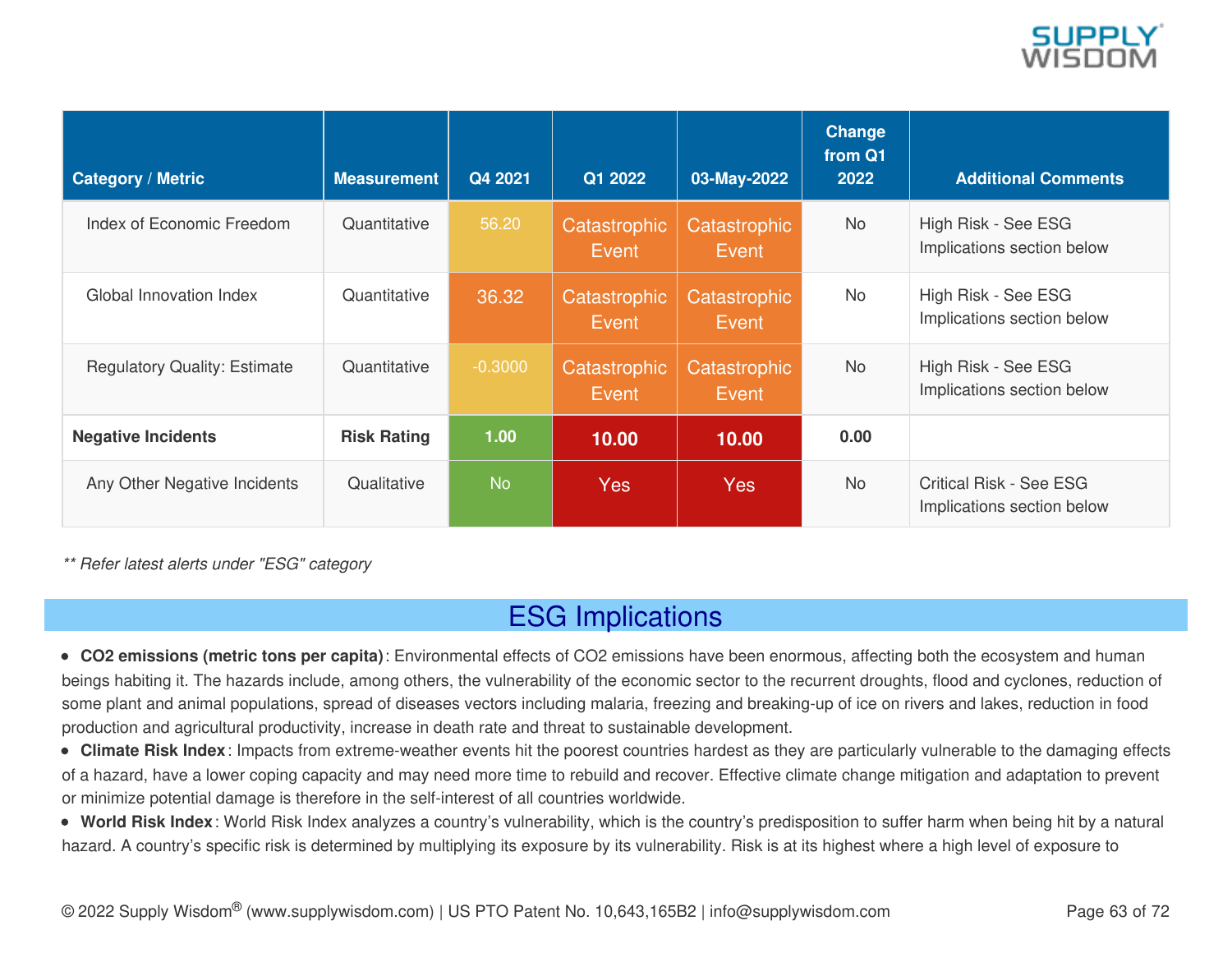

natural hazards coincides with very vulnerable societies. On the other hand, low societal susceptibility and a high capacity to deal with hazard exposure can, to an extent, mitigate and limit the disaster risk, even in exposed countries.

**Pollution Index**: Industrialization and urbanization have intensified environmental health risks and pollution, especially in developing countries. Air pollution, lead poisoning, inadequate water supply, sanitation and hygiene, and hazardous wastes cause debilitating and fatal illnesses, create harmful living conditions, and destroy ecosystems. Pollution stunts economic growth and exacerbates poverty and inequality in both urban and rural areas of a city.

**Environmental Performance Index**: Lower index indicates a non-sustainable future and lack of country's efforts in addressing the environmental challenges efficiently.

**Presence of Nuclear Power Plants in the Seismic Zone**: Nuclear reactors that are operating in areas of significant seismic activity (earthquake danger zones) could be prone to major accident sequence.

**Epidemics**: Epidemics can cause significant, widespread increases in morbidity and mortality and have disproportionately higher mortality impacts on low- and middle-income countries. It can also cause economic damage through multiple channels, including short-term fiscal shocks and longer-term negative shocks to economic growth. In countries with weak institutions and legacies of political instability, epidemics can increase political stresses and tensions.

**Human Development Index**: Lower score implies the country is under-developed, has poor standard of living, and the income per capita of individuals is low.

**Hospital beds (per 10,000 people)**: The number of beds per 10,000 is used as an indicator of health infrastructure in general. Poor bed availability points to a country's failure to expand its health infrastructure in keeping with the population growth. Considering the extremely poor availability of beds in any country, it is little wonder that people would struggle to find beds during the pandemic/epidemic resulting in social anxiety and unrest in a country.

**Health Care System Index**: Lower index indicates country's lack of commitment to accelerating progress and high-quality primary care.

**Cost of Living Index**: High cost of living index will account for more money needed to cover basic expenses such as housing, food, taxes, and healthcare in a certain place and time period. If expenses are high in a region, salary levels must be higher so that people can afford to live in that region and save some money for themselves.

**Gender Inequality Index**: Gender inequalities persist in several areas, undermining women's economic opportunities and affecting the global economy. Persisting inequalities come at a significant cost for women, men, employers, and society as a whole, leaving a large share of talent underutilized. Increased gender equality will help to improve employment, address productivity challenges and cope with population aging issues in a country.

**Gini Coefficient**: A coefficient of zero indicates a perfectly equal distribution of income or wealth within a population. However, a coefficient of one represents a perfect inequality when one person in a population receives all the income, while other people earn nothing. Besides, in some rare cases, the coefficient can exceed 100%. This may theoretically occur when the income or wealth of a population is negative. A higher Gini Coefficient indicates greater inequality, with high-income individuals receiving much larger percentages of the total income of the population.

**Index of Economic Freedom**: Low index indicates poor ease of doing business and more binding constraints on economic growth and prosperity. It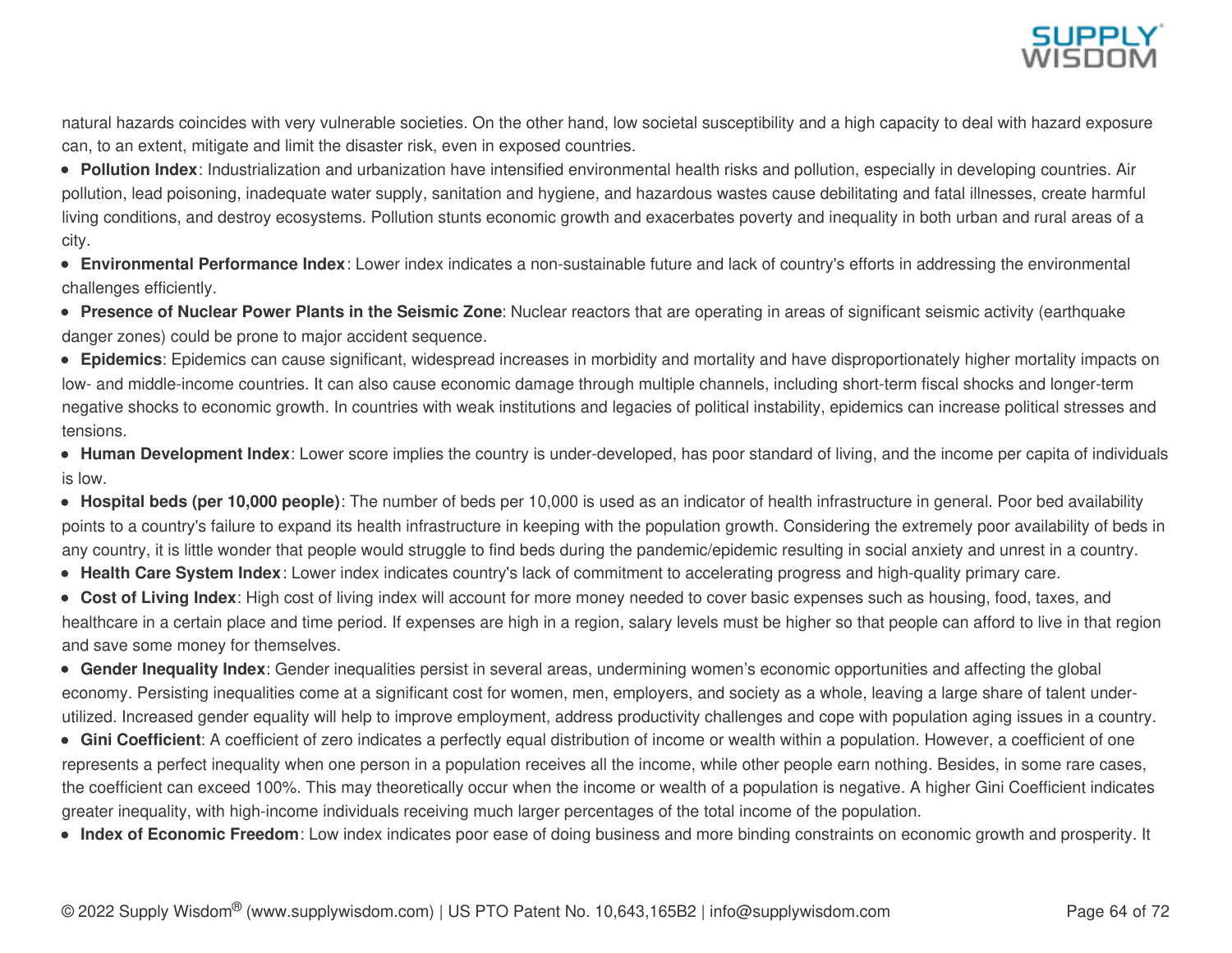

implies poor degree of economic freedom in the country indicating improper rule of law, regulatory inefficiency, and limited open markets.

- **Global Innovation Index**: Higher risk indicates poor innovation across political environment, education, infrastructure and business sectors.
- **Regulatory Quality: Estimate**: Poor score indicates the inability of the government to formulate and implement sound policies and regulations that permit and promote private sector development. This suggests unnecessary burdens on citizens and businesses and prevents transparency in the design of and access to regulations for protection of health, safety, and the environment.
- **Any Other Negative Incidents**: Any negative incident can cause some kind of business disruption to the organization from an operational perspective.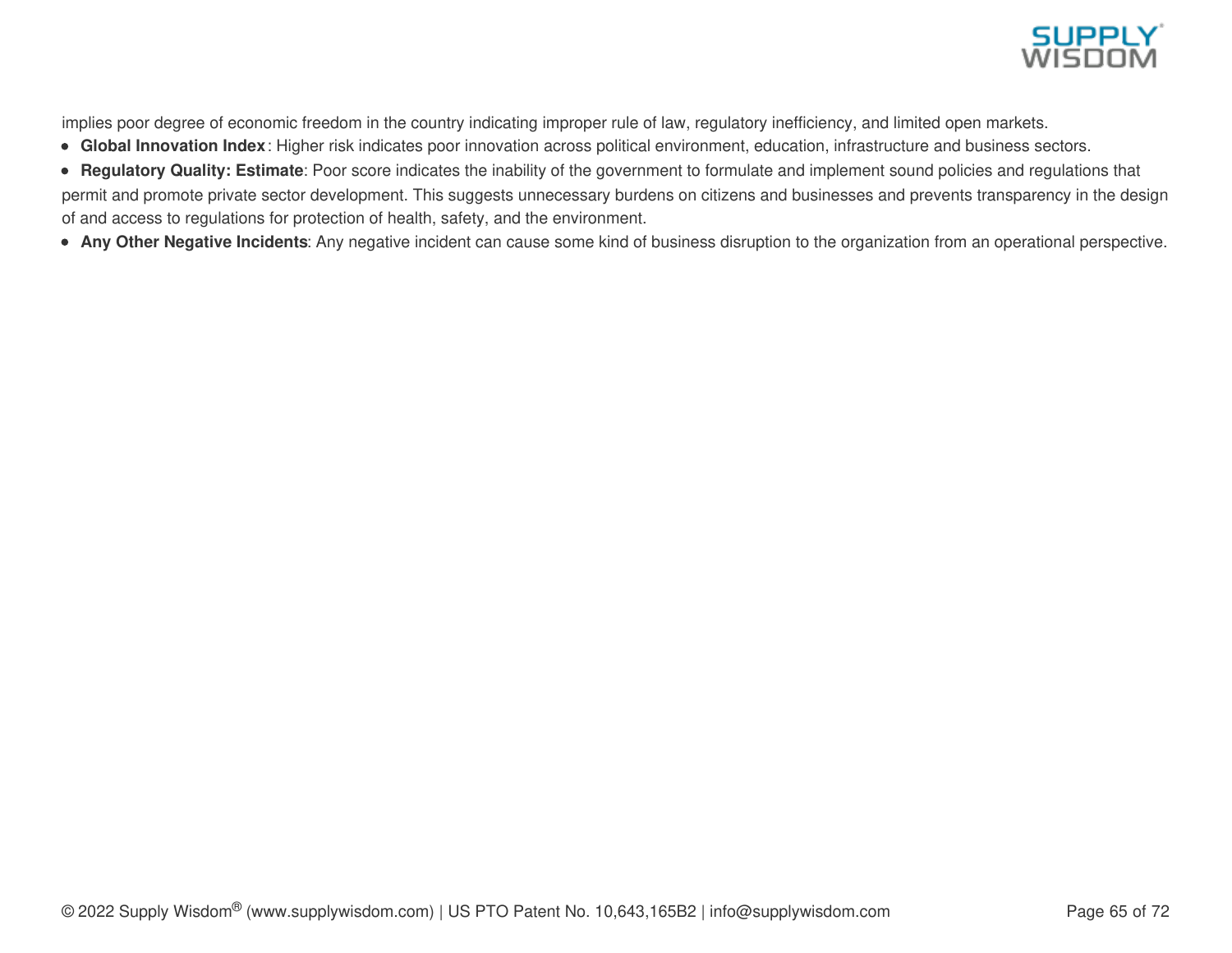

# Contact Us

## Global Headquarters

350, 5th Avenue, 59th flr, NY NY 10118 USA Tel. +1.212.547.9481 Fax +1.415.462.5401 **General Information & Suggestions** [info@supplywisdom.com](mailto:info@supplywisdom.com) **For Sales** [sales@supplywisdom.com](mailto:sales@supplywisdom.com) **For any queries related to report reach out to us via Ask an Analyst feature in Supply Wisdom application Follow us** [Twitter](https://twitter.com/supply_wisdom) [Linked](https://www.linkedin.com/company/supplywisdom) In

### Asia-Pacific Headquarters

14/2, Rajesh Chambers, Brunton Road, Craig Park Layout, Ashok Nagar. Bangalore - 560 025 Karnataka India Tel. +91.70.1994.8450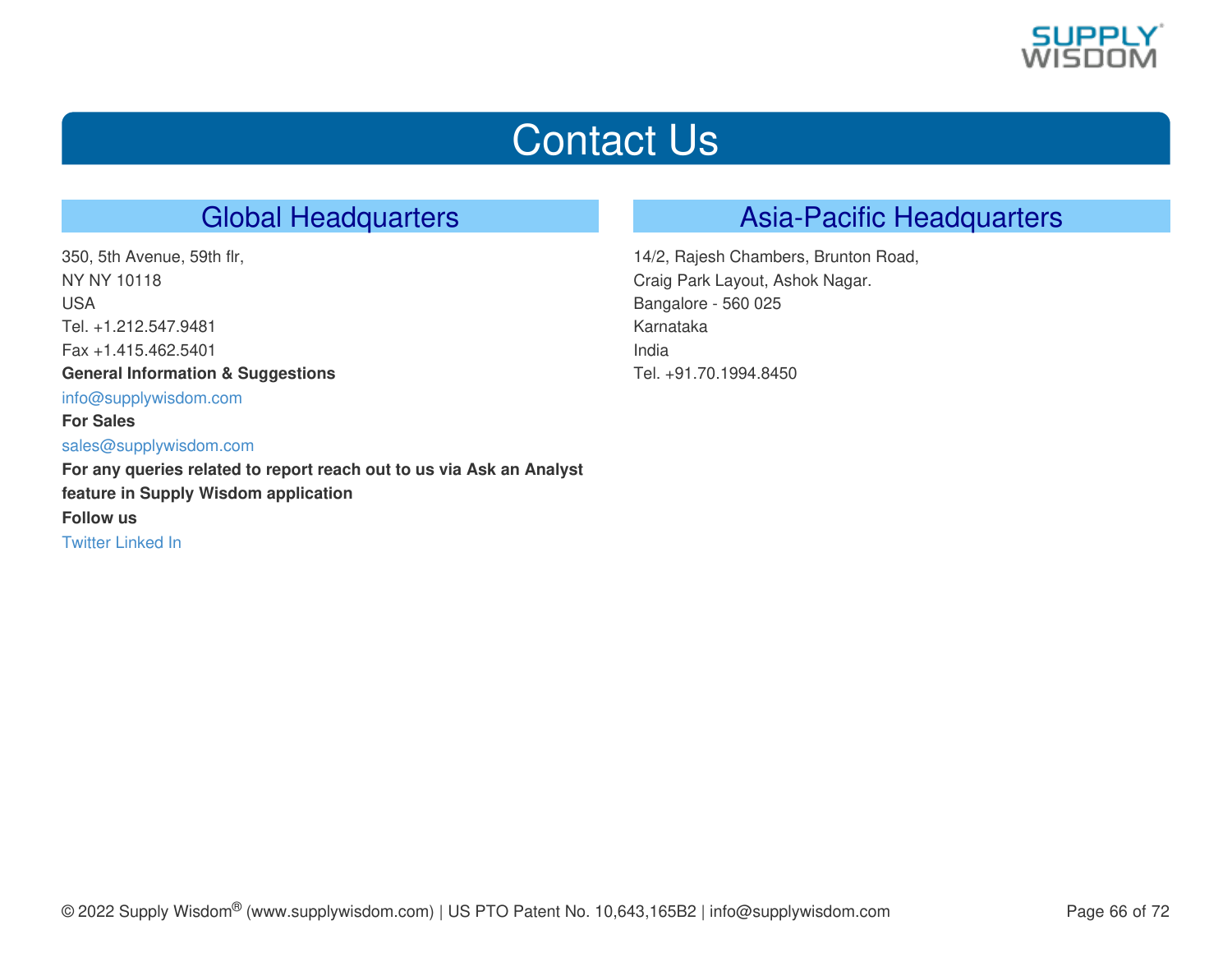

## About Supply Wisdom®

Supply Wisdom is the leader in full-stack continuous risk intelligence on third parties and locations. Our solutions automate risk management for enterprises and deliver continuous third-party and location risk intelligence, risk monitoring and risk actions across the widest risk aperture to minimize the risks of disruption facing their business, supply chains and third parties.

Leading enterprises partner with Supply Wisdom because our patented, unique solution:

- Provides the broadest risk domain coverage available in the market
- Continuously monitors third parties and locations to provide near real-time risk intelligence  $\bullet$
- Validates and prioritizes risk findings  $\bullet$
- Eliminates noise to enable focus on the most critical risks mitigation efforts  $\bullet$
- Leverages technology to automate risk management from identification to risk action
- Seamlessly integrates into any platform maximizing value of investment

Supply Wisdom enables enterprises to move faster, do more with less, prioritize, and act proactively and confidently.

### **Supply Wisdom's Full-Stack Continuous Risk Coverage**

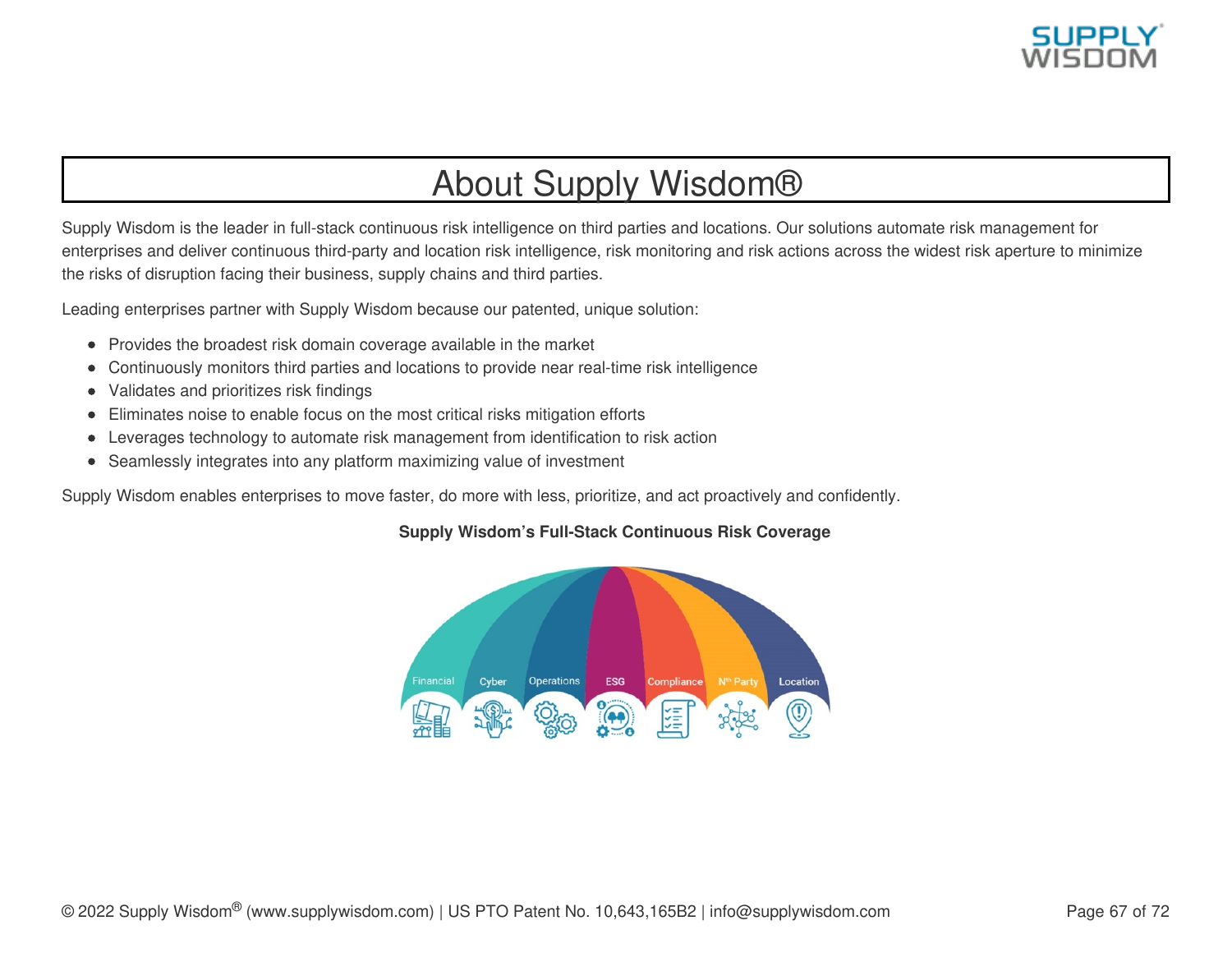

## Risk Reports & Event Alerts

- Our Risk Reports provide a detailed assessment of risks and Supply Wisdom's analysis of the risk scenario  $\bullet$
- Each report offers risk profiling, risk ratings and risk mitigation recommendations
- Quarterly updates continuously highlight the changes to risk scenarios and update the risk rating and recommendations
- Event Alerts provide quick summaries of real-time events that impact risk scenarios,  $\bullet$

## Methodology

- Risk algorithms are driven by risk thresholds and weightings assigned to individual risk metrics, associated risk domains and their risk categories. Risk  $\bullet$ thresholds and weightages are based on current market/industry dynamics and trends and are expert reviewed twice a year to ensure they remain topical and relevant. All risk metrics are rolled up first into category ratings, then risk domain ratings and finally comprehensive risk rating for the entity being monitored.
- Each of the individual metrics is quantified into a risk score using pre-defined algorithms. The risk score ranges on a scale of 1 to 10 with 1 being low risk to 10 being critical risk. Scores are color coded for ease of visualization.

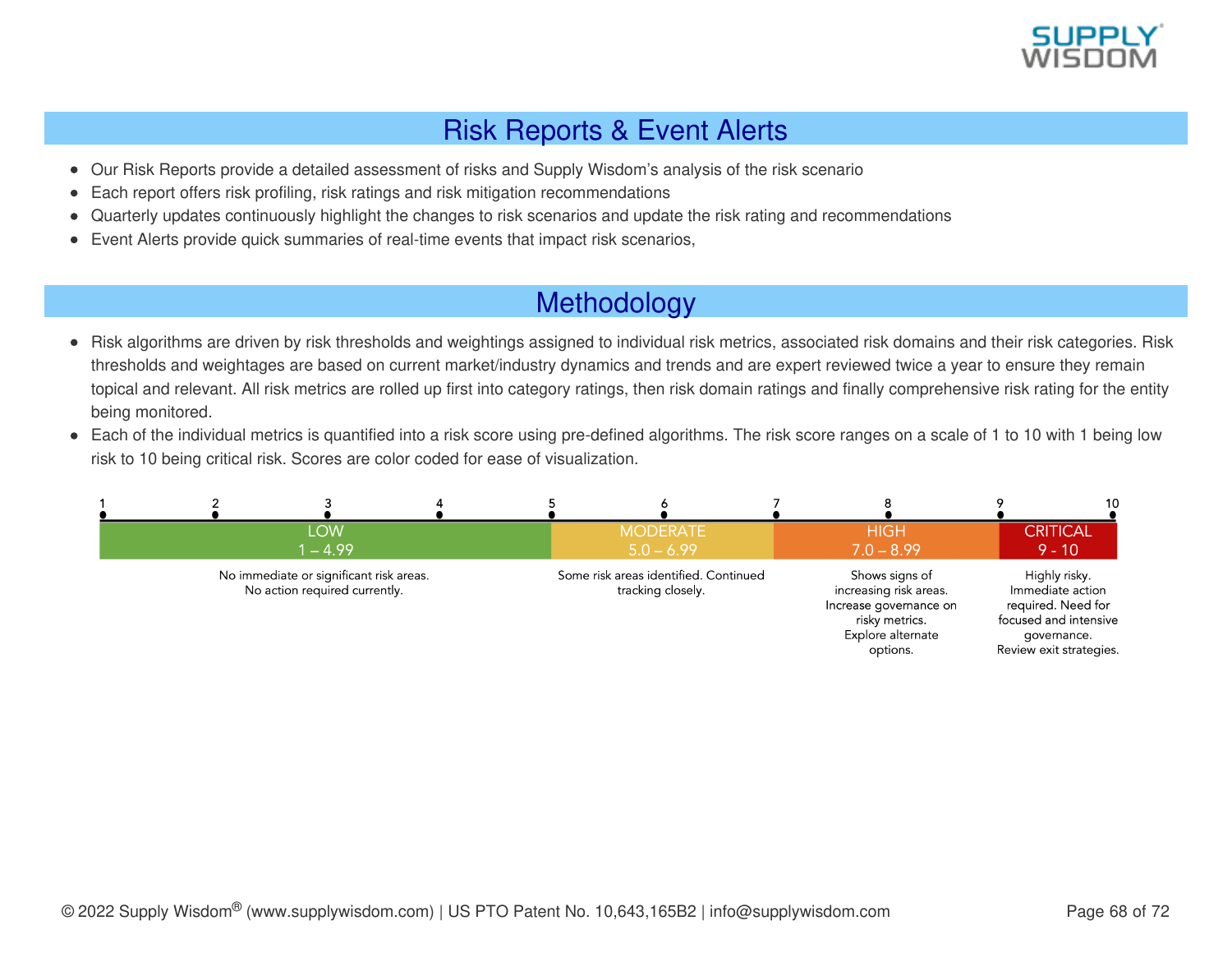

## Methodology

Over 350 data metrics factor into our **Standard Risk Rating** computations, the percentage (%) weighting of each **Category** may vary.

### Supply Wisdom® Automating Risk Intelligence **TPRM Continuous Risk Framework**

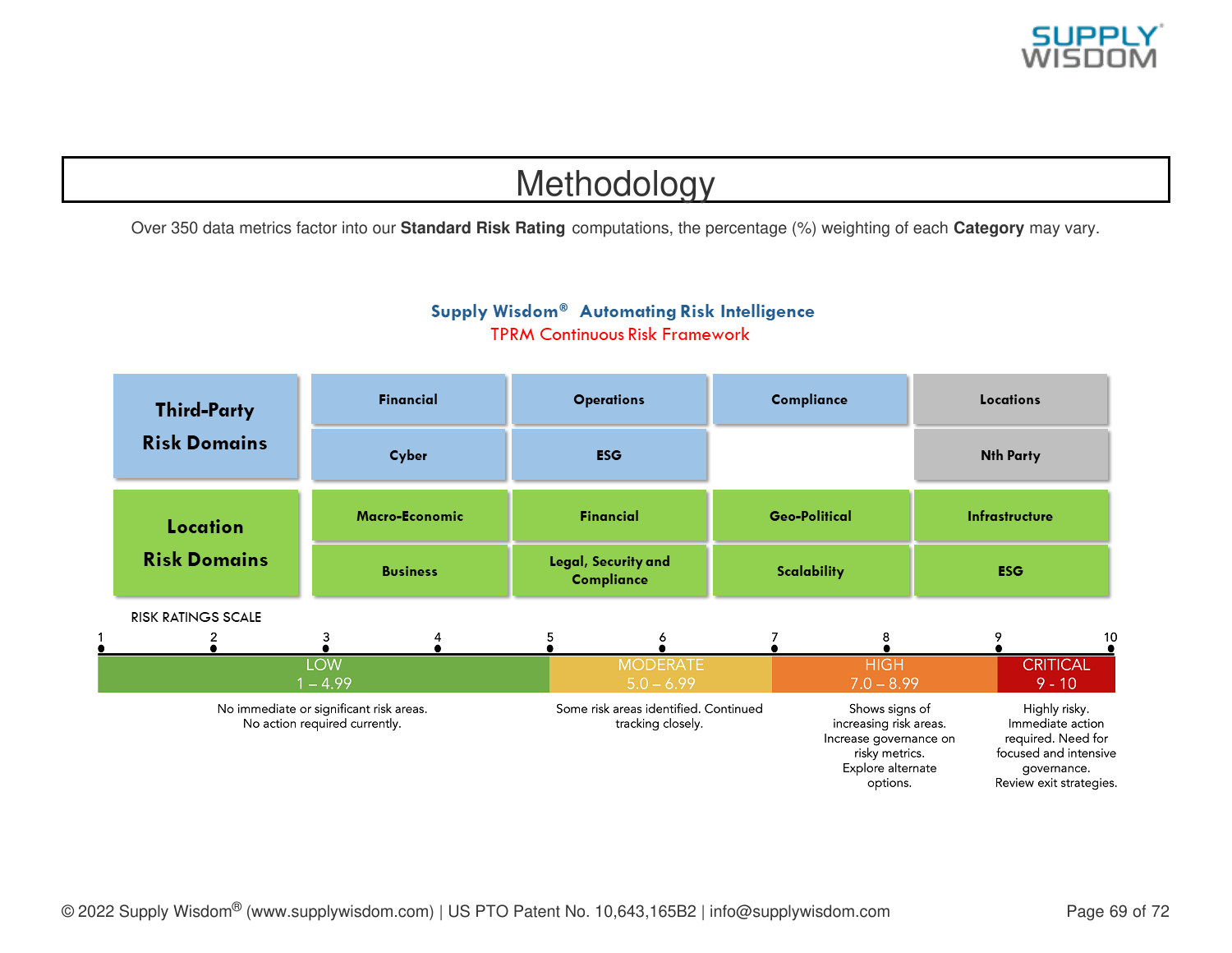

## Domain Definitions

| <b>Location Domain</b>            | <b>Description and Tracked Metrics</b>                                                                                                                                                                        |
|-----------------------------------|---------------------------------------------------------------------------------------------------------------------------------------------------------------------------------------------------------------|
| Macro-Economic                    | The Macro-Economic health of a location via metrics covering the risk categories of Economic Indicators, Credit Rating<br>Risk, and Currency Risk.                                                            |
| Financial                         | The Financial health of a location via metrics covering the risk categories of Labor Cost, Operational Cost, and Taxation.                                                                                    |
| Geo-Political                     | The Geo-Political health of a location via metrics covering the risk categories of Political and Social/Social Security.                                                                                      |
| Infrastructure                    | The Infrastructure health of a location via metrics covering the risk categories of Power Supply, Transportation, and<br>Facilities.                                                                          |
| <b>Business</b>                   | The Business health of a location via metrics covering the risk categories of Ease of Doing Business, Regulatory &<br>Statutory Requirements, International Trade and Logistics.                              |
| Legal, Security and<br>Compliance | The Legal, Security and Compliance health of a location via metrics covering the risk categories of Security &<br>Compliance, Legal, and Labor Laws.                                                          |
| Scalability                       | The Scalability health of a location via metrics covering the risk categories of Key Service Industries – Market Size,<br>Provider Maturity, Population Spread, People Scalability, and Language Proficiency. |
| <b>ESG</b>                        | The ESG health of a location via metrics covering the risk categories of Environmental, Social and Governance.                                                                                                |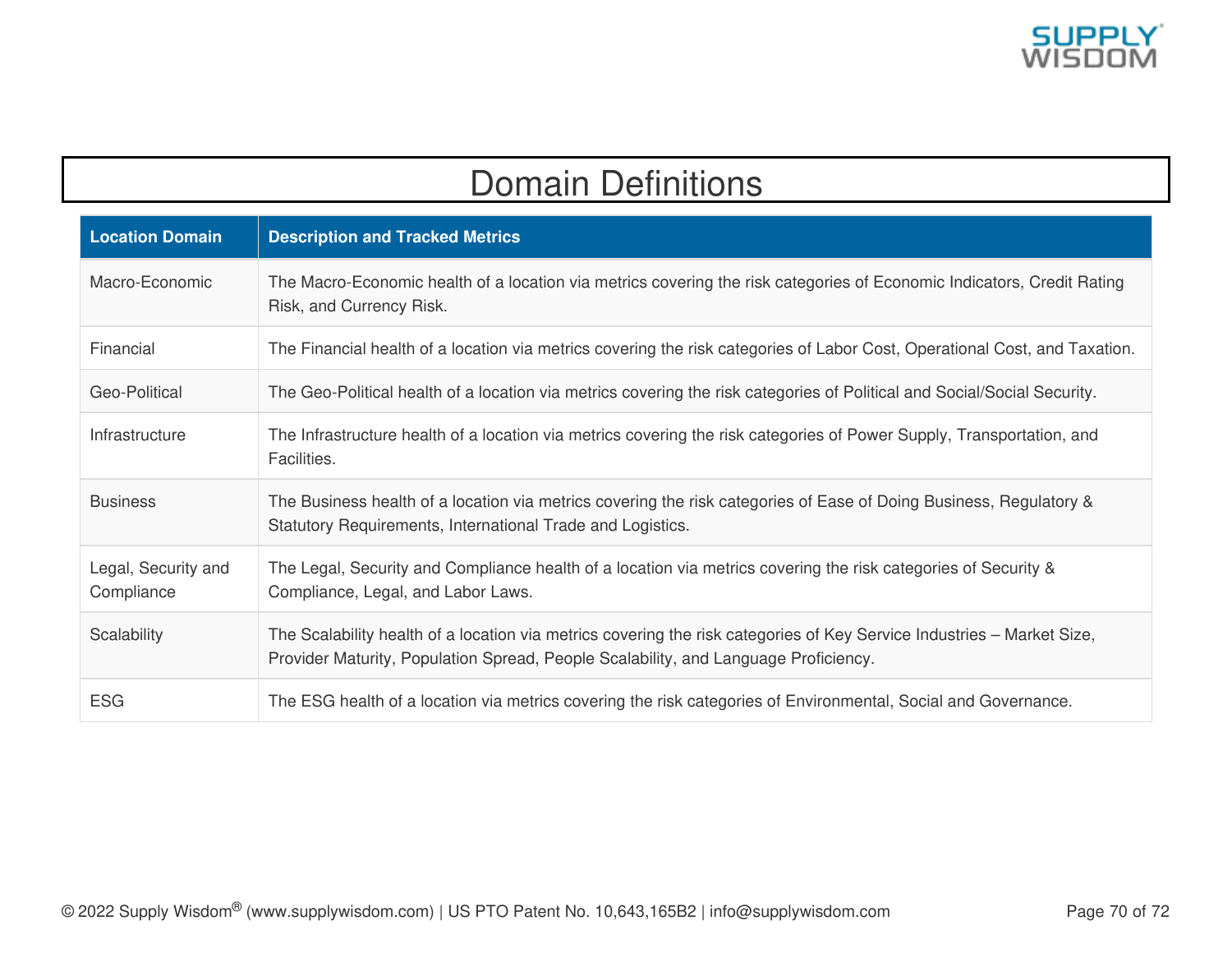

## Appendix I - Abbreviations

| <b>Abbreviation</b> | <b>Stands For</b>                   |
|---------------------|-------------------------------------|
| B                   | <b>Billion</b>                      |
| <b>BPO</b>          | <b>Business Process Outsourcing</b> |
| <b>BPS</b>          | <b>Basis Points</b>                 |
| CAD                 | <b>Current Account Deficit</b>      |
| <b>CBD</b>          | <b>Central Business District</b>    |
| <b>CPI</b>          | <b>Consumer Price Index</b>         |
| EIU                 | The Economist Intelligence Unit     |
| <b>FDI</b>          | Foreign Direct Investment           |
| <b>FTA</b>          | Free Trade Agreement                |
| <b>FTZ</b>          | Free Trade Zone                     |
| Gbps                | Giga bits per second                |
| <b>GDP</b>          | <b>Gross Domestic Product</b>       |
| Kwh                 | Kilo Watt Per Hour                  |
| Ltr                 | Liter                               |
| M                   | Million                             |

| <b>Abbreviation</b> | <b>Stands For</b>                   |
|---------------------|-------------------------------------|
| <b>Mbps</b>         | Mega bits per second                |
| <b>MW</b>           | Mega Watt                           |
| <b>PBD</b>          | <b>Peripheral Business District</b> |
| <b>PLR</b>          | Prime Lending Rate                  |
| QoQ                 | <b>Quarter on Quarter</b>           |
| Qtr                 | Quarter                             |
| <b>SBD</b>          | <b>Secondary Business District</b>  |
| <b>SEZ</b>          | Special Economic Zone               |
| Sq ft               | <b>Square Foot</b>                  |
| Sq M                | <b>Square Meter</b>                 |
| <b>VAT</b>          | Value Added Tax                     |
| <b>WPI</b>          | <b>Wholesale Price Index</b>        |
| YoY                 | Year on Year                        |
| <b>YTD</b>          | Year to Date                        |